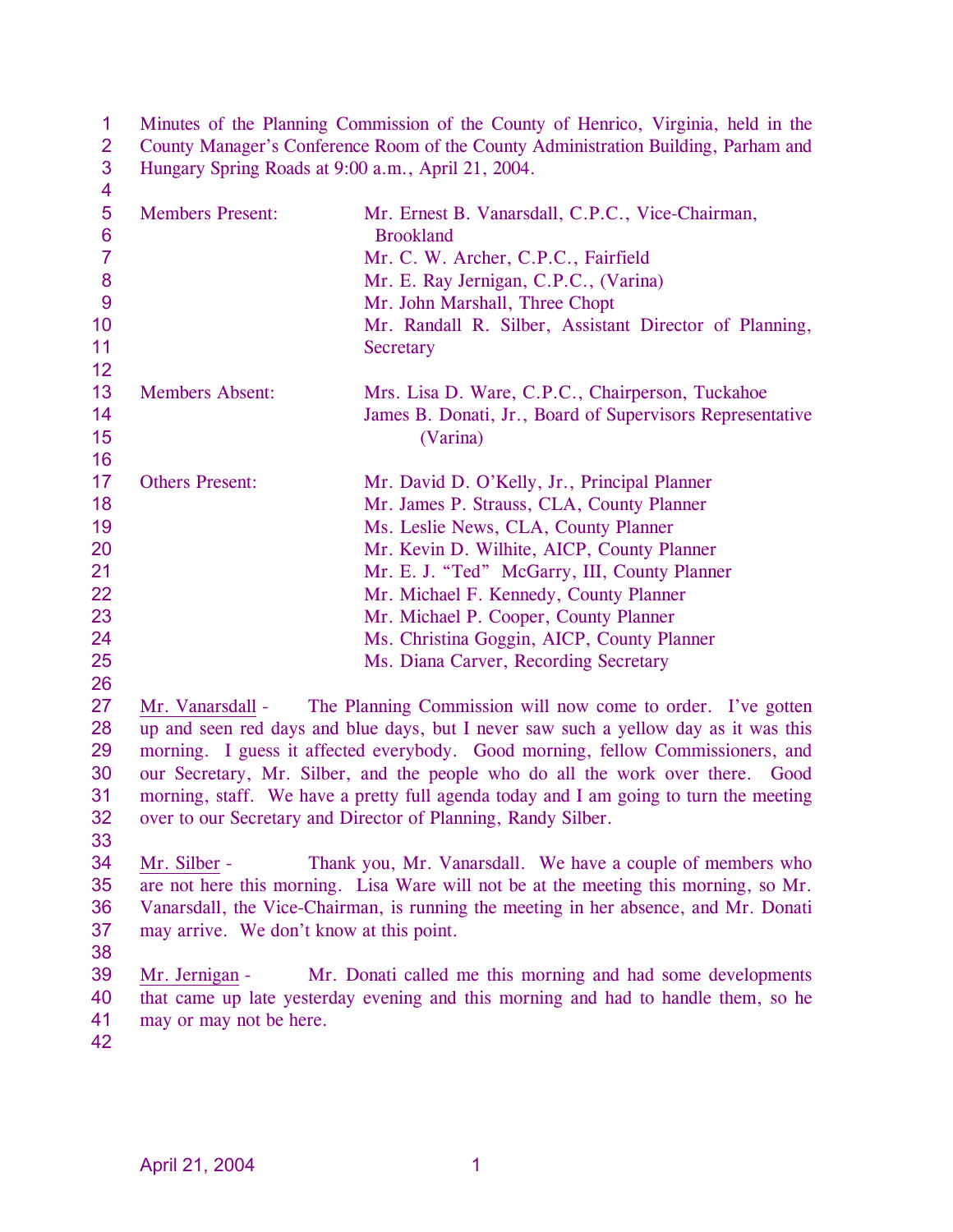43 44 45 46 Mr. Silber - OK, well we do have four members of the Commission present and we do have a quorum, and we can conduct business. First on the agenda would be the deferrals and withdrawals. Mr. O'Kelly, can you walk us through those, please?

- 47 Mr. Vanarsdall - Good morning, Mr. O'Kelly.
- 48

49 50 51 Mr. O'Kelly - Good morning, Mr. Chairman, and members of the Commission. Mr. Secretary, staff is aware of one formal request for deferral this morning. That is on Page 22 of your Agenda.

52

#### 53 **PLAN OF DEVELOPMENT**

54

POD-33-04 Second Baptist Church - Auxiliary Parking Area **Koontz-Bryant, P.C. for Second Baptist Church:**  Request for approval of a plan of development, as required by Chapter 24, Section 24-106 of the Henrico County Code, to construct a 294-space auxiliary parking area. The 4.19-acre site is located at 150 North Gaskins Road on parcel 742-38-7703. The zoning is R-O, One-Family Residence District. **(Tuckahoe)** 

55

- 56 57 Mr. Vanarsdall - Is anyone in the audience in opposition to the deferment of POD-33-04, Second Baptist Church in the Tuckahoe District? No opposition.
- 58

61

63

59 60 Mr. Archer - Mr. Chairman, I move deferral of POD-33-04, Second Baptist Church to the May 26, 2004 meeting at the applicant's request.

- 62 Mr. Marshall - Second.
- 64 65 Mr. Vanarsdall - Motion made by Mr. Archer and seconded by Mr. Marshall. All in favor say aye. All opposed say no. The motion passes.
- 66

67 68 At the applicant's request, the Planning Commission deferred POD-33-04, Second Baptist Church – Auxiliary Parking Area, to its meeting on May 26, 2004.

69 70

# **PLAN OF DEVELOPMENT**

71

POD-30-04 Ashley & Friends Child Care Center – 1117 W. Nine Mile Road **Engineering Design Associates for Michael G. & Robin M. Jones and Ashley & Friends Child Care Center, Inc.:** Request for approval of a plan of development, as required by Chapter 24, Section 24-106 of the Henrico County Code, to construct a one-story, 3,360 square foot child care center. The 0.90-acre site is located on the southeast corner of W. Nine Mile Road (State Route 33) and S. Lake Avenue on parcel 819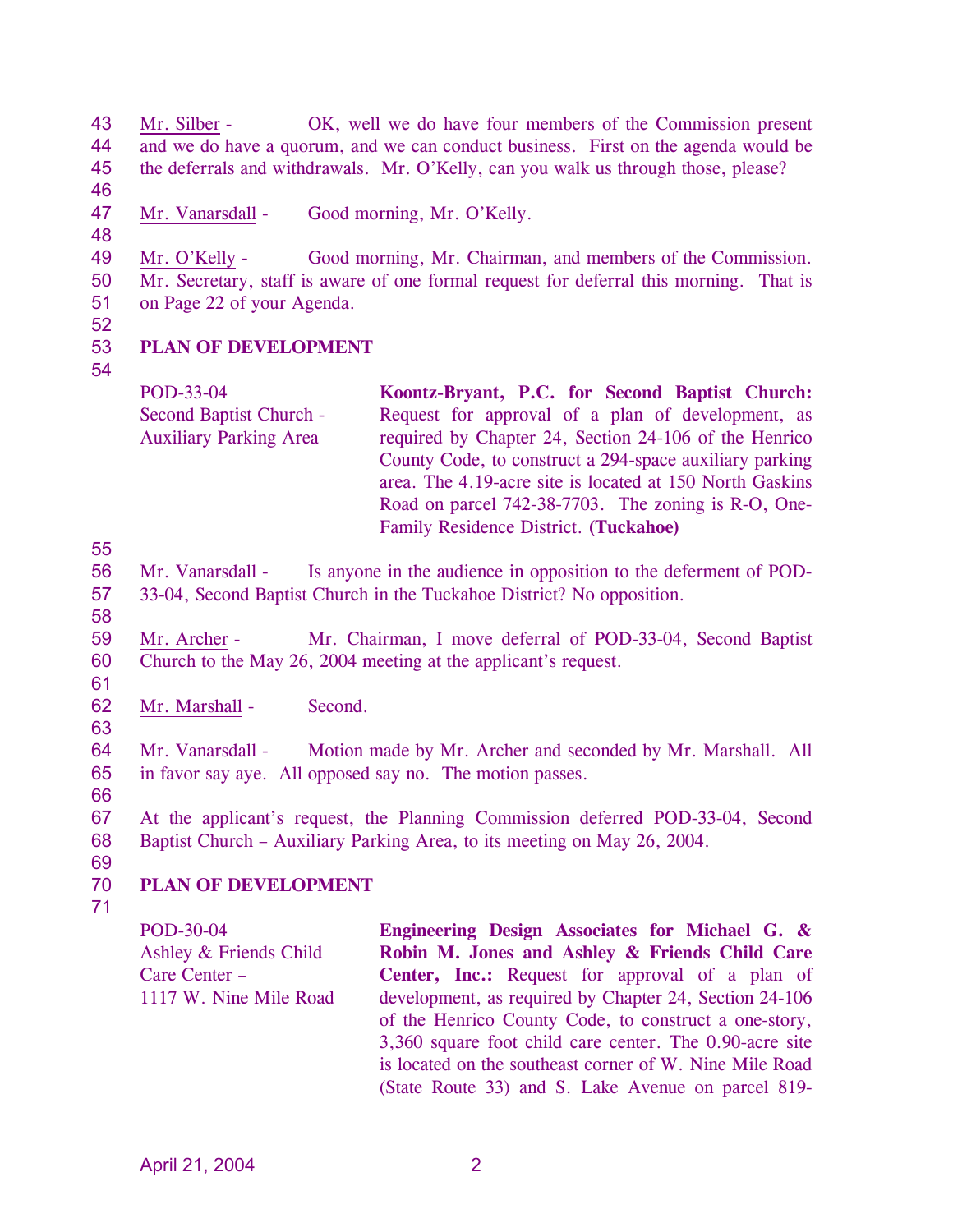725-8694. The zoning is O-2, Office District. County water and sewer. **(Varina)** 

73 74 75 Mr. Jernigan - Mr. Chairman, there was only one deferral but I have two in my district that I will just get out of the way.

76 77 Mr. Vanarsdall - Is anyone in opposition to deferment of POD-30-04 in the Varina District? No opposition.

79 80 Mr. Jernigan - With that I will move for deferment of POD-30-04, Ashley & Friends Child Care Center to May 26, 2004, by request of the Commission.

82 Mr. Marshall - Second.

84 85 Mr. Vanarsdall - Motion made by Mr. Jernigan and seconded by Mr. Marshall. All in favor say aye. All opposed say no. The ayes have it. The motion is passed.

87 88 89 At the applicant's request, the Planning Commission deferred POD-30-04, Ashley & Friends Child Care Center – 1117 W. Nine Mile Road, to its meeting on May 26, 2004.

90

72

78

81

83

86

- 91 **PLAN OF DEVELOPMENT**
- 92

POD-34-04 Roma's East - 325 E. Williamsburg Road **Timmons Group and Gooss & Associates AIA for Giaman, LLC:** Request for approval of a plan of development and master plan, as required by Chapter 24, Section 24-106 of the Henrico County Code, to construct a one-story, 3,606 square foot restaurant and a 2,051 square foot retail building. The 0.71-acre site is located at 325 E. Williamsburg Road (U.S. Route 60) on parcel 829-715-3035, 4034, and 8918. The zoning is B-1, Business District, R-3, One-Family Residence District and ASO (Airport Safety Overly) District. County water and sewer. **(Varina)** 

- 94 95 Mr. Vanarsdall - Anyone in the audience in opposition to Roma's Restaurant East in the Varina District, POD-34-04? No opposition. Mr. Jernigan.
- 96

93

- 97 98 Mr. Jernigan - With that I move for deferment of POD-34-04, Roma's East -325 E. Williamsburg Road, to May 26, 2004, by request of the Commission.
- 99

100 Mr. Marshall - Second.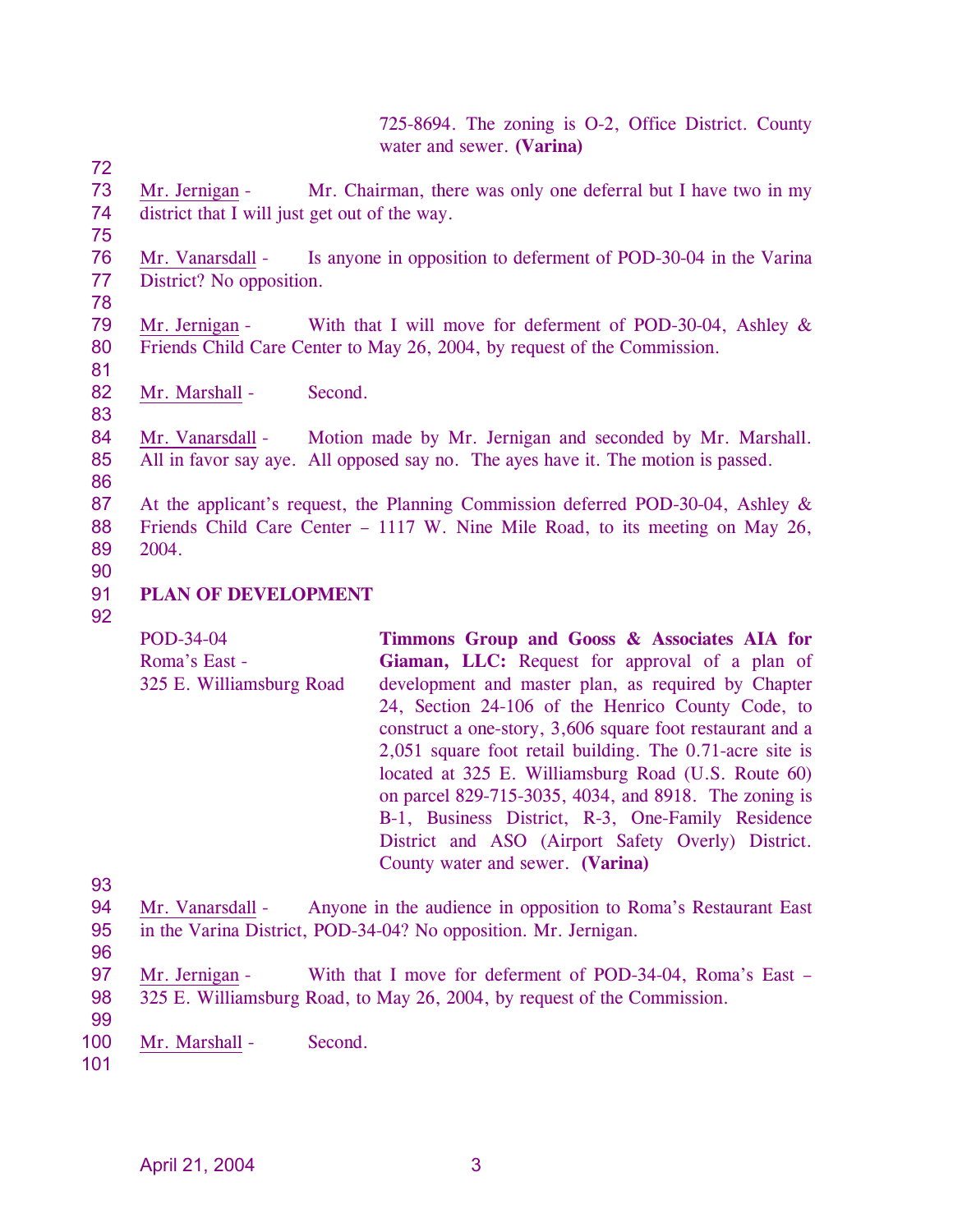102 103 Mr. Vanarsdall - Motion made by Mr. Jernigan and seconded by Mr. Marshall. All in favor say aye. All opposed say no. The motion passes.

- 104
- 105 At the request of the applicant, the Planning Commission deferred POD-34-04, Roma's
- 106 East – 325 E. Williamsburg Road, to its meeting on May 26, 2004.
- 107 **SUBDIVISION**
- 108

Hunton Meadows (April 2004 Plan) **Foster & Miller, P.C. for WWJ, L.C., Hunton Associates, L.L.C., RMA Hunton, L.C. and Atack/Eagle Hunton Meadows, LC:** The 19.423-acre site proposed for a subdivision of 39 single-family homes is located on the northern line of Mountain Road, approximately 100 feet east of the intersection of Old Mountain Road and Mountain Road on parcels 763-772- 8743 and 764-772-1731. The zoning is R-2AC, One-Family Residence (Conditional) and R-2, One-Family Residence District. County water and sewer. **(Brookland) 39 Lots** 

109

- 110 111 Mr. Vanarsdall - Is anyone in the audience in opposition to deferring this case? This is in the Brookland District. No opposition. I move that Hunton Meadows (April
- 112 2004 Plan) be deferred for two weeks to May 13, 2004, at the applicant's request.
- 113 114

Mr. Jernigan - Second.

- 115 116 117 Mr. Vanarsdall - Motion made by Mr. Vanarsdall and seconded by Mr. Jernigan. All in favor say aye. All opposed say no. The motion passes.
- 118

123

119 120 121 At the applicant's request, the Planning Commission deferred Subdivision Hunton Meadows (April 2004 Plan) to its meeting on May 13, 2004.

122 Mr. Vanarsdall - Anyone else have a deferment?

Mr. Silber - Next on the agenda would be the Expedited Agenda items. These are items that have no unresolved issues that staff is aware of at this point. The applicant is comfortable with the conditions that have been suggested and recommended by staff and the Commission member from that district has no outstanding issues. These are placed on an agenda that can be approved more quickly. If there is opposition or questions that come up on these matters, they will be pulled off of the Expedited Agenda and handled in the normal order on the normal agenda, so we do 124 125 126 127 128 129 130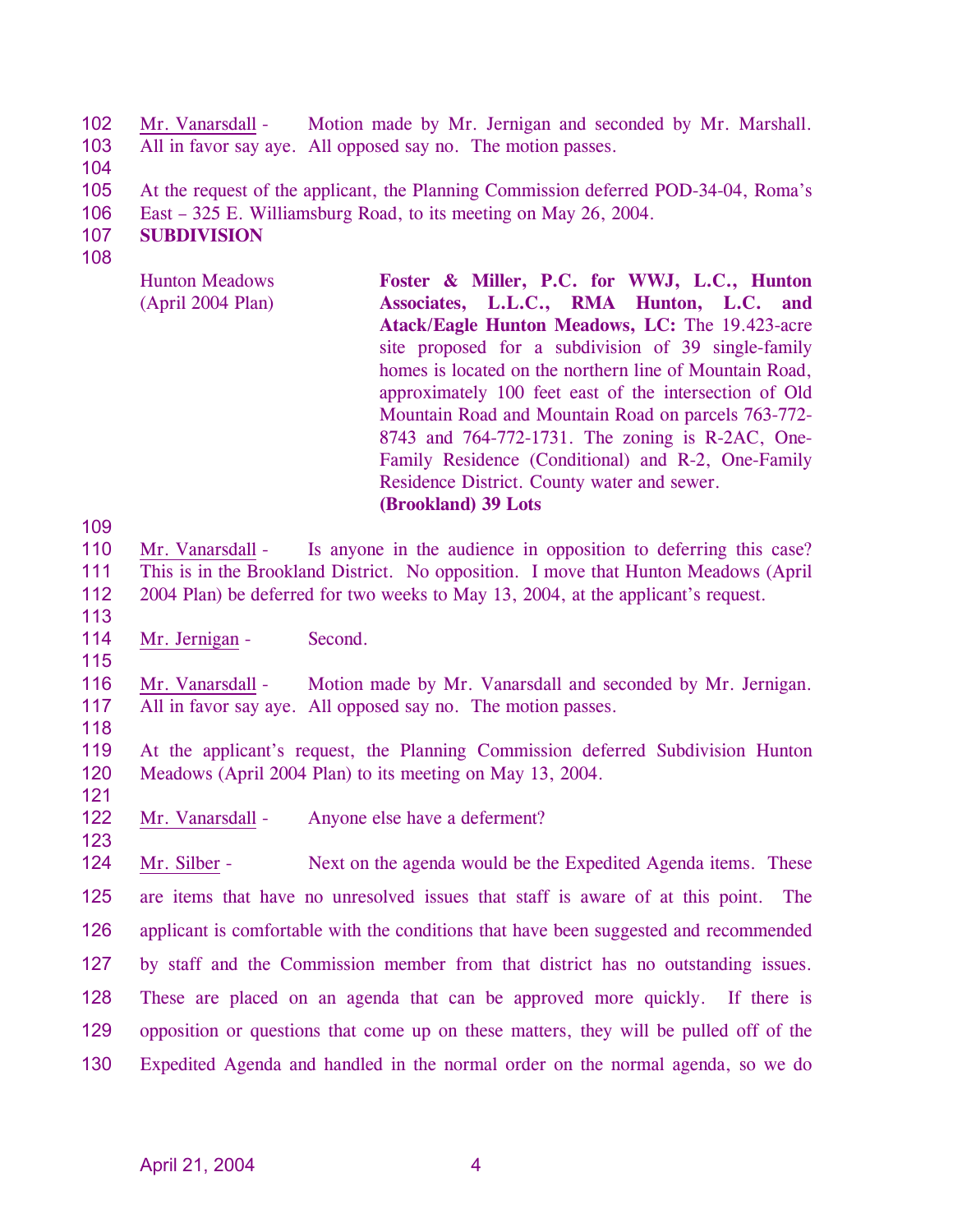have several shown on the screen considered under the Expedited Agenda. Mr. O'Kelly. 131 132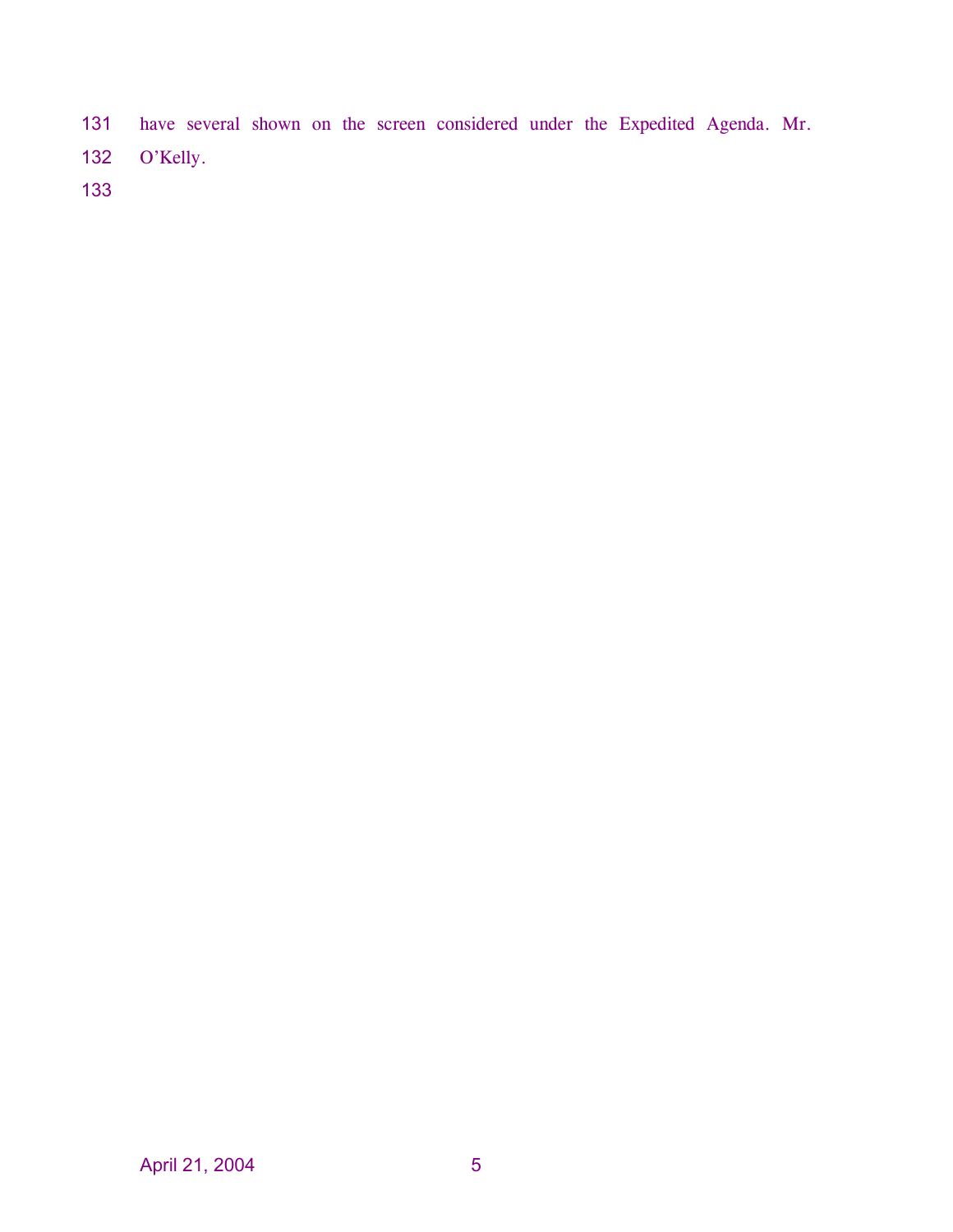#### 133 **TRANSFER OF APPROVAL (Deferred from the March 24, 2004 Meeting)**

134

| <b>POD-10-88</b>                                 | John F. McIntyre and Richard C. Jarvis, Jr. for           |  |  |  |
|--------------------------------------------------|-----------------------------------------------------------|--|--|--|
| North Court @ Innsbrook                          | 5040 Sadler Place, LLC and 5040 Sadler Place, LLC:        |  |  |  |
|                                                  | Request for approval of a transfer of approval, as        |  |  |  |
|                                                  | required by Chapter 24, Section 24-106 of the Henrico     |  |  |  |
| County Code from Sadler Place, LLC and Financial |                                                           |  |  |  |
|                                                  | Enterprises III, LLC to 5040 Sadler Place, LLL. The       |  |  |  |
|                                                  | 1.685-acre site is located at the southwest corner of the |  |  |  |
|                                                  | intersection of Nuckols Road and Cox Road on parcels      |  |  |  |
|                                                  | 750-766-8562 and 9480. The zoning is O-2C, Office         |  |  |  |
|                                                  | District (Conditional). County water and sewer.           |  |  |  |
|                                                  | (Three Chopt)                                             |  |  |  |

135

- 136 Mr. O'Kelly - Approval is in order.
- 137
- 138 139 Mr. Vanarsdall - Is anyone in the audience in opposition to this case in the Three Chopt District. No opposition. Mr. Marshall.
- 140

143

145

- 141 142 Mr. Marshall - Mr. Chairman, I move that POD-10-88, North Court @ Innsbrook, transfer of approval be approved.
- 144 Mr. Jernigan - Second.
- 146 147 Mr. Vanarsdall - Motion made by Mr. Marshall and seconded by Mr. Jernigan. All in favor say aye. All opposed say no. The ayes have it. The motion passes.
- 148

149 150 151 152 The Planning Commission approved Transfer of Approval of POD-10-88, North Court @ Innsbrook, subject to the new owner accepting and agreeing to be responsible for continued compliance with the conditions of the original approval.

#### 153 **TRANSFER OF APPROVAL**

154

POD-24-76 Pine Alley Retail (Formerly KFC) Nine Mile Road

**Paul Tiscornig for Pine Alley Lofts SCPLP:** Request for approval of a transfer of approval, as required by Chapter 24, Section 24-106 of the Henrico County Code from KFC National Management to Pine Alley Lofts SCPLP. The .483-acre site is located at the northeast corner of Nine Mile Road (State Route 33) and Kenway Avenue at 5000 Nine Mile Road on parcel 811-724- 6037. The zoning is B-1, Business District. County water and sewer. **(Fairfield)**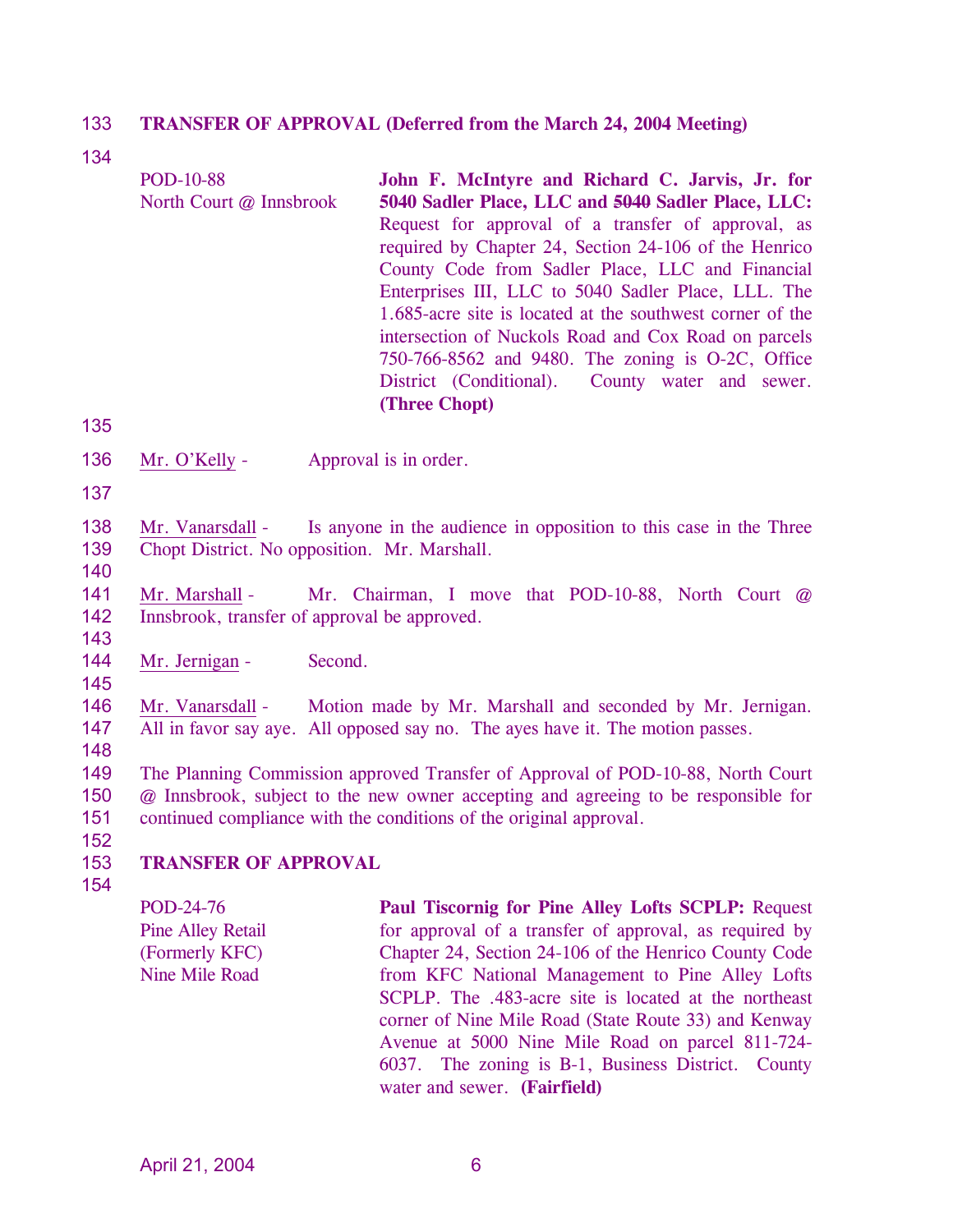155

158

156 157 Mr. Vanarsdall - Is anyone in the audience in opposition to Transfer of Approval for POD-24-76? No opposition. Mr. Archer.

159 160 Mr. Archer - Mr. Chairman, I move approval of POD-24-76, Pine Alley Retail (Formerly KFC) Nine Mile Road, subject to condition No. 1 as stated in the agenda.

161 162

163

Mr. Marshall - Second.

164 165 Mr. Vanarsdall - Motion made by Mr. Archer and seconded by Mr. Marshall. All in favor say aye. All opposed say no. The motion passes.

166

167 168 169 170 The Planning Commission approved Transfer of Approval for POD-24-76, Pine Alley Retail (Formerly KFC) Nine Mile Road, subject to the new owner accepting and agreeing to be responsible for continued compliance with the conditions of the original approval and the following additional condition:

1. A bond shall be posted to cover the site deficiencies as identified in the

inspection report dated **March 31, 2004**, and such deficiencies shall be

- 171
- 172

173

- 174
- 175 176

177

**PLAN OF DEVELOPMENT** 

corrected by **June 30, 2004**.

POD-28-04 Dominion Townes Sections 1 and 2 – Creighton Road **Koontz-Bryant, P.C. for EDJ Associates, Inc.:**  Request for approval of a plan of development, as required by Chapter 24, Section 24-106 of the Henrico County Code, to construct 137, two-story, townhouses for sale. The 18.11-acre site is located on Creighton Road 400 feet north of its intersection with Laburnum Avenue on parcels 809-729-7165 and 810-728-3075. The zoning is RTHC, Residential Townhouse District (Conditional). County water and sewer. **(Fairfield)**

178

179 180 Mr. Vanarsdall - Anyone in the audience in opposition to POD-28-04, Dominion Townes in the Fairfield District? No opposition. Mr. Archer.

181

182 183 184 185 Mr. Archer - Mr. Chairman, I move approval of POD-28-04, Dominion Townes Sections 1 and 2 – Creighton Road, subject to the standard conditions for developments of this type and the additional listed conditions Nos. 23 through 37.

186 Mr. Marshall - Second.

- 188 189 Mr. Vanarsdall - Motion made by Mr. Archer and seconded by Mr. Marshall. All in favor say aye. All opposed say no. The motion passes.
- 190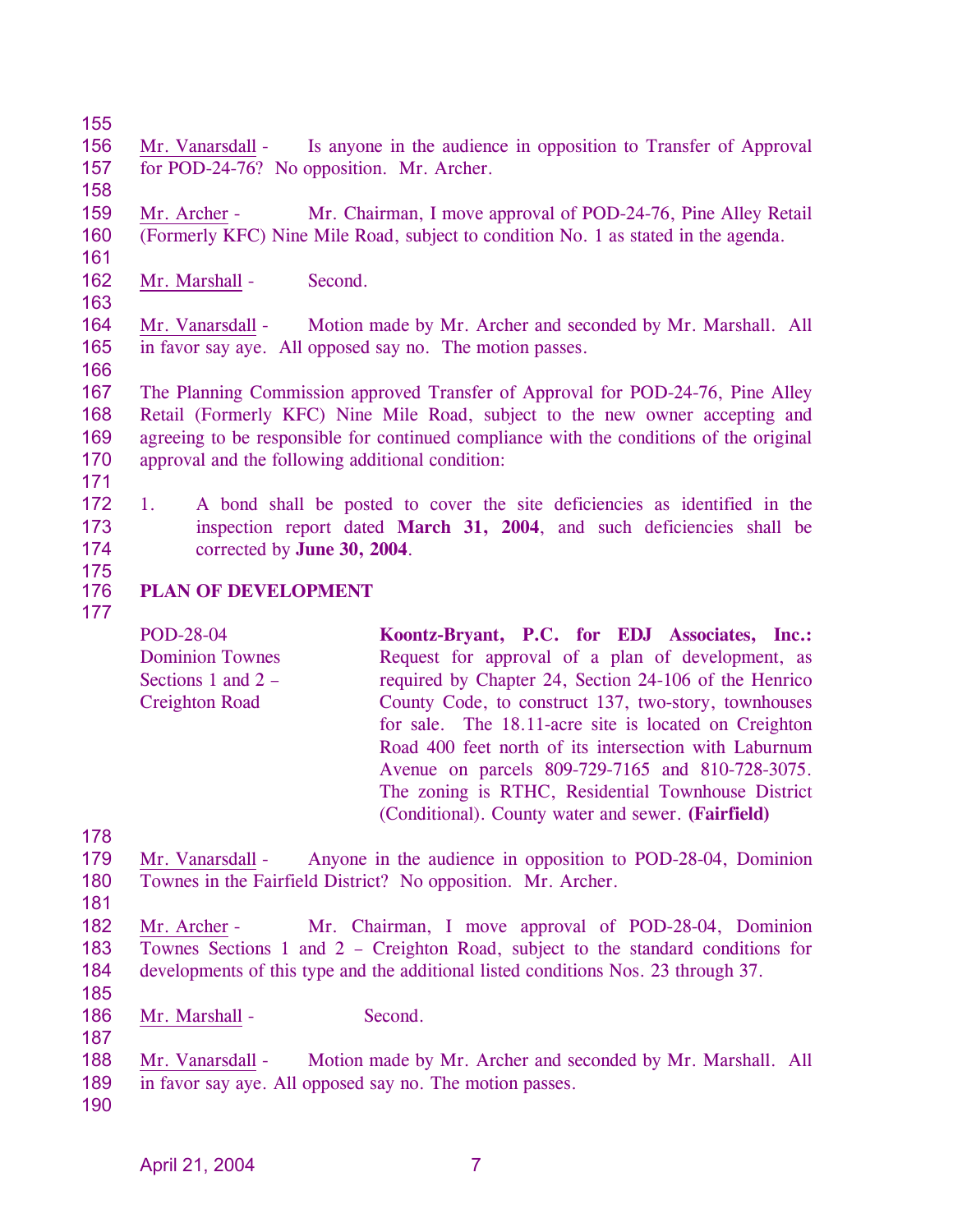191 192 193 The Planning Commission approved POD-28-04, Dominion Townes Sections 1 and 2 – Creighton Road, subject to the annotations on the plans, the standard conditions for developments of this type and the following additional conditions:

- 194
- 195 196 23. The subdivision plat for Dominion Townes, Sections 1 and 2 shall be recorded before any building permits are issued.
- 197 198 199 200 201 24. The easements for drainage and utilities as shown on approved plans shall be granted to the County in a form acceptable to the County Attorney prior to any occupancy permits being issued. The easement plats and any other required information shall be submitted to the County Real Property Agent at least sixty (60) days prior to requesting occupancy permits.
- 202 203 204 205 206 25. The limits and elevations of the 100-year frequency flood shall be conspicuously noted on the plan "Limits of 100 Year Floodplain." In addition, the delineated 100-year floodplain must be labeled "Variable Width Drainage and Utility Easement." The easement shall be granted to the County prior to the issuance of any occupancy permits.
- 207 208 26. The developer shall provide fire hydrants as required by the Department of Public Utilities and Division of Fire.
- 209 27. A standard concrete sidewalk shall be provided along Creighton Road.
- 210 211 28. The proffers approved as a part of zoning case C-9C-03 shall be incorporated in this approval.
- 212 29. Prior to issuance of a building permit, the developer must furnish a letter from **Dominion Virginia Power** stating that this proposed development does not conflict with their facilities. 213 214
- 215 216 217 30. Any necessary off-site drainage and/or water and sewer easements must be obtained in a form acceptable to the County Attorney prior to final approval of the construction plans.
- 218 219 220 31. Deviations from County standards for pavement, curb or curb and gutter design shall be approved by the County Engineer prior to final approval of the construction plans by the Department of Public Works.
- 221 222 32. Storm water retention, based on the 50-10 concept, shall be incorporated into the drainage plans.
- 223 224 225 33. Approval of the construction plans by the Department of Public Works does not establish the curb and gutter elevations along the Henrico County maintained right-of-way. The elevations will be set by Henrico County.
- 226 227 228 229 230 34. The conceptual master plan, as submitted with this application, is for planning and information purposes only. All subsequent detailed plans of development and construction plans needed to implement this conceptual plan may be administratively reviewed and approved and shall be subject to all regulations in effect at the time such subsequent plans are submitted for review/approval.
- 231 232 233 35. The location of all existing and proposed utility and mechanical equipment (including HVAC units, electric meters, junction and accessory boxes, transformers, and generators) shall be identified on the landscape plans. All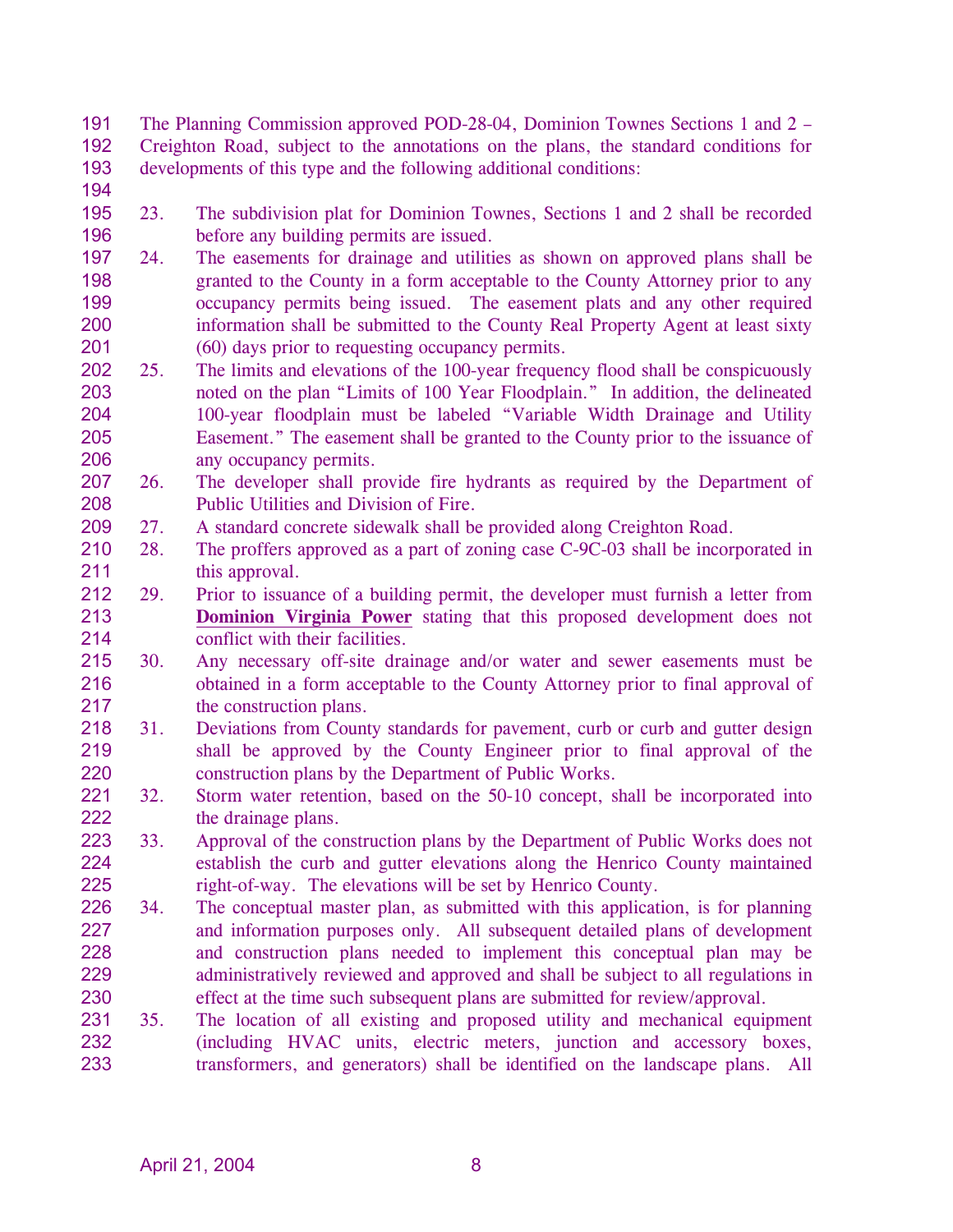234 235 equipment shall be screened by such measures as determined appropriate by the Director of Planning or the Planning Commission at the time of plan approval**.**

- 236 36. The unit house numbers shall be visible from the parking areas and drives.
- 237 238 239 240 241 37. The names of streets, drives, courts and parking areas shall be approved by the Richmond Regional Planning District Commission and such names shall be included on the construction plans prior to their approval. The standard street name signs shall be ordered from the County and installed prior to any occupancy permit approval.

#### 243 **PLAN OF DEVELOPMENT AND LIGHTING PLAN**

244

242

POD-29-04 Chick-fil-A @ Short Pump Crossing Shopping Center (POD-20-96 Revised) 3380 Pump Road

**Bohler Engineering, P.C. for Sauer Properties, Inc. and Chick-fil-A:** Request for approval of a plan of development and lighting plan, as required by Chapter 24, Section 24-106 of the Henrico County Code, to construct a one-story, 4,261 square foot restaurant addition to a shopping center. The 0.94-acre site is located at on the west side of Pump Road, approximately 600 feet south of W. Broad Street (U.S. Route 250) on parcel 739-761-6445. The zoning is B-2C, Business District (Conditional) and WBSO (West Broad Street Overlay) District. County water and sewer. **(Three Chopt)** 

245

- 246 247
- Mr. O'Kelly The revised recommendation is on the Commission's addendum.
- 248 249 250 Mr. Vanarsdall - Anyone in the audience in opposition to POD-29-04, Chick-fil-A @ Short Pump Town Center in the Three Chopt District? No opposition. Mr. Marshall.
- 251

252 253 254 255 Mr. Marshall - Mr. Chairman, I move approval of POD-29-04, Chick-fil-A, subject to the standard conditions for developments of this type, the annotations on the plans and added conditions Nos. 23 through 38, and in addition the revised recommendation on page 4 of the revisions.

256

257 258 Mr. Silber - Mr. Marshall, the revised recommendation relates to the color of the accent features and the lighting.

259

- 260 261 Mr. Marshall - Yes, changing the color from red to burgundy.
- 262 Mr. Jernigan - Second, Mr. Chairman.
- Mr. Vanarsdall Motion made by Mr. Marshall and seconded by Mr. Jernigan. All in favor say aye. All opposed say no. The ayes have it. The motion passes. 264 265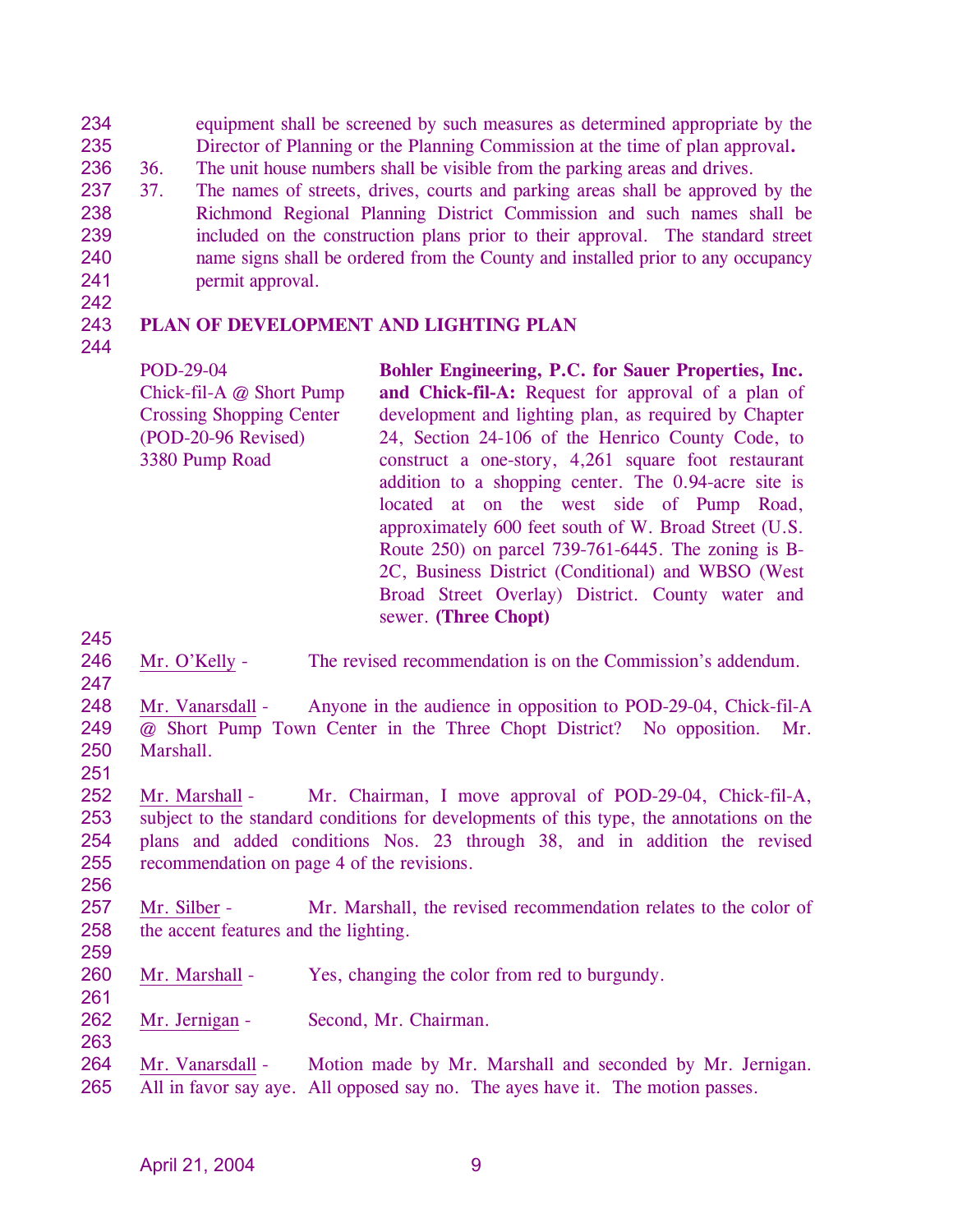267 268 269 270 271 The Planning Commission approved POD-29-04, Chick-fil-A @ Short Pump Crossing Shopping Center (POD-20-96 Revised) 3380 Pump Road, subject to the applicant agreeing to revise the color to burgundy matching the features of the existing shopping center, the annotations on the plan, the standard conditions for developments of this type and the following additional conditions:

272

- 273 274 275 276 277 23. The easements for drainage and utilities as shown on approved plans shall be granted to the County in a form acceptable to the County Attorney prior to any occupancy permits being issued. The easement plats and any other required information shall be submitted to the County Real Property Agent at least sixty (60) days prior to requesting occupancy permits.
- 278 279 24. The developer shall provide fire hydrants as required by the Department of Public Utilities and Division of Fire.
- 280 281 25. A standard concrete sidewalk shall be provided along the west side of Pump Road.
- 282 26. Outside storage shall not be permitted.
- 283 284 27. The proffers approved as a part of zoning cases C-44C-88 and C-21C-88 shall be incorporated in this approval.
- 285 286 287 288 289 290 28. The developer shall install an adequate restaurant ventilating and exhaust system to minimize smoke, odors, and grease vapors. The plans and specifications shall be included with the building permit application for review and approval. If, in the opinion of the County, the type system provided is not effective, the Commission retains the rights to review and direct the type of system to be used.
- 291 292 293 29. Any necessary off-site drainage and/or water and sewer easements must be obtained in a form acceptable to the County Attorney prior to final approval of the construction plans.
- 294 295 296 30. Deviations from County standards for pavement, curb or curb and gutter design shall be approved by the County Engineer prior to final approval of the construction plans by the Department of Public Works.
- 297 298 299 300 31. In the event of any traffic backup which blocks the public right-of-way as a result of congestion caused by the drive-thru delivery facilities, the owner/occupant shall close the drive-thru delivery facilities until a solution can be designed to prevent traffic backup.
- 301 302 303 32. Insurance Services Office (ISO) calculations must be included with the plans and contracts and must be approved by the Department of Public Utilities prior to the issuance of a building permit.
- 304 305 306 33. Approval of the construction plans by the Department of Public Works does not establish the curb and gutter elevations along the Henrico County maintained right-of-way. The elevations will be set by Henrico County.
- 307 308 309 34. Evidence of a joint ingress/egress and maintenance agreement must be submitted to the Planning Office and approved prior to issuance of a certificate of occupancy for this development.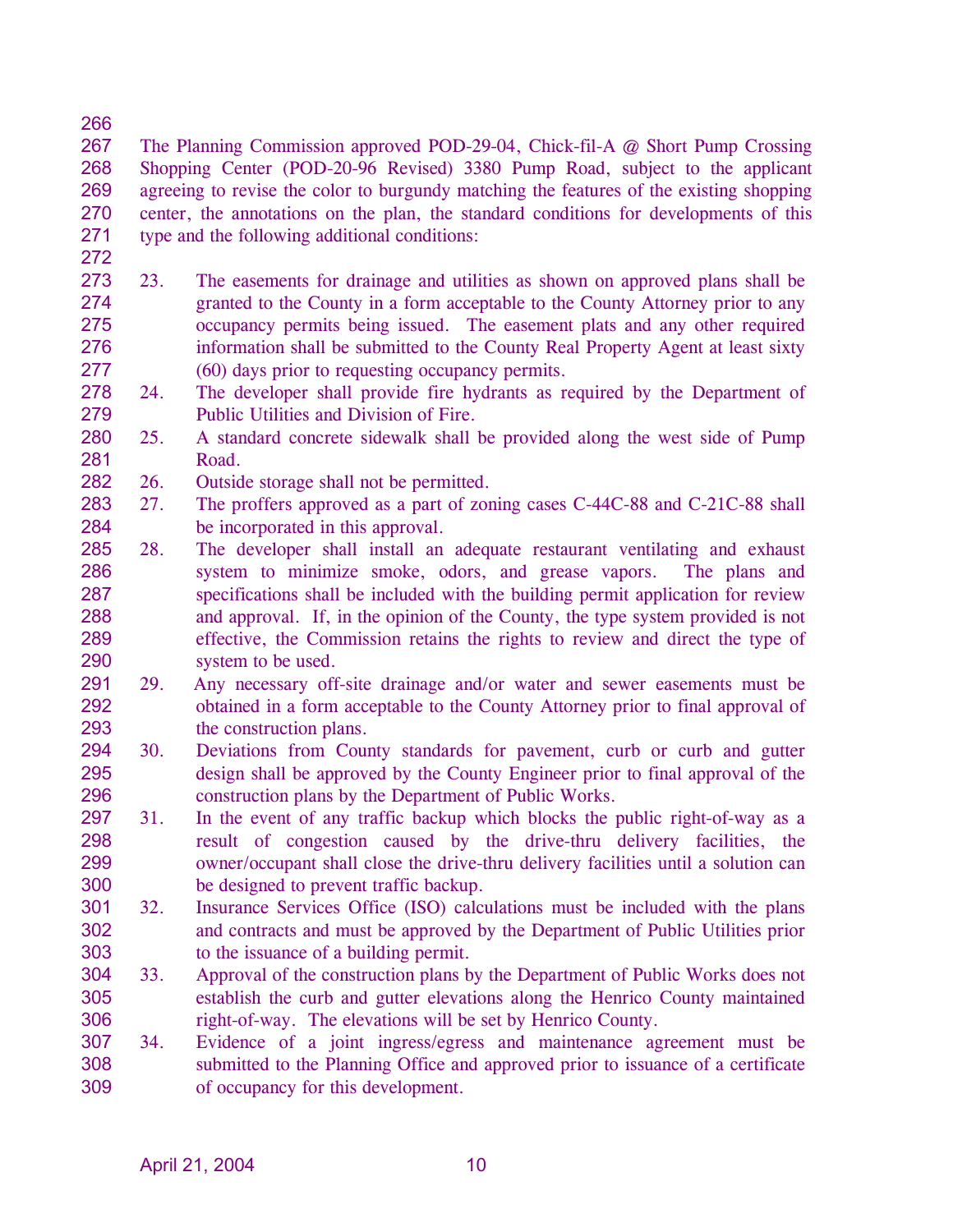- 310 311 312 313 314 35. The location of all existing and proposed utility and mechanical equipment (including HVAC units, electric meters, junction and accessory boxes, transformers, and generators) shall be identified on the landscape plans. All equipment shall be screened by such measures as determined appropriate by the Director of Planning or the Planning Commission at the time of plan approval**.**
- 315 316 36. Only retail business establishments permitted in a B-2 zone may be located in this center.
- 317 318 37. No merchandise shall be displayed or stored outside of the building(s) or on sidewalk(s).
- 319 320 38. The ground area covered by all the buildings shall not exceed in the aggregate 25 percent of the total site area.
- 321
- 322 **PLAN OF DEVELOPMENT**
- 323

POD-32-04 Midview Child Development Center - New Market Road **Bay Design Group, P.C. for New Market Properties, LLC and GreenLeaf Builders, LLC:** Request for approval of a plan of development, as required by Chapter 24, Section 24-106 of the Henrico County Code, to construct a 9,441 square foot day care center with associated parking. The 1.67-acre site is located at the southeast corner of the intersection of New Market Road (State Route 5) and Midview Road on part of parcel 803-701-6867. The zoning is B-1C, Business District (Conditional). County water and sewer. **(Varina)** 

324

325 326 Mr. Vanarsdall - Is there any opposition to this case, in the Varina District, POD-32-04, Midview Child Development Center? No opposition. Mr. Jernigan.

327

328 329 330 331 332 Mr. Jernigan - Mr. Chairman, with that I will move for approval of POD-32-04, Midview Child Development Center – New Market Road, subject to the annotations on the plans, the standard conditions for developments of this type and the following conditional conditions, Nos. 23 through 34 and staff recommendation on the Addendum.

- 334 Mr. Marshall - Second.
- 335

333

336 337 Mr. Vanarsdall - Motion made by Mr. Jernigan and seconded by Mr. Marshall. All in favor say aye. All opposed say no. The motion passes.

338

339 340 341 The Planning Commission approved POD-32-04, Midview Child Development Center – New Market Road, subject to the annotations on the plans, the standard conditions for developments of this type and the following additional conditions: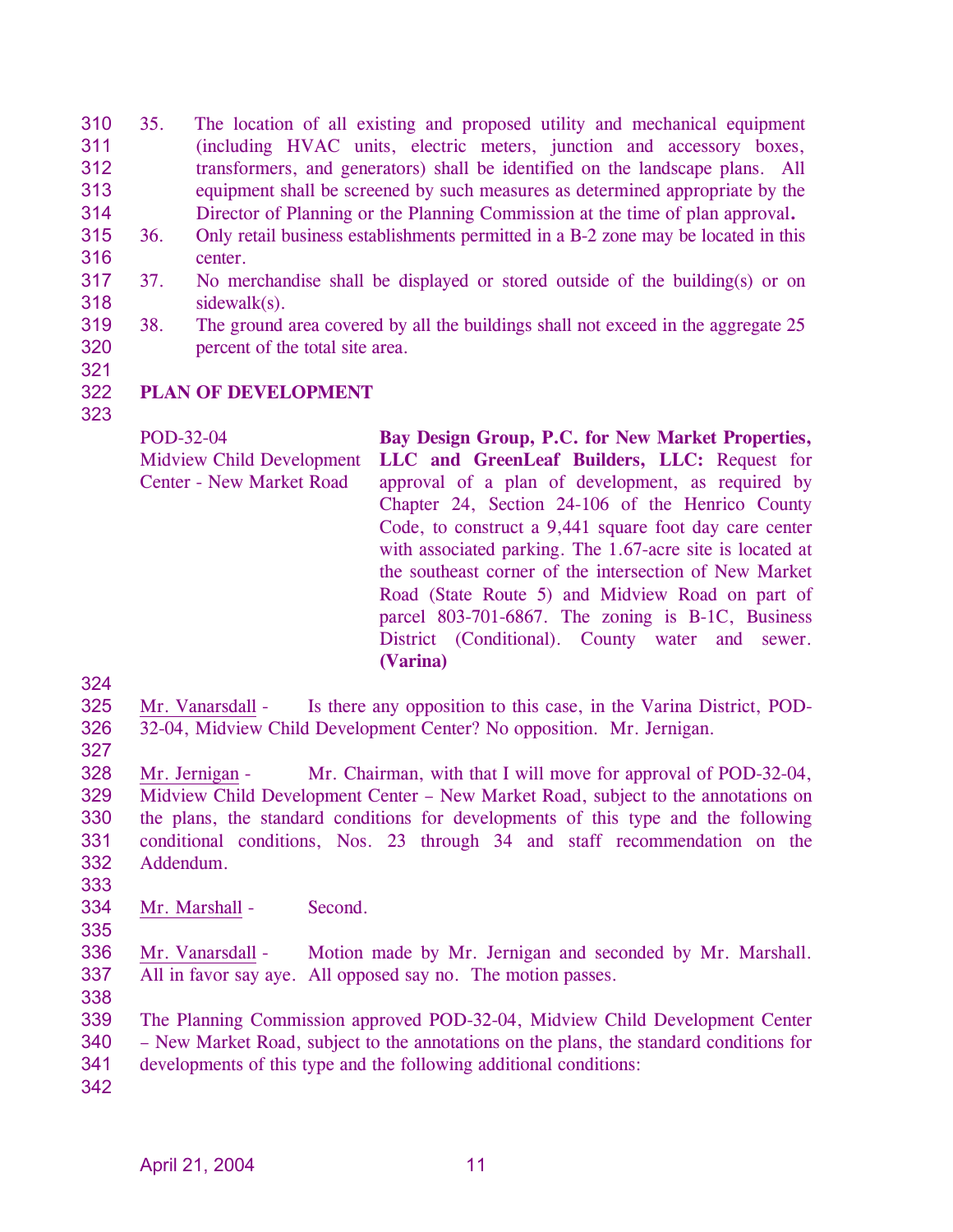- 343 344 345 346 347 23. The right-of-way for widening of Midview Road as shown on approved plans shall be dedicated to the County prior to any occupancy permits being issued. The right-of-way dedication plat and any other required information shall be submitted to the County Real Property Agent at least sixty (60) days prior to requesting occupancy permits.
- 348 349 350 351 352 24. The easements for drainage and utilities as shown on approved plans shall be granted to the County in a form acceptable to the County Attorney prior to any occupancy permits being issued. The easement plats and any other required information shall be submitted to the County Real Property Agent at least sixty (60) days prior to requesting occupancy permits.
- 353 354 25. The drainage facilities on New Market Road (State Route 5) shall be approved by the Virginia Department of Transportation and the County.
- 355 356 26. The required building setback shall be measured from the proposed right-of-way line and the parking shall be located behind the proposed right-of-way line.
- 357 358 27. The developer shall provide fire hydrants as required by the Department of Public Utilities and Division of Fire.
- 359 360 28. The proffers approved as a part of zoning case C-34C-03 shall be incorporated in this approval.
- 361 362 363 29. Any necessary off-site drainage and/or water and sewer easements must be obtained in a form acceptable to the County Attorney prior to final approval of the construction plans.
- 364 365 366 30. Deviations from County standards for pavement, curb or curb and gutter design shall be approved by the County Engineer prior to final approval of the construction plans by the Department of Public Works.
- 367 368 369 31. Insurance Services Office (ISO) calculations must be included with the plans and contracts and must be approved by the Department of Public Utilities prior to the issuance of a building permit.
- 370 371 372 32. Approval of the construction plans by the Department of Public Works does not establish the curb and gutter elevations along the Henrico County maintained right-of-way. The elevations will be set by Henrico County.
- 373 374 375 376 33. Approval of the construction plans by the Department of Public Works does not establish the curb and gutter elevations along the Virginia Department of Transportation maintained right-of-way. The elevations will be set by the contractor and approved by the Virginia Department of Transportation.
- 377 378 379 380 381 382 34. The location of all existing and proposed utility and mechanical equipment (including HVAC units, electric meters, junction and accessory boxes, transformers, and generators) shall be identified on the landscape plans. All equipment shall be screened by such measures as determined appropriate by the Director of Planning or the Planning Commission at the time of plan approval**.**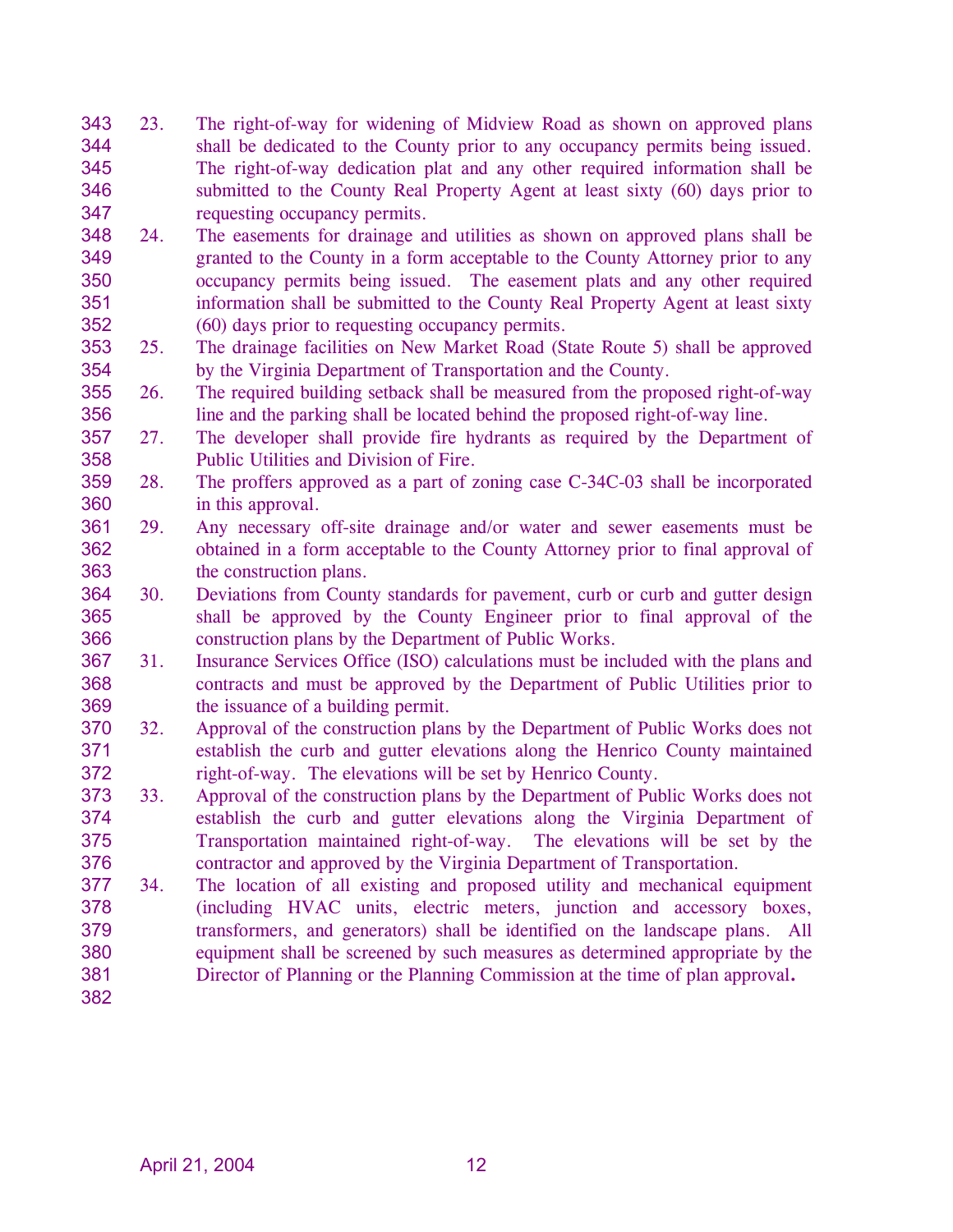#### 382 **LANDSCAPE & LIGHTING PLAN**

### 383 384 LP/POD-72-02 The Cottages @ CrossRidge, Section 3 **Eagle Construction for Courtney Development:**  Request for approval of a landscape and lighting plan, as required by Chapter 24, Sections 24-106 and 24- 106.2 of the Henrico County Code. The 15.99-acre site is located at Reedville Avenue at Gwynns Place in CrossRidge adjacent to Section 2 on part of parcel 766- 764-1042. The zoning is R-5AC, General Residence District (Conditional). **(Brookland)**  385 386 387 388 389 390 391 392 Mr. Vanarsdall - In the Brookland District, The Cottages @ CrossRidge, Section 3, any opposition? No opposition. I move that LP/POD-72-02, The Cottages @ CrossRidge, Section 3, be approved on the Expedited Agenda as recommended by staff and subject to the annotations on the plans, the standard conditions for landscape and lighting plans and added condition No. 6. 393 394 Mr. Jernigan - Second.

395 396 Mr. Vanarsdall - Motion made by Mr. Vanarsdall and seconded by Mr. Jernigan. All in favor say aye. All opposed say no. The motion passes.

398 399 400 The Planning Commission approved Landscape and Lighting Plan LP/POD-72-02, The Cottages @ CrossRidge, Section 3, subject to the annotations on the plans, the standard conditions for landscape and lighting plans and the following additional condition:

401

397

402 403 6. An irrigation plan shall be submitted for staff review and approval prior to final approval of the landscape plan.

404

406

#### 405 **LANDSCAPE & LIGHTING PLAN**

LP/POD-89-02 Mountain Road Townes **Mountain-Woodman, LLC:** Request for approval of a landscape and lighting plan, as required by Chapter 24, Sections 24-106 and 24-106.2 of the Henrico County Code. The 8.374-acre site is located at 2219 Mountain Road on parcels 776-765-5797 and 4657. The zoning is RTHC, Residential Townhouse District (Conditional). **(Fairfield)** 

407

409 Mountain Road Townes, in the Fairfield District? No opposition. Mr. Archer.

<sup>408</sup>  Mr. Vanarsdall - Is there anyone in the audience in opposition to LP/POD-89-02,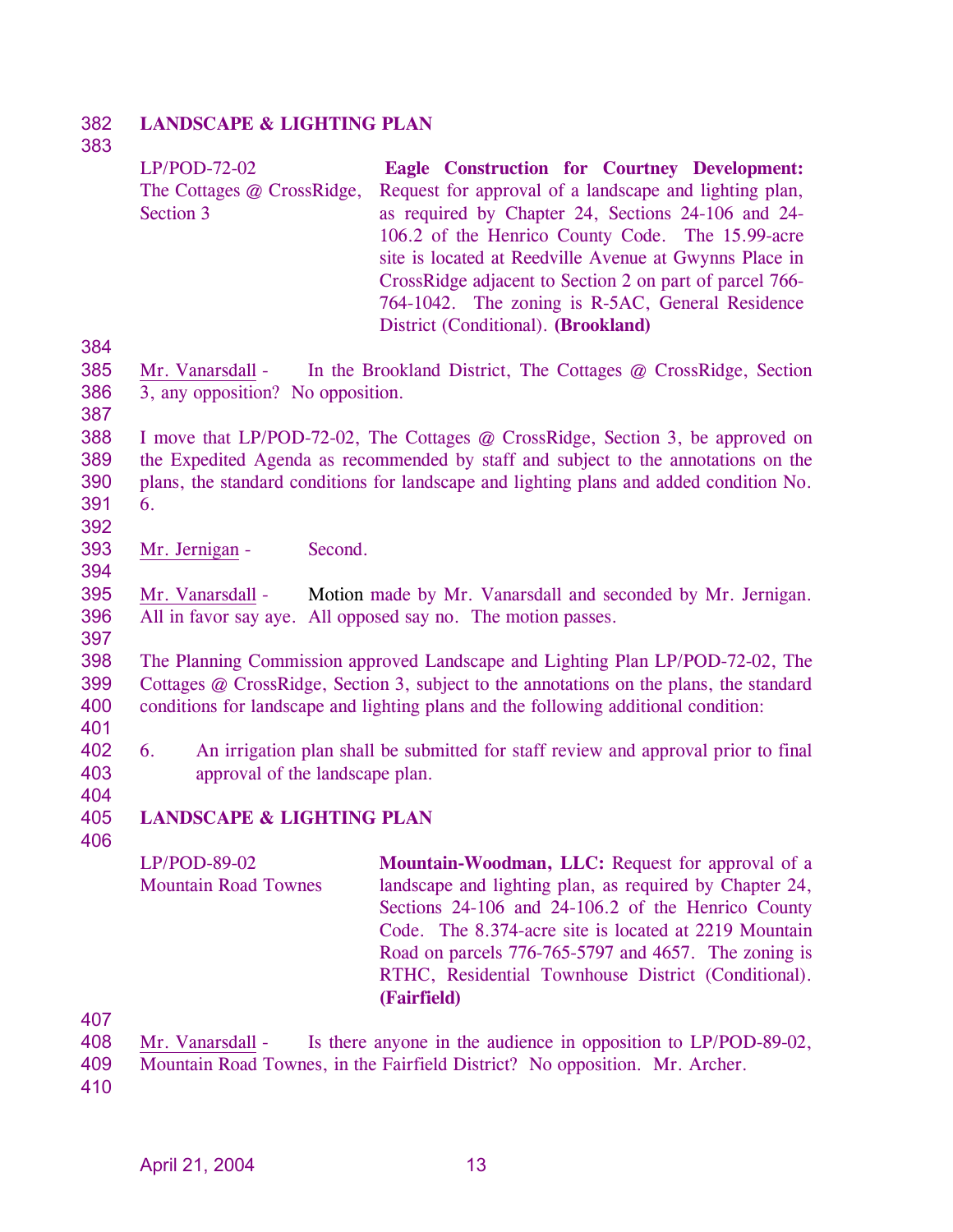411 412 413 Mr. Archer - Mr. Chairman, I move approval of LP/POD-89-02, Mountain Road Townes, subject to the annotations on the plans and the standard conditions for landscape and lighting plans.

414

415 Mr. Marshall - Second.

416

417 418 Mr. Vanarsdall - Motion made by Mr. Archer and seconded by Mr. Marshall. All in favor say aye. All opposed say no. The motion passes.

- 420 **LANDSCAPE & LIGHTING PLAN**
- 421

419

| LP/POD-28-03              | Balzer & Associates, Inc. for Wellesley Centre, LC:    |
|---------------------------|--------------------------------------------------------|
| The Shoppes @ Westgate at | Request for approval of a landscape and lighting plan, |
| Wellesley                 | as required by Chapter 24, Sections 24-106 and 24-     |
|                           | 106.2 of the Henrico County Code. The 6.633-acre site  |
|                           | is located at the southeast intersection of W. Broad   |
|                           | Street (U.S. Route 250) and Lauderdale Drive on parcel |
|                           | 737-762-4724. The zoning is B-2C, Business District    |
|                           | (Conditional) and WBSO (West Broad Street Overlay)     |
|                           | <b>District.</b> (Three Chopt)                         |

422

423 424 Mr. Vanarsdall - Anyone in the audience in opposition to this case, LP/POD-28- 03, The Shoppes @ Westgate at Wellesley in the Three Chopt District. No opposition.

425

426 427 428 Mr. Marshall - Mr. Chairman, I move approval of LP/POD-28-03, The Shoppes @ Westgate at Wellesley, subject to the annotations on the plans and the standard conditions for landscape and lighting plans.

429

430 431 Mr. Archer - Second.

432 433 Mr. Vanarsdall - Motion made by Mr. Marshall and seconded by Mr. Archer. All in favor say aye. All opposed say no. The motion passes.

435 436 437 The Planning Commission approved LP/POD-28-03, The Shoppes @ Westgate at Wellesley, subject to the annotations on the plans and the standard conditions for landscape and lighting plans.

438

440

434

439 Mr. Vanarsdall - You say that is the last one, Mr. O'Kelly?

441 442 443 444 Mr. Silber - Next on the agenda would be the subdivision extensions of conditional approval. There is one subdivision for extension of conditional approval. That is the White Oak Forest (April 1999 Plan) that is up for a one-year extension. This will require Planning Commission approval.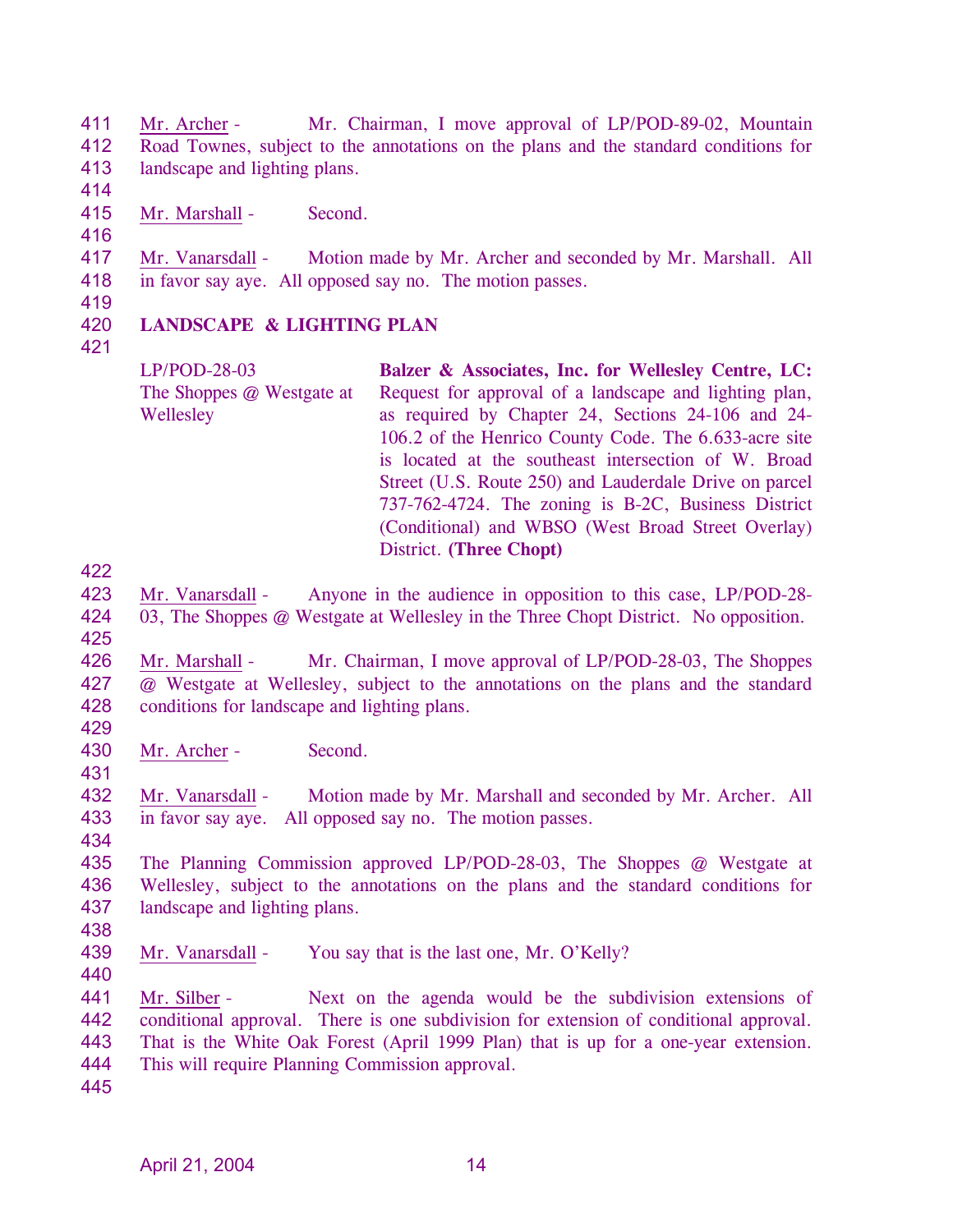446 447 Mr. Vanarsdall - Mr. Jernigan, you have a problem with that? 448 449 Mr. Jernigan - No, sir. 450 451 Mr. Vanarsdall - All right. 452 453 454 Mr. Jernigan - I make a motion to extend approval for one year for White Oak Forest Subdivision (April 1999 Plan) in the Varina District. 455 456 Mr. Marshall - Second. 457 458 459 460 461 462 463 464 465 Mr. Vanarsdall - Motion made by Mr. Jernigan and seconded by Mr. Marshall. All in favor say aye. All opposed say no. The motion passes. The Planning Commission approved Subdivision Extension of Conditional Approval for one year, to 4/27/05 for White Oak Forest Subdivision (April 1999 Plan). **TRANSFER OF APPROVAL (Deferred from the March 24, 2004, Meeting)**  POD-144-88 Mexican Restaurant (Formerly El Paso Restaurant) **Leopoldo Lugo for L J Lugo, LLC:** Request for approval of a transfer of approval, as required by Chapter 24, Section 24-106 of the Henrico County Code from John G. Dankos, Jr., Mark A. Dankos, Glenn D. Dankos, Tracey L. Dankos, Holly D. Angel, Trustees of the Dankos Family Irrevocable Trust of January 5, 1988 to L J Lugo, LLC. The 0.550-acre site is located at 910 Parham Road, approximately 200 feet west of the intersection of Parham Road and Brook Road (U.S. Route 1) on parcel 783-756-9858. The zoning is B-2, Business District. County water and

466

467 468 Mr. Silber - There are three conditions on the Addendum that the Commission needs to be aware of.

sewer. **(Fairfield)** 

469

470 471 472 Mr. Vanarsdall - Is anyone in the audience in opposition to this case? It is POD-144-88, Mexican Restaurant. It is in the Fairfield District. No opposition. Mr. Archer.

473

474 475 476 Mr. Archer - Mr. Chairman, I move approval of POD-144-88, subject to continued compliance with the conditions of the original approval and the three conditions expressed in the addendum.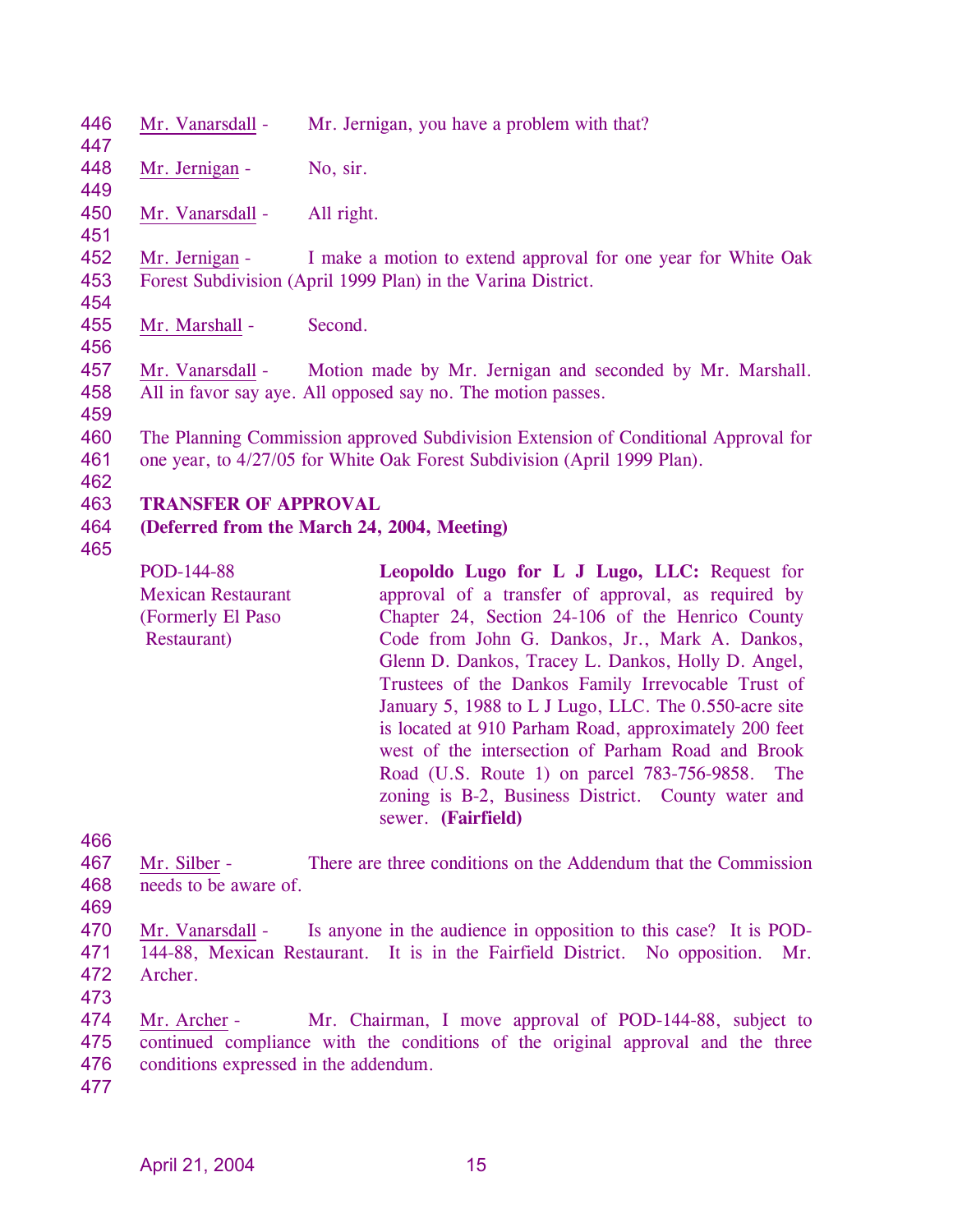478 Mr. Jernigan - Second.

480 481 Mr. Vanarsdall - Motion made by Mr. Archer and seconded by Mr. Jernigan. All in favor say aye. All opposed say no. The motion passes.

482

479

483 484 485 The Planning Commission approved Transfer of Approval for POD-144-88, Mexican Restaurant (Formerly El Paso Restaurant), subject to continued compliance with the conditions of the original approval and the following conditions:

486 487

- 488 1. The existing outdoor dining area shall be removed from the site if a provisional use permit is not approved by the Board of Supervisors.
	- 2. A bond shall be posted to cover the site deficiencies as identified in the inspection report, dated March 23, 2004.
	- 3. The site deficiencies, as identified in the inspection report dated March 23, 2004, shall be corrected by October 31, 2004 unless a revised landscape plan is submitted to the Planning Office for review and approval by August 1, 2004.
- 495 496 **PLAN OF DEVELOPMENT, TRANSITIONAL BUFFER DEVIATION (Deferred from the March 24 2004 Meeting)**
- 497

POD-21-04 Bowl America @ Downtown Short Pump **Jordan Consulting Engineers for Short Pump Mini Storage Associates, LC and Bowl America, Inc.:**  Request for approval of a plan of development, transitional buffer deviation and master plan, as required by Chapter 24, Sections 24-106 and 106.2 of the Henrico County Code, to construct a one-story, 35,165 square foot, 40-lane bowling alley on a 3.61 acre site and a master plan for a 8.95 acre addition to the Downtown Short Pump shopping center. The site is located on the southwest corner of Pouncey Tract Road and I-64 on parcel 739-763-7376. The zoning is M-1C, Light Industrial District (Conditional) WBOS (West Broad Street Overlay) District. County water and sewer. **(Three Chopt)** 

498

499 500 501 Mr. Vanarsdall - Is anyone in the audience in opposition to Bowl America  $\omega$ Downtown Short Pump, POD-21-04 in the Three Chopt District? No opposition. Mr. Kennedy.

502

503 504 505 506 Mr. Kennedy - Good morning members of the Commission. This is a lengthy report. I hope you will bear with me. There are a lot of issues to cover and I am going to try to cover them briefly. If you have questions, I am willing to go back. I have a lot of exhibits that are available if you so choose.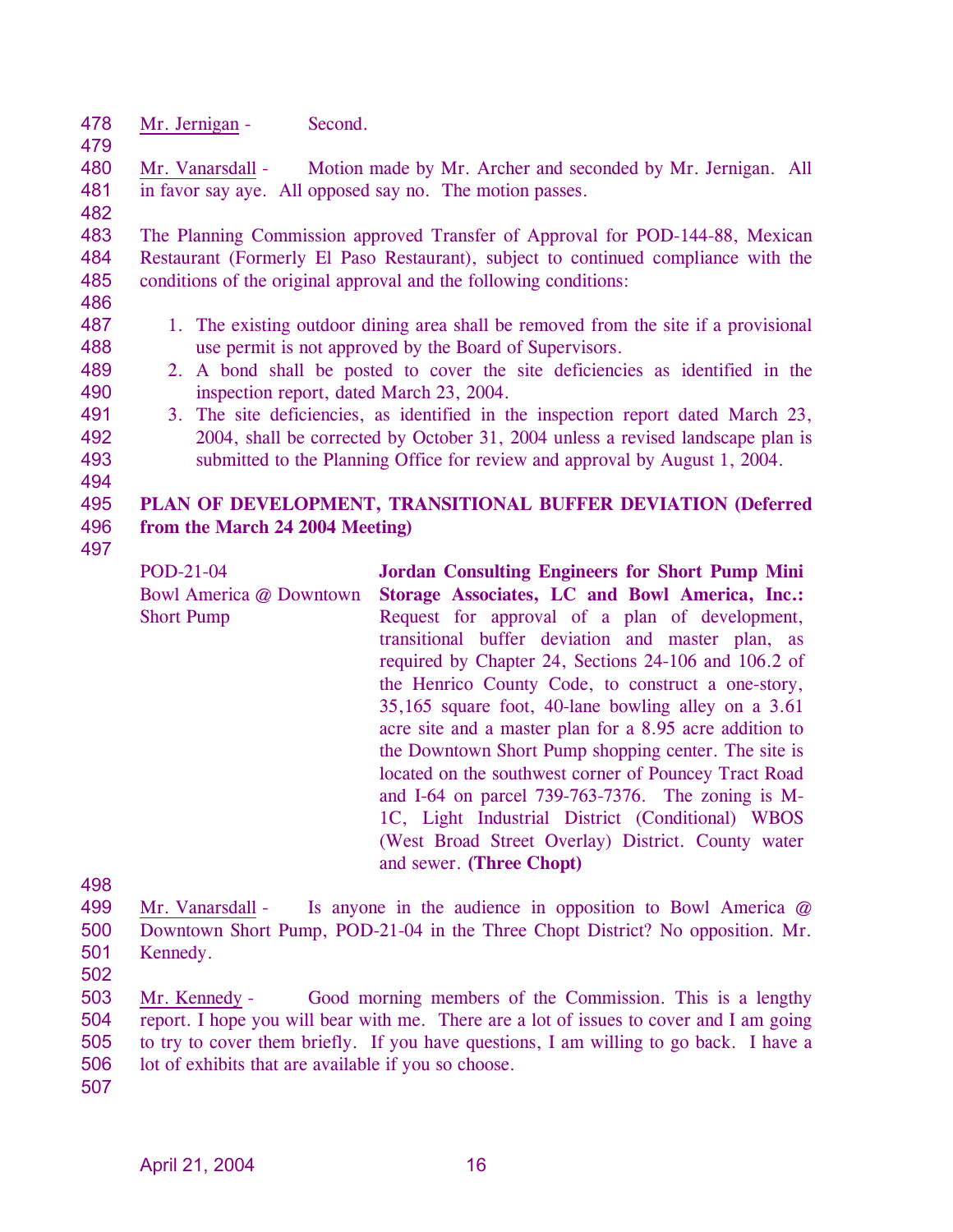508 Mr. Vanarsdall - I remember reading it the other night.

510 511 512 513 514 515 516 517 518 519 520 521 522 523 524 525 526 Mr. Kennedy - Yes, I am sure you did. I will try to cover it briefly. When the property was rezoned M-1C, Light Industrial District, in 1998, the proffers contemplated the property, because that was a mini-storage facility. The property was required to be developed in accordance with proffered site plans and elevation plans, which portrayed a mini-storage facility, but it provided that those plans can be amended if specifically requested and approved by the Planning Commission at the time of POD review. This plan substitutes revised site plans and elevation plans. The proffers also contain a traffic restriction. It specifically states, "No plan of development shall be granted for a use on the property other than for a mini-storage warehouse facilities, which will generate more trips per day than be adequately handled in the opinion of the Director of Public Works or until alternative vehicular access is obtained to serve the property. In this case, the plan would approve a more intense use than the previously proposed mini-storage facility. And in addition, finally, this plan includes a request for a transitional buffer deviation, which would reduce the standard 50 ft. transitional proffer on the northern property line abutting I-64 and reduce it to a 25 ft. transitional buffer. Those are the three main issues and I am going to try to cover the main one more specifically, the traffic one first.

527

509

528 529 530 531 532 533 534 535 536 537 538 So, what originally occurred was a plan of development was approved back in 1998 by the Planning Commission, which provided for a mini-storage facility. Since that time the developer has indicated that mini-storage facilities are not economically feasible and provided the current plan. The current plan, as indicated by the Secretary, proposes a 40-lane bowling alley. In addition, the applicant provided a master plan, which proposed an additional 40,000 s.f. of retail space which would be in two buildings. Additional parking was provided for all stages of development. A stormwater management power would be constructed at the northern end of the property, and a landscape island would protect the monumental Oak growing on the site. If you are familiar with the site, there is a 60-inch diameter Oak tree in the middle of the site and that will be protected by this plan.

539

540 541 542 543 544 545 546 Access to the site will be provided by a 36-foot wide drive located on the adjoining property in front of the American Family Fitness building. The master plan proposes additional potential access. I stress potential because it hasn't been agreed to yet. Secondary access to the adjoining Park Place Development to the Short Pump Town Center Ring Road that would connect it to the mall and indicates that future development may be limited if that secondary access is not obtained. I do have plans that show how that would work if you are interested.

547

548 549 550 551 Public Works staff, including the County Traffic Engineer, has considered implications of the proffered traffic restrictions on this plan. The Traffic Engineer has indicated the mini-warehouse facility would have generated 184 trips per day, while the proposed bowling alley would generate 1,333 trips per day and the proposed retail center would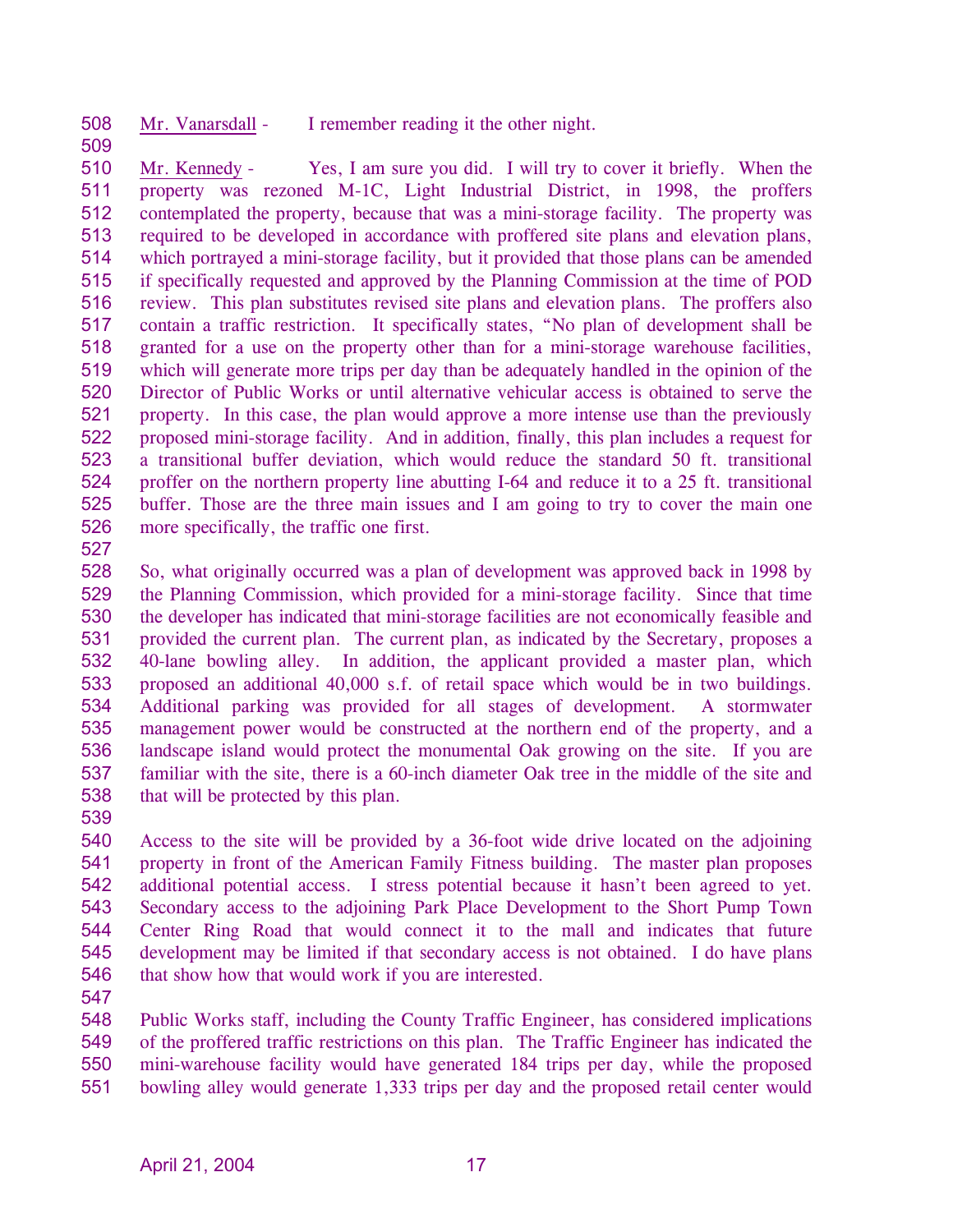552 553 554 555 556 557 generate an additional 3,743 trips per day, so at ultimate development there would be 5,000 trips per day generated by the site. Given the initial traffic volumes generated by the proposal, the Director of Public Works, in accordance with the proffers, has indicated that the proposed bowling alley may be developed with a single point of access provides that modifications are made to the American Family Fitness Club, and, of course, if access is obtained from American Family Fitness.

558

559 560 561 562 563 564 565 566 567 568 569 570 571 572 573 574 575 576 The Director of Public Works has also indicated that no further development would be permitted until a second point of access is provided. He noted that two points of access should be provided to allow additional traffic distribution in the area and not load up all of the traffic in front of the American Family Fitness site. The developer has indicated that they have agreed to the terms with the American Family Fitness property owner for a principal access and shared parking and contained in a package that was provided to you, is a parking plan for shared parking. This plan also contemplates shared parking and access in the future with the Skate Nation property. However, that owner of the property has declined to negotiate with the owner at this time. The developer has indicated also that they are negotiating an agreement for emergency access for the Parc Place development. They have basically worked out an agreement, so they are just trying to look at the final details of those agreements. That was why the plan proposes emergency access through the Parc Place development. Secondly, access to Short Pump Town Center requires additional approval, not only by the Park Place development, but from the mall developer/managing and anchor tenants. Due to the access limitations on the site, staff can recommend approval of the POD only, provided the site is graded at the time of development to provide the limited emergency accesses which we have requested to the Parc Place Development.

577

578 579 580 581 582 583 584 585 586 587 In addition, staff recommends approval of the revised elevations and layout as substantially conforming to the intent of the proffers. We've got in the package an elevation plan that shows you what they originally submitted, what staff recommended and the compromise elevations. You can see how we worked it out. Basically, I guess you would call it, southwestern retail motif, if you want to think about that. It kind of looks like southwestern retail, I guess, kind of similar to the Downtown Short Pump Town Center. There is a lot of continuity there. So we feel that the elevations are consistent and as far as the layout, the layout does work with ultimate development of Parc Place sites and we feel that it is appropriate. So we feel that the changes to the elevation and the changes to the site plan are appropriate.

588

589 590 591 592 593 594 595 Finally, staff recommends approval of the transitional buffer deviation as consistent with the previous approval, because this was approved with the earlier plan. The typical 50 ft. buffer would be reduced to 25 ft. between the proposed storm water management pond and I-64, and in place of the additional 25 ft. buffer, that landscape would provide throughout the site. So, we wouldn't be losing the benefit of the landscaping. It would just be placed elsewhere.

April 21, 2004 18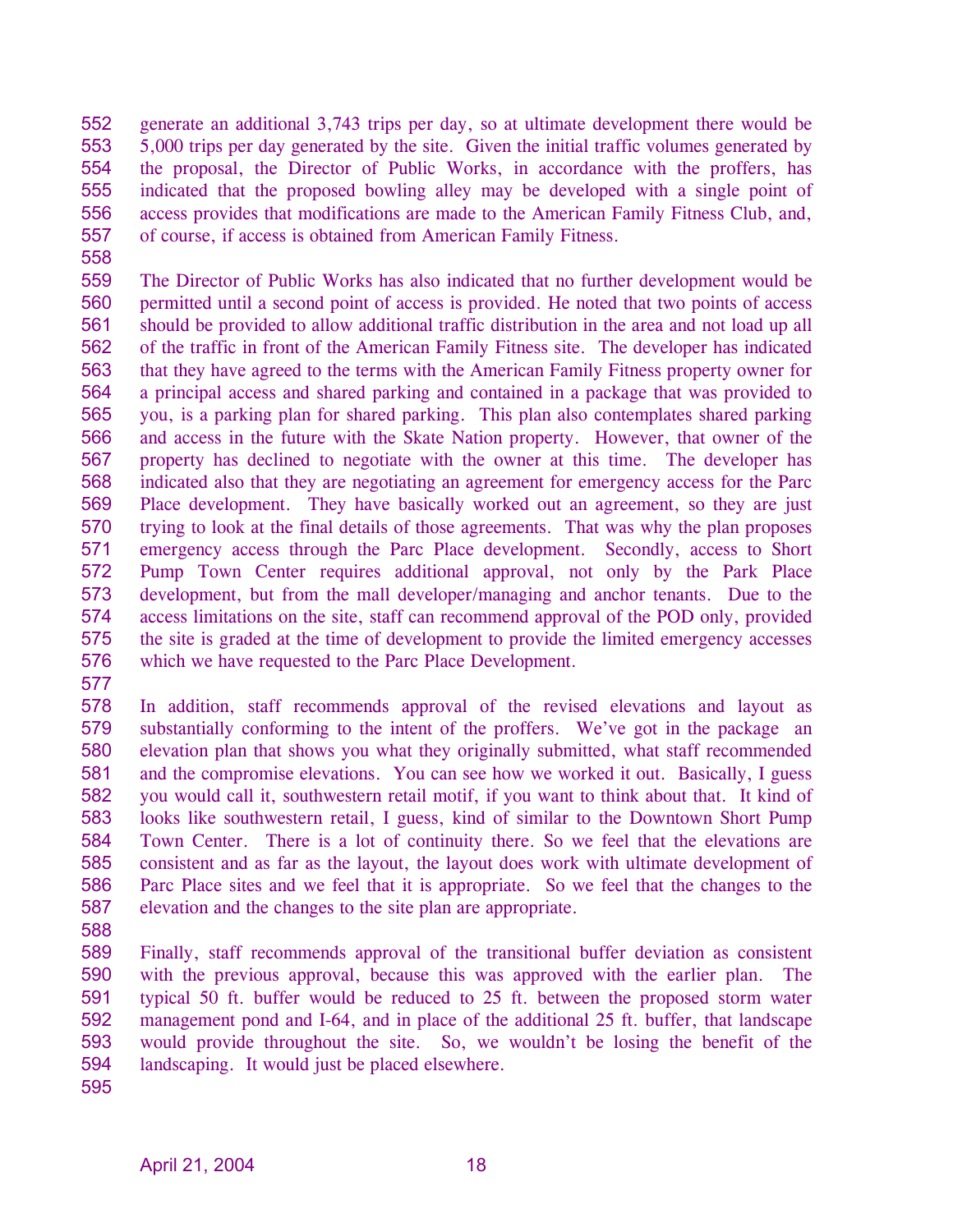596 597 598 599 600 601 602 The developer has not secured unencumbered secondary access, staff cannot recommend approval of the master plan at this time. The developer has agreed to withdraw the master plan until such time as secondary access is provided. At that time, and this is really important, it will be appropriate to consider the quality of secondary access with respect to the intensity of future development. They may be able to get secondary access through the back of the Skate Nation property. That isn't as high a quality as access through the mall ring road. We want to make sure that it is clear.

603 604 Mr. Marshall - I am not going to consider that as secondary access. I am going to make that clear to Mr. Theobald.

605

607

606 Mr. Vanarsdall - Go ahead and let him finish.

608 609 610 611 612 613 614 615 616 617 618 619 620 621 622 623 Mr. Kennedy - Staff recommends approval of the POD including the revised elevation layout plan, the annotations on the plans, the standard conditions for shopping centers and the additional conditions on the agenda with the following notations or corrections as provided in the agenda addendum, conditions Nos. 9 and 11, I just want to remind you, would be amended, so the plan would come back for landscape and lighting plan review. Condition No. 27 would be deleted. It has been determined that it is not necessary by the Department of Public Works. Condition No. 34 should be deleted, because it is more specifically stated in conditions 39 and 42. The Director of Planning should be added to review requirements of conditions Nos. 38 and 40. That just provides additional oversight for those conditions, and the word "mass" should be deleted from condition No. 43 to permit more limited grading of the site, since they are not going ahead with the master plan at this time. And, in addition, staff recommends approval of requested deviation subject to the conditions contained in the addendum. So, we would need two motions, one on the transitional buffer deviation and one on the POD, and the POD should note that the elevations of the site plan revisions are acceptable. Thank you.

624

627

629

631

625 626 Mr. Vanarsdall - Any questions for Mr. Kennedy by Commission members or Mr. Secretary? You did a good job on that.

628 Mr. Kennedy - Thank you.

630 Mr. Marshall - I would like for Mr. Theobald to come up for the applicant.

- 632 Mr. Vanarsdall - All right. Mr. Theobald.
- 633

634 635 Mr. Theobald - Mr. Chairman, my name is Jim Theobald, here on behalf of Mr. Levey. Mr. Ebaugh is here representing Bowl America as is Mr. Mills, their engineer.

636

Mr. Marshall - Mr. Theobald, I just want to have a couple of things put in the record, so that we are clear. I want to make sure your client understands that further development of this site is going to be dependent upon gaining access through the Parc 637 638 639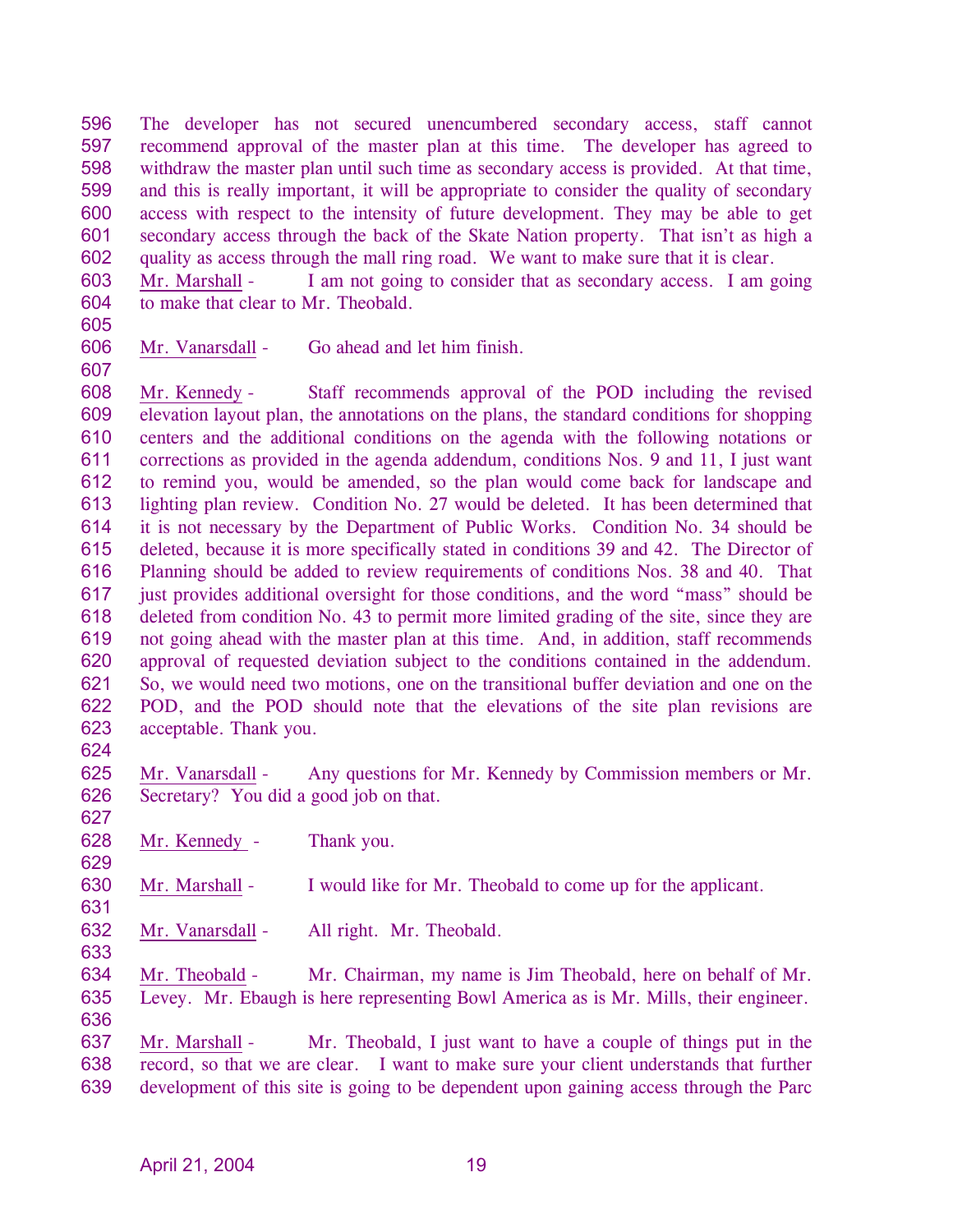640 641 642 643 644 Place development to the ring road of the mall. I don't, want to see any plans for additional development until then, and that is why it was put in there, about the quality of the access, because we are not going to consider basically the same access at the other end of that building, which is Skate Nation, part of the building, as the secondary access that would then allow the rest of the site to be developed.

645

646 647 648 649 650 651 Mr. Theobald - I understand your comment. I have had discussions with Mr. Kennedy that, for instance, if this undeveloped portion were to be used for a small mini-warehouse facility, that at least they would be able to consider that, the Director of Planning and Director of Public Works, so with that caveat to your comment, I think we do understand we are not going to get any retail development, per se, on that site, unless we are able to punch through Parc Place.

652

653 654 655 656 657 658 Mr. Marshall - And do they understand that prior to the, as in the report, that the occupancy and the opening of that project, the bowling alley project, before that those parking lots will have to be constructed. The parking lots to facilitate the American Family, in addition to the emergency access road will have to be in place with the cross access easements in place.

659 660 661 662 663 664 665 666 Mr. Theobald - The additional parking to facilitate the American Family spillover will have to be in place. That is part of our draft agreement with American Family, so that will be done at the same time as the Bowl America project. We are also grading the back of the site to match the grade with Parc Place, but what has to be in place, based on these conditions, Mr. Marshall, is just the emergency access easement has to be granted by Parc Place to the County to allow emergency access. Cross access is a separate agreement which requires the additional levels of approval, and that will come later.

667

668 669 Mr. Vanarsdall - Does anyone else have a question for Mr. Theobald? Thank you, Mr. Theobald.

670

Mr. Marshall - Mr. Chairman, I don't like this case. The reason why I don't like it is that our hands, I feel, are somewhat tied by the prior case, which allows the Director of Public Works to decide whether a different use could be put on this property, based on his opinion with the traffic, which I don't agree with his opinion, but I am stuck with his opinion. And that is why I added the notations on 38 and 40 to prevent that from happening again, by making it have to go to the Director of Planning and not just rest on the opinion of the Director of Public Works. But I think Mr. Kennedy has done a great job and devoted a lot of time to push this case to the point where we are close, I believe, to getting the secondary access through Park Plac development, and I am going to continue to put pressure on the people that need to have it put on them to get that done, so that we don't have this festering problem with this property that is sitting there wanting to be developed, but it has a problem with access and traffic problems. But, I think we have done the best that we can do, or I should 671 672 673 674 675 676 677 678 679 680 681 682 683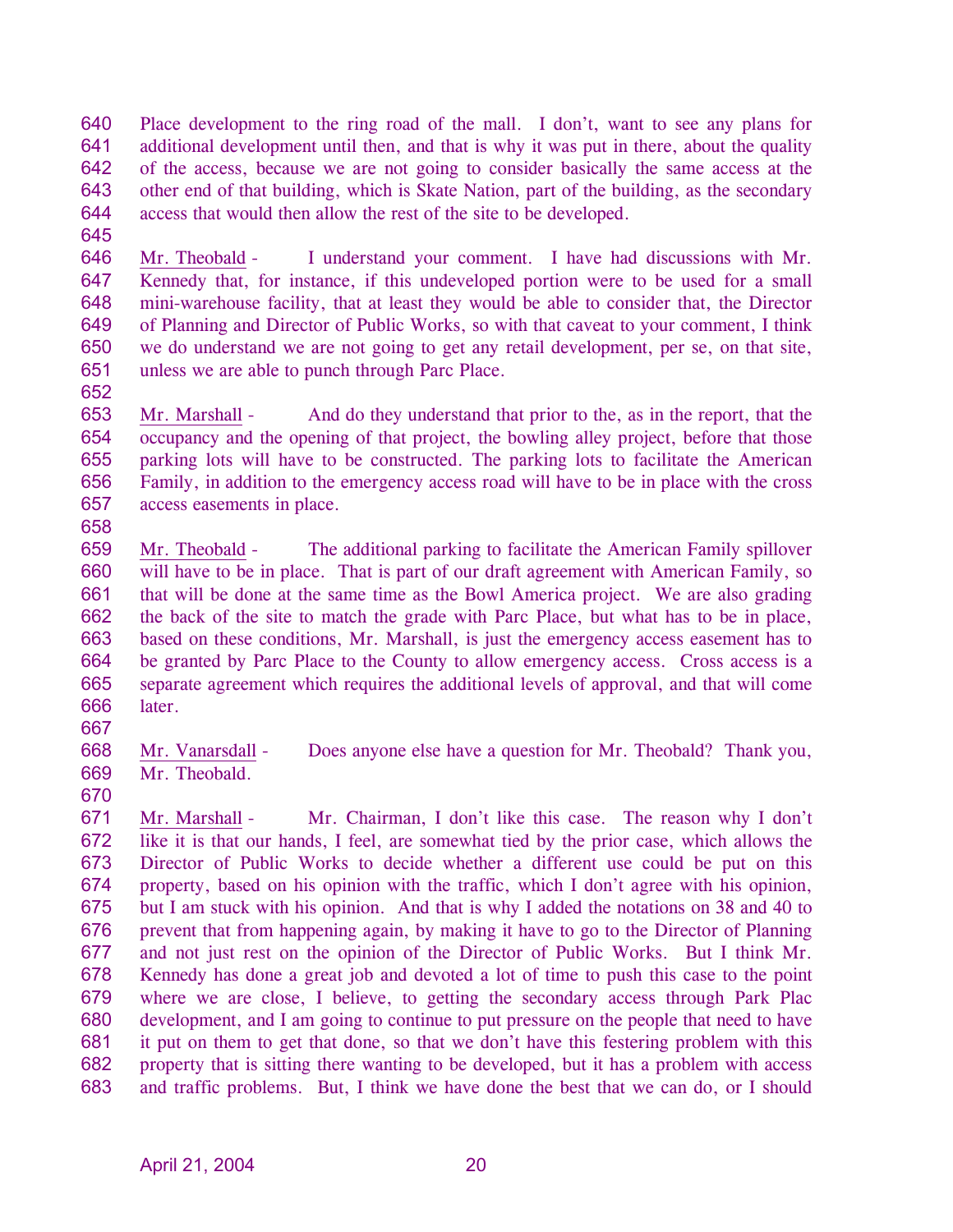684 685 686 say that Mr. Kennedy has done the best that can be done to get this case to the point that it is at, so I am going to move first that we approve the transitional buffer deviation for POD-21-04, Bowl America @ Downtown Short Pump.

687

688 689 Mr. Vanarsdall - Motion made by Mr. Marshall and seconded by Mr. Jernigan. All in favor say aye. All opposed say no. The motion passes.

690

691 692 The Planning Commission approved transitional buffer deviation for POD-21-04, Bowl America @ Downtown Short Pump.

693 694 695 696 697 698 699 Mr. Marshall - Mr. Chairman, I move approval of POD-21-04, Bowl America @ Downtown Short Pump, subject to the standard conditions for developments of this type, the annotations on the plan, and specifically conditions No. 9 Amended, No. 11 Amended, 23 through 26, 28 through 33, 35, 36, 37, Amended 38 as shown on Page 2 of the deleted and revised conditions, No. 39, No. 40 Amended as shown on Page 2 of the deleted and revised conditions, No. 41, 42, Amended 43 as shown on Page 2 of the deleted and revised conditions, and that is it.

700

705

707

701 702 703 Mr. Vanarsdall - I think you want, maybe just for the record, you want to say deleted on No. 27, and 34.

- 704 Mr. Marshall - Yes, 27 and 34 were deleted.
- 706 Mr. Archer - Second.

708 709 Mr. Vanarsdall - Motion made by Mr. Marshall and seconded by Mr. Archer. All in favor say aye. All opposed say no. The motion passes.

710

711 712 713 The Planning Commission approved POD-21-04, Bowl America @ Downtown Short Pump, subject to the annotations on the plans, the standard conditions for developments of this type and the following additional conditions:

- 714
- 715 716 717 9. **AMENDED** - A detailed landscaping plan shall be submitted to the Planning Office for review and Planning Commission approval prior to the issuance of any occupancy permits.
- 718 719 720 721 11. **AMENDED** - Prior to the installation of the site lighting equipment, a plan including depictions of light spread and intensity diagrams, and fixture and specifications and mounting height details shall be submitted for Planning Office review and Planning Commission approval.
- 722 723 724 725 726 23. The easements for drainage and utilities as shown on approved plans shall be granted to the County in a form acceptable to the County Attorney prior to any occupancy permits being issued. The easement plats and any other required information shall be submitted to the County Real Property Agent at least sixty (60) days prior to requesting occupancy permits.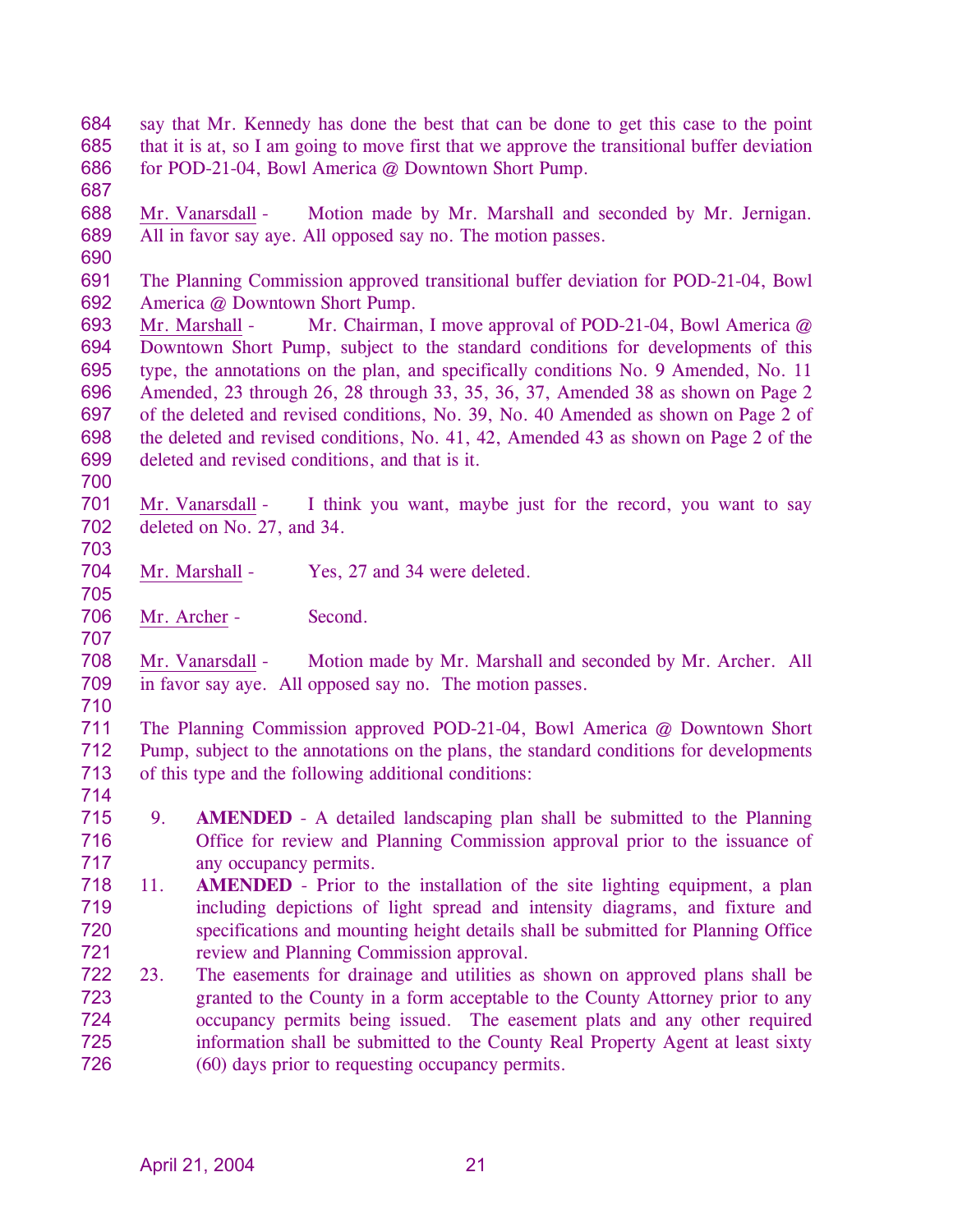- 727 728 24. The developer shall provide fire hydrants as required by the Department of Public Utilities and Division of Fire.
- 729 730 25. The proffers approved as a part of zoning case C-3C-98 and C-16C-98 shall be incorporated in this approval.
- 731 732 733 26. Any necessary off-site drainage and/or water and sewer easements must be obtained in a form acceptable to the County Attorney prior to final approval of the construction plans.
- 734 735 736 27. Insurance Services Office (ISO) calculations must be included with the plans and contracts and must be approved by the Department of Public Utilities prior to the issuance of a building permit.
- 737 738 739 740 28. Approval of the construction plans by the Department of Public Works does not establish the curb and gutter elevations along the Virginia Department of Transportation maintained right-of-way. The elevations will be set by the contractor and approved by the Virginia Department of Transportation.
- 741 742 29. The owners shall not begin clearing of the site until the following conditions have been met:
	- (a) The site engineer shall conspicuously illustrate on the plan of development or subdivision construction plan and the Erosion and Sediment Control Plan, the limits of the areas to be cleared and the methods of protecting the required buffer areas. The location of utility lines, drainage structures and easements shall be shown.
	- (b) After the Erosion and Sediment Control Plan has been approved but prior to any clearing or grading operations of the site, the owner shall have the limits of clearing delineated with approved methods such as flagging, silt fencing or temporary fencing.
- 752 753 754 755 (c) The site engineer shall certify in writing to the owner that the limits of clearing have been staked in accordance with the approved plans. A copy of this letter shall be sent to the Planning Office and the Department of Public Works.
- 756 757 758 759 760 (d) The owner shall be responsible for the protection of the buffer areas and for replanting and/or supplemental planting and other necessary improvements to the buffer as may be appropriate or required to correct problems. The details shall be included on the landscape plans for approval.
- 761 762 763 764 765 30. The conceptual master plan, as submitted with this application, is for planning and information purposes only. All subsequent detailed plans of development and construction plans needed to implement this conceptual plan shall be approved by the Planning Commission and shall be subject to all regulations in effect at the time such subsequent plans are submitted for review/approval.
- 766 767 768 769 770 31. The location of all existing and proposed utility and mechanical equipment including HVAC units, electric meters, junction and accessory boxes, transformers, and generators) shall be identified on the landscape plans. All equipment shall be screened by such measures as determined appropriate by the Director of Planning or the Planning Commission at the time of plan approval.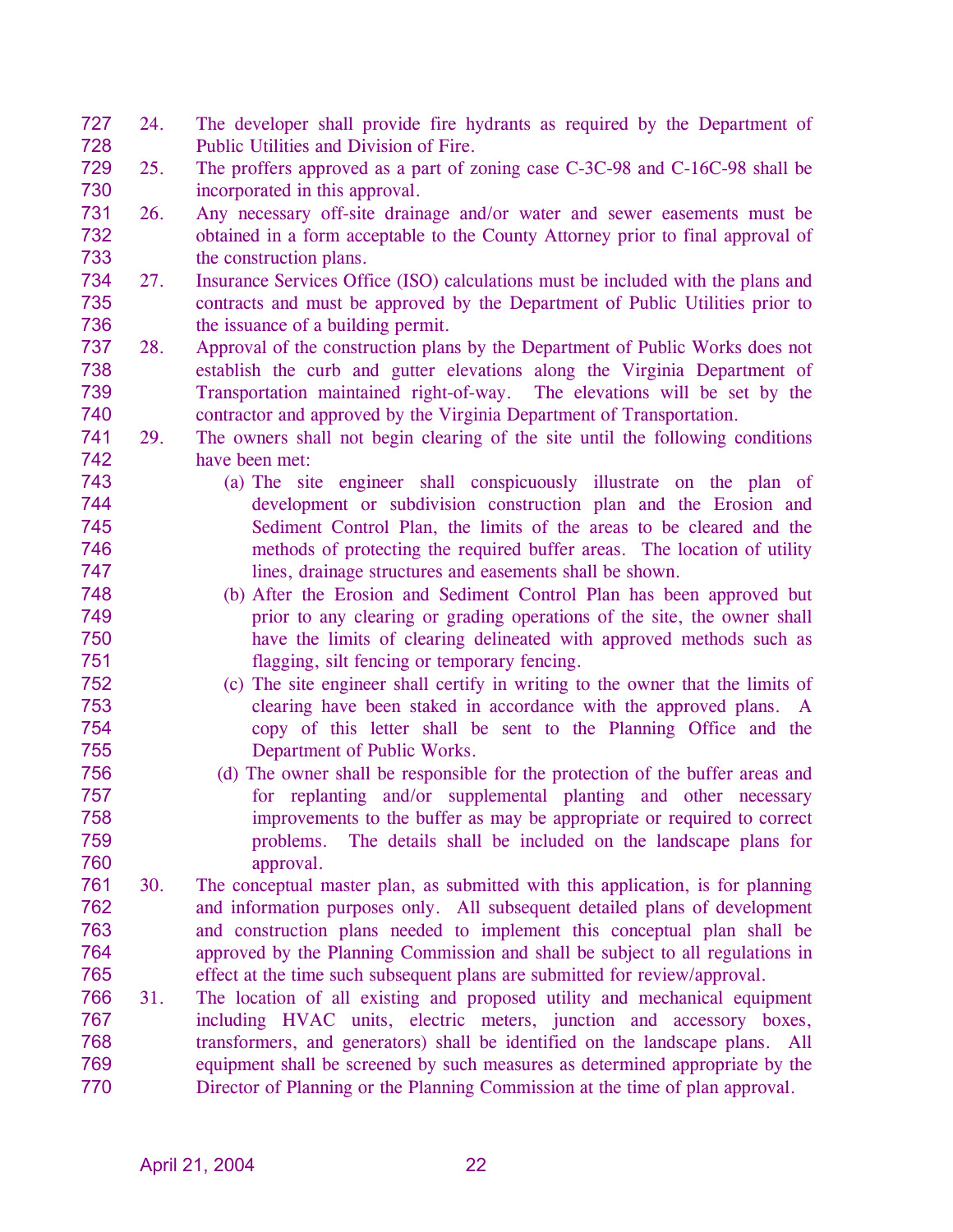- 771 772 32. A coordinated architectural, lighting, landscape and signage scheme shall be maintained for all parcels.
- 773 774 775 776 33. Prior to the approval of final construction plans, a revised landscape plan for the American Family Fitness property shall be submitted for review and approval. Said plan will document the adequacy of sight distance at major intersections of internal access drives.
- 777 778 779 34. To the extent determined possible by the Director of Planning or his designee, trees over 36 inches in diameter shall be identified, protected, and preserved on the construction plans.
- 780 781 782 783 35. For the purposes of signage, this development shall be identified as separate shopping center. The maximum height of a free-standing sign shall be 10' if within the 35' West Broad Street Overlay District buffer or 25' if outside the buffer.
- 784 785 786 787 36. **REVISED** - The proposed bowling alley may be developed with a single point of access, provided that modifications to the American Family Fitness driveway are made in accordance with the requirements of the Director of Public Works **and the Director of Planning.**
- 788 789 37. Cross-access agreements for the American Family Fitness driveway shall be obtained prior to approval of construction plans for the bowling alley.
- 790 791 792 38. No additional development other than the proposed bowling alley shall be permitted until a second point of access is provided in accordance with the requirements of the Director of Public Works **and Director of Planning.**
- 793 794 39. Cross-access agreements for the secondary access driveway shall be obtained prior to approval of construction plans for any additional development.
- 795 796 797 40. An emergency access easement across the Parc Place development shall be obtained in a form acceptable to the County Attorney, prior to final approval of the construction plan.
- 798 799 800 41. The site shall be graded to accommodate the construction of the emergency access drive, which shall be constructed prior the occupancy of the Bowl America property.
- 801

802 803 804 The Planning Commission approved the requested Transitional Buffer Deviation, subject to the following conditions:

- 805 806 807 1. A 25-foot-wide enhanced transitional buffer shall be provided in lieu of the required 50-foot transitional buffer and the balance of the planting requirement of the 50-foot transitional buffer shall be provided elsewhere on the site.
	- 2. An irrigation plan shall be submitted with the landscape plan, providing for the irrigation of all major landscape areas.
- 810 811 3. The landscape and lighting plan shall be submitted for Planning Commission review and approval.

812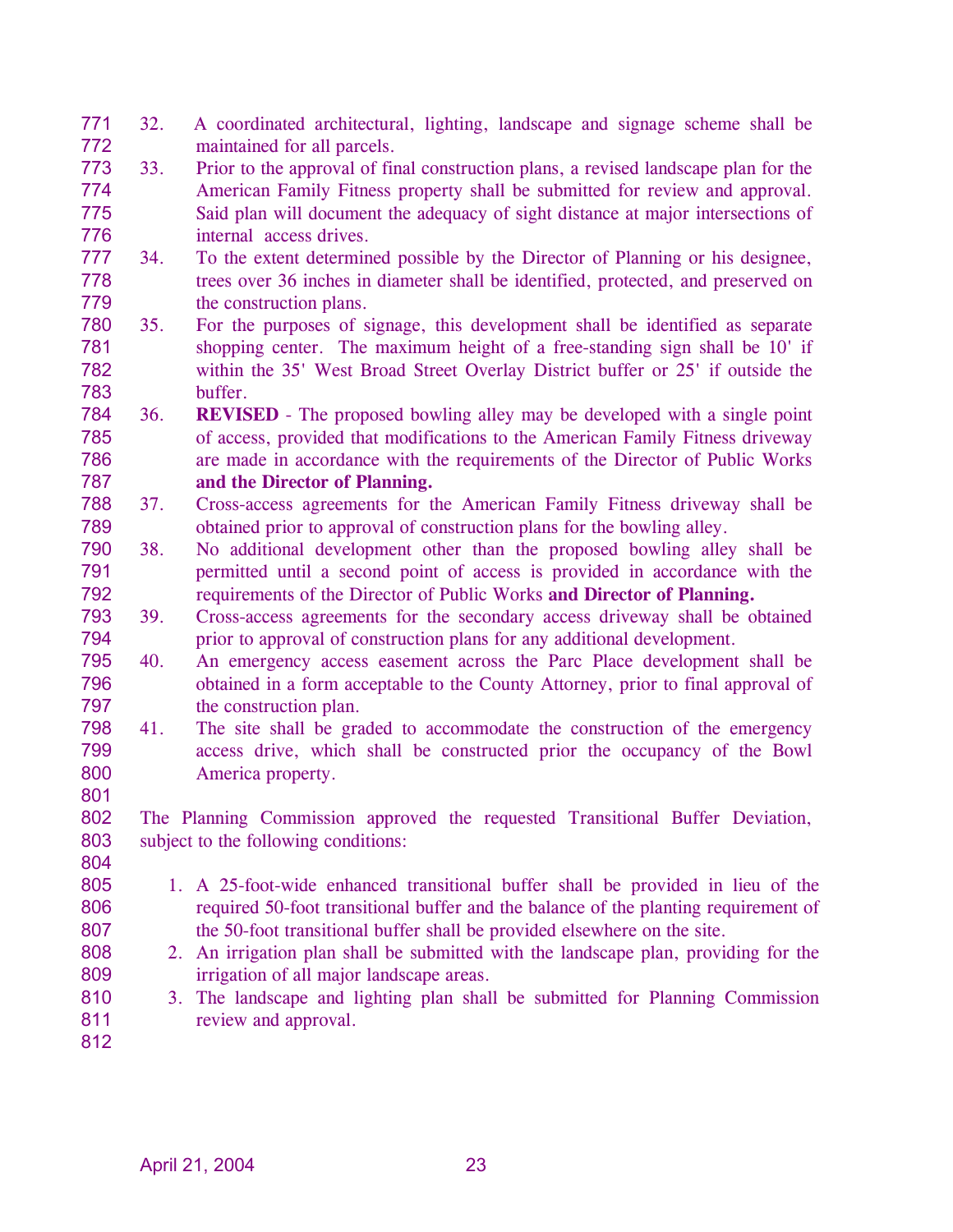#### 812 **PLAN OF DEVELOPMENT & TRANSITIONAL BUFFER DEVIATION**

#### 813 **(Deferred from the January 28, 2004, Meeting)**

814

POD-71-03 Dunn Building 3916 Mechanicsville Turnpike

**Keith Engineering, Inc. for Dorothy D. Norman:**  Request for approval of a plan of development and transitional buffer deviation, as required by Chapter 24, Sections 24-106 and 24-106.2 of the Henrico County Code, to add a one-story, 5,000 square foot building addition and a parking lot. The rear wall of the building, at 17 feet high, would replace the required 35-foot transitional buffer along the rear yard. The .74-acre site is located one block south of Laburnum Avenue and Mechanicsville Turnpike on parcels 802-734-6795 and 802-735-6802. The zoning is B-3, Business District. County water and sewer. **(Fairfield)** 

815

816 817 Mr. Vanarsdall - Is anyone in the audience in opposition to POD-71-03, The Dunn Building in the Fairfield District. No opposition.

818

819 820 821 822 823 824 825 Mr. Kennedy - I promise this presentation will be a little bit shorter. The Dunn Building is proposing expansion of the bakery outlet store. The expansion would require a future amendment to the POD for the adjoining property, which contains an abandoned bank building. The plan before the Commission would restrict the future drive-throughs on the adjoining property, basically some of the parking that was associated with the bank was leased from this property owner now and is reverting back to his property and he can use it for expansion.

826

827 828 829 830 831 In September of 2003, the Board of Zoning Appeals approved a variance to the rear yard requirements for the proposed addition, and that variance necessitates a transitional buffer deviation. The 35-foot wide transitional buffer ordinarily required along the alley would be replaced with the rear wall of the building, which would be 17 ft. high and would be constructed of brick.

832

833 834 835 836 837 838 839 840 There would be no access to the alley from the property and the applicant has agreed to screen all mechanical structures on the rear of the property, so that provides the alternative for the typically required transitional buffer. Staff's previous concerns regarding the parking area layout have now been addressed. The revised plan satisfies all applicable zoning ordinance requirements and County design standards. Therefore, staff recommends approval of the plan, subject to the annotations on the plans, the standard conditions for developments of this type and the additional conditions listed on the agenda.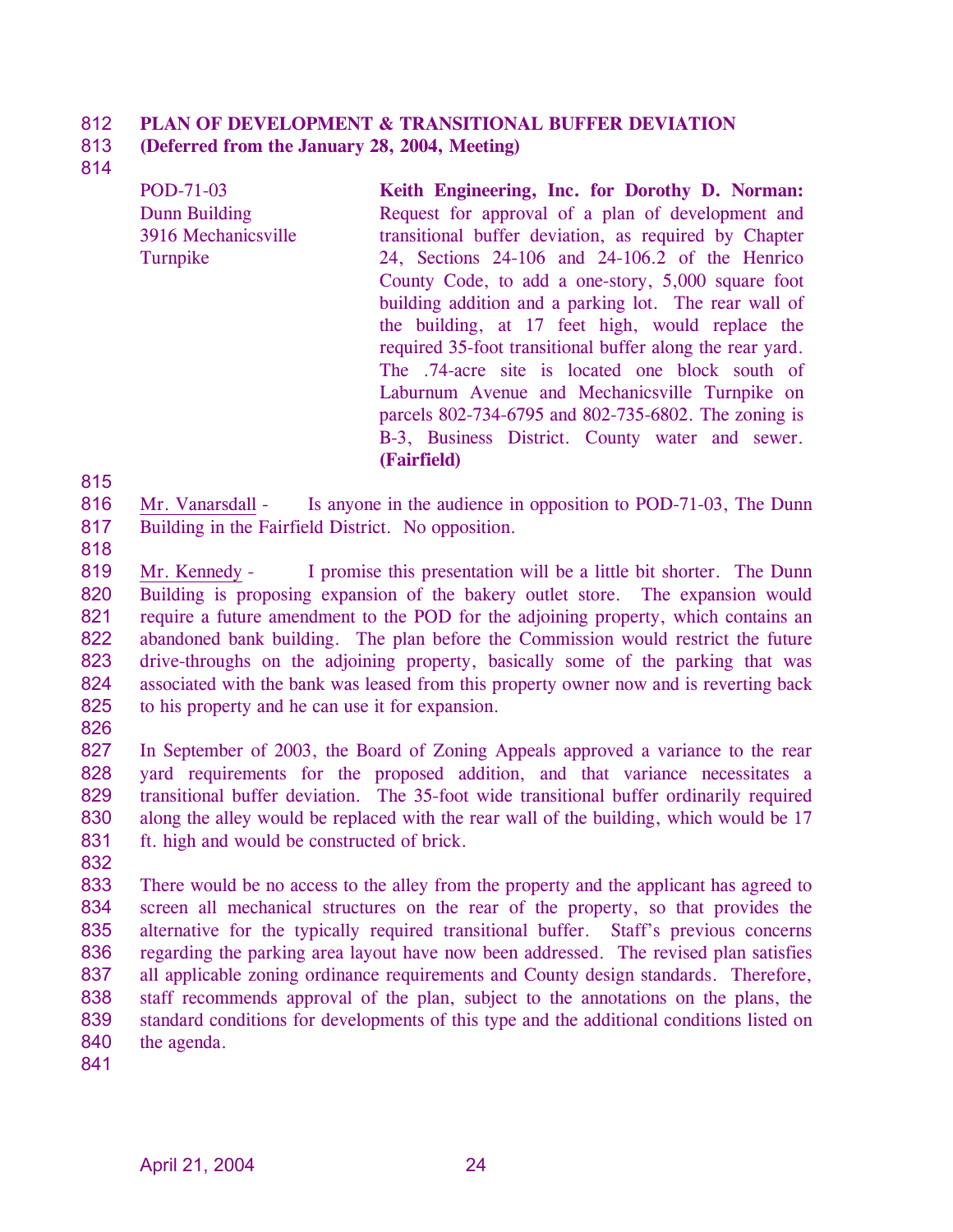842 843 Staff also recommends approval of the transitional buffer deviation as previously approved by the Board of Zoning Appeals, subject to the annotations on the plans. 844 845 Mr. Vanarsdall - Any questions for Mr. Kennedy? No questions. Mr. Archer. 846 847 848 Mr. Archer - All right, we need two motions on this, I believe. First I move to approve the transitional buffer deviation. 849 850 Mr. Marshall - Second. 851 852 853 854 855 856 Mr. Vanarsdall - Motion made by Mr. Archer and seconded by Mr. Marshall. All in favor say aye. All opposed say no. The motion passes. The Planning Commission approved the transitional buffer deviation for POD-71-03, Dunn Building, 3916 Mechanicsville Turnpike. 857 858 859 860 Mr. Archer - I move to approve POD-71-03, Dunn Building, subject to the annotations on the plans, the standard conditions for developments of this type and the additional conditions Nos. 23 through 34. 861 862 Mr. Marshall - Second. 863 864 865 866 867 868 869 870 871 872 873 874 875 876 877 878 879 880 881 882 883 884 885 Mr. Vanarsdall - Motion made by Mr. Archer and seconded by Mr. Marshall. All in favor say aye. All opposed say no. The motion passes. The Planning Commission approved POD-71-03, Dunn Building, 3916 Mechanicsville Turnpike, subject to the annotations on the plans, the standard conditions for developments of this type and the following additional conditions: 23. The easements for drainage and utilities as shown on approved plans shall be granted to the County in a form acceptable to the County Attorney prior to any occupancy permits being issued. The easement plats and any other required information shall be submitted to the County Real Property Agent at least sixty (60) days prior to requesting occupancy permits. 24. The entrances and drainage facilities on Mechanicsville Turnpike (U.S. Route 360) shall be approved by the Virginia Department of Transportation and the County. 25. A notice of completion form, certifying that the requirements of the Virginia Department of Transportation entrances permit have been completed, shall be submitted to the Planning Office prior to any occupancy permits being issued. 26. The developer shall provide fire hydrants as required by the Department of Public Utilities and Division of Fire. 27. A standard concrete sidewalk shall be provided along Mechanicsville Turnpike (U.S. Route 360). 28. Outside storage shall not be permitted.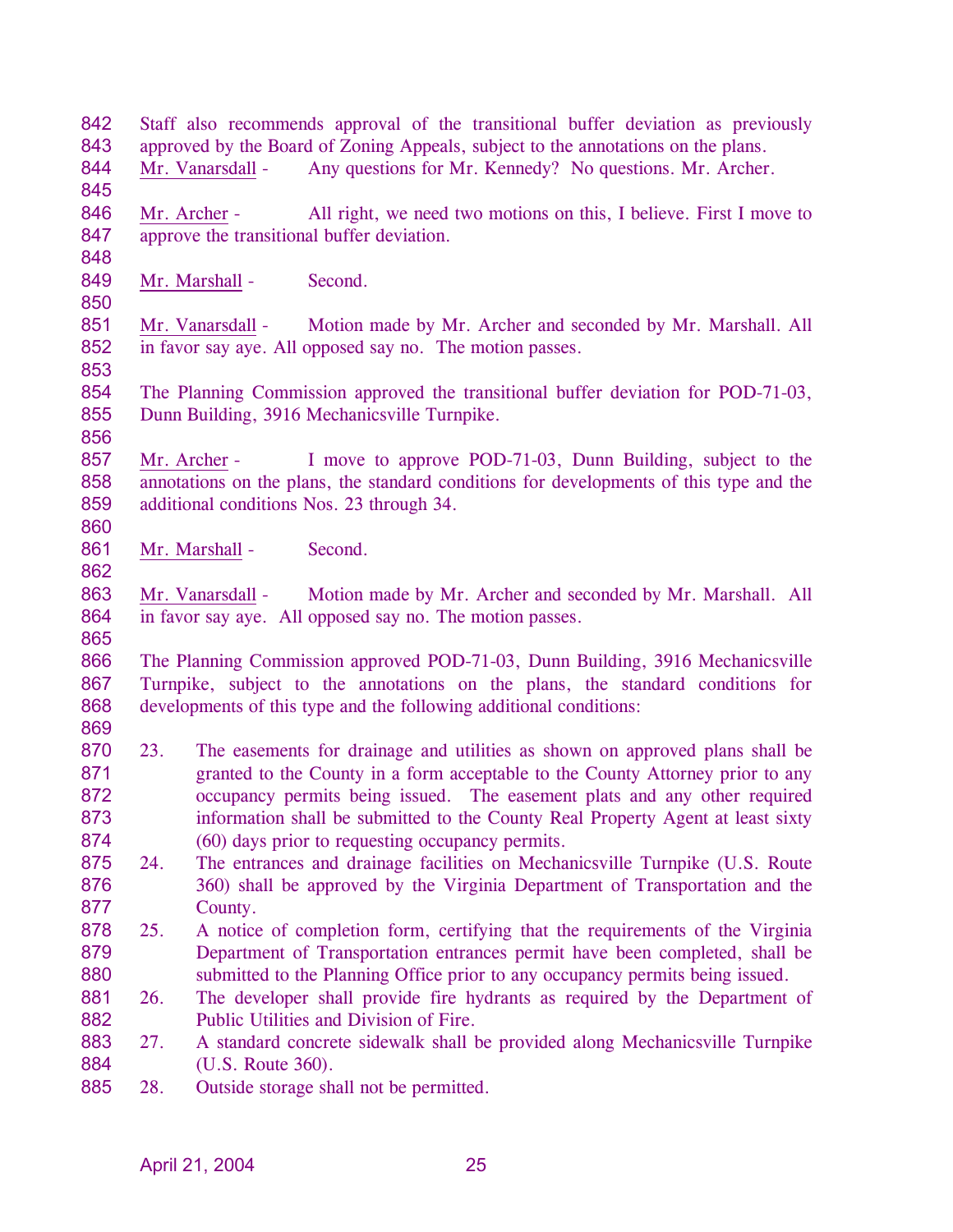- 886 887 888 29. Any necessary off-site drainage and/or water and sewer easements must be obtained in a form acceptable to the County Attorney prior to final approval of the construction plans.
- 889 890 891 30. Deviations from County standards for pavement, curb or curb and gutter design shall be approved by the County Engineer prior to final approval of the construction plans by the Department of Public Works.
- 892 893 31. The loading areas shall be subject to the requirements of Chapter 24, Section 24-97(b) of the Henrico County Code.
- 894 895 896 32. Insurance Services Office (ISO) calculations must be included with the plans and contracts and must be approved by the Department of Public Utilities prior to the issuance of a building permit.
- 897 898 899 900 33. Approval of the construction plans by the Department of Public Works does not establish the curb and gutter elevations along the Henrico County maintained right-of-way. The elevations will be set by the contractor and approved by the Virginia Department of Transportation.
- 901 902 903 904 905 34. The location of all existing and proposed utility and mechanical equipment (including HVAC units, electric meters, junction and accessory boxes, transformers, and generators) shall be identified on the landscape plans. All equipment shall be screened by such measures as determined appropriate by the Director of Planning or the Planning Commission at the time of plan approval.
- 906
- 907 **PLAN OF DEVELOPMENT**
- 908

POD-31-04 Advance Auto Parts - Brook Road (POD-106-84 Revised) **AES Consulting Engineers for Strelitz Brook Road, LLC, and The Crown Companies, LLC:** Request for approval of a plan of development, as required by Chapter 24, Section 24-106 of the Henrico County Code, to construct a one-story, 7225 square foot automotive retail store. The 0.8-acre site is located along the west line of Brook Road (U.S. Route 1), approximately 300 feet south of Lakeside Avenue on part of parcel 784-751-4627. The zoning is B-3, Business District. County water and sewer. **(Fairfield)** 

909

- 910 911 Mr. Vanarsdall - Is there anyone in the audience in opposition to POD-31-04, Advance Auto Parks – Brook Road? No opposition. Good morning, Mr. Wilhite.
- 912

Mr. Wilhite - Good morning, Mr. Chairman. Thank you. There is a revised site plan that staff received on Friday being handed out to you. This revision addressed staff's concerns about showing the proposed out parcel boundary line and also reflected the requested dedication of right of way on Brook Road. This parcel is to be sold from what is now part of the Dump Furniture Store parking lot. The design of this out parcel did require that the parking area behind this be redesigned to eliminate dead end parking aisles, which staff requested, and the applicant agreed to. It does result in more green 913 914 915 916 917 918 919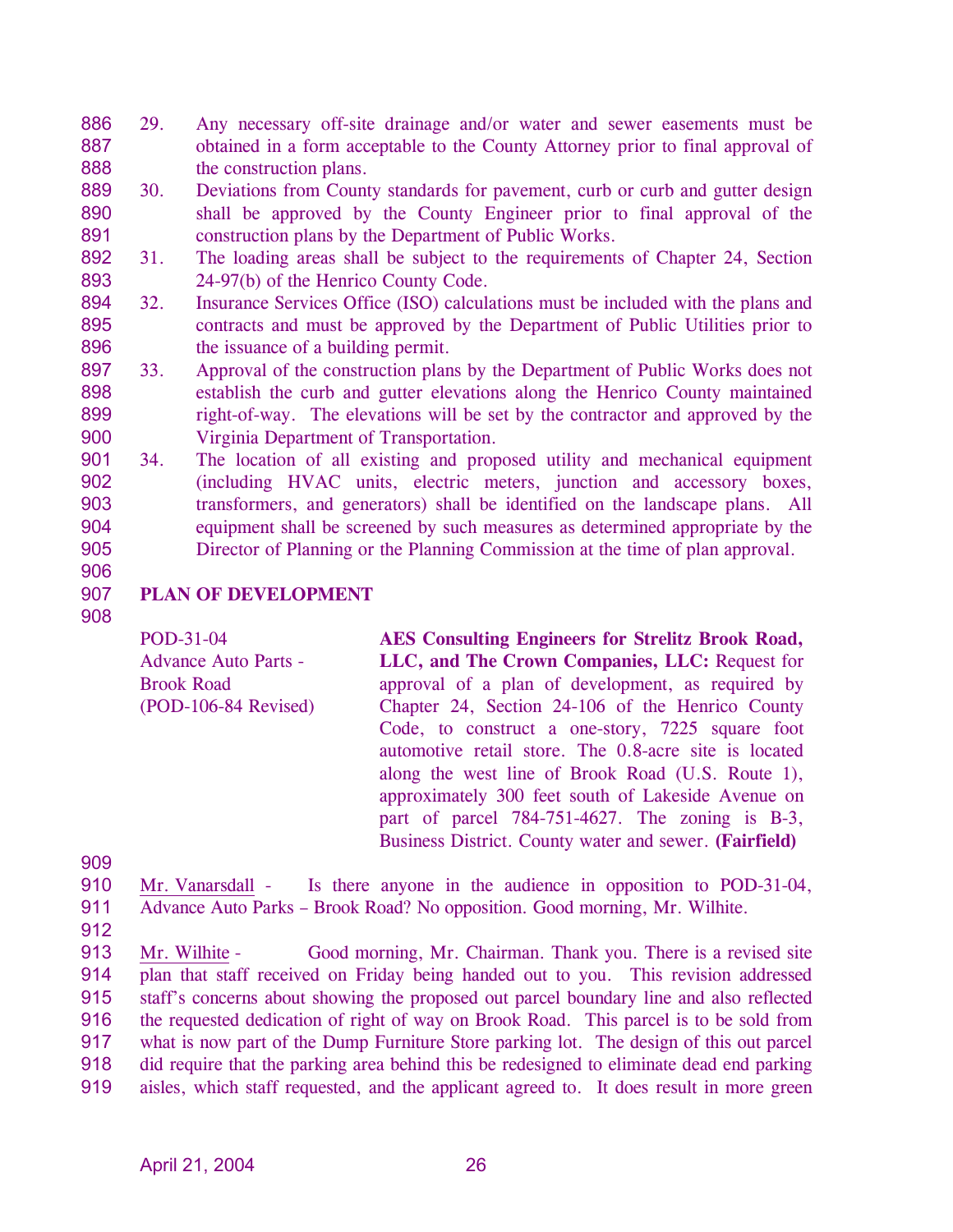920 921 922 923 924 925 926 space being added to the existing parking lot for the Dump. Also, I was informed by the engineer that the applicant has agreed to alter the parapet on the building to make sure that it screens the roof top HVAC. They also agreed to enclose the parapet in the rear of the building, which was originally shown as an open area. On Page 4 of your Addendum there is a revised caption that changed the acreage from 0.657 to 0.8 acres. Also, that reflects the staff's new recommendation for approval. If you have any questions, I will be happy to answer them.

927

932

934

928 929 930 Mr. Vanarsdall - Any questions for Mr. Wilhite by Commission members. No questions. Mr. Archer, do you want to hear from the applicant?

931 Mr. Archer - I don't think we need to, Mr. Vanarsdall.

933 Mr. Vanarsdall - All right. I will entertain a motion.

935 936 937 938 939 Mr. Archer - All right. This area, of course, as you know, is in the Brook Road Enhancement Plan area and Mr. Wilhite I appreciate you working so hard on this. With that I will move approval of POD-31-04, Advance Auto Parts, subject to the annotations on the plan, standard conditions for development of this type, and the additional conditions listed in the Agenda, which were 23 through 31.

- 940
- Mr. Marshall Second.
- 941 942

945

943 944 Mr. Vanarsdall - Motion made by Mr. Archer and seconded by Mr. Marshall. All in favor say aye. All opposed say no. The motion passes.

946 947 948 The Planning Commission approved POD-31-04, Advance Auto Parts – Brook Road (POD-106-84 Revised), subject to the standard conditions for developments of this type, the annotations on the plan and the following additional conditions:

- 949
- 950 951 952 953 954 23. The easements for drainage and utilities as shown on approved plans shall be granted to the County in a form acceptable to the County Attorney prior to any occupancy permits being issued. The easement plats and any other required information shall be submitted to the County Real Property Agent at least sixty (60) days prior to requesting occupancy permits.
- 955 956 24. The developer shall provide fire hydrants as required by the Department of Public Utilities and Division of Fire.
- 957 958 25. A standard concrete sidewalk shall be provided along the west side of Brook Route (U.S. Route 1).
- 959 26. Outside storage shall not be permitted.
- 960 961 962 27. Deviations from County standards for pavement, curb or curb and gutter design shall be approved by the County Engineer prior to final approval of the construction plans by the Department of Public Works.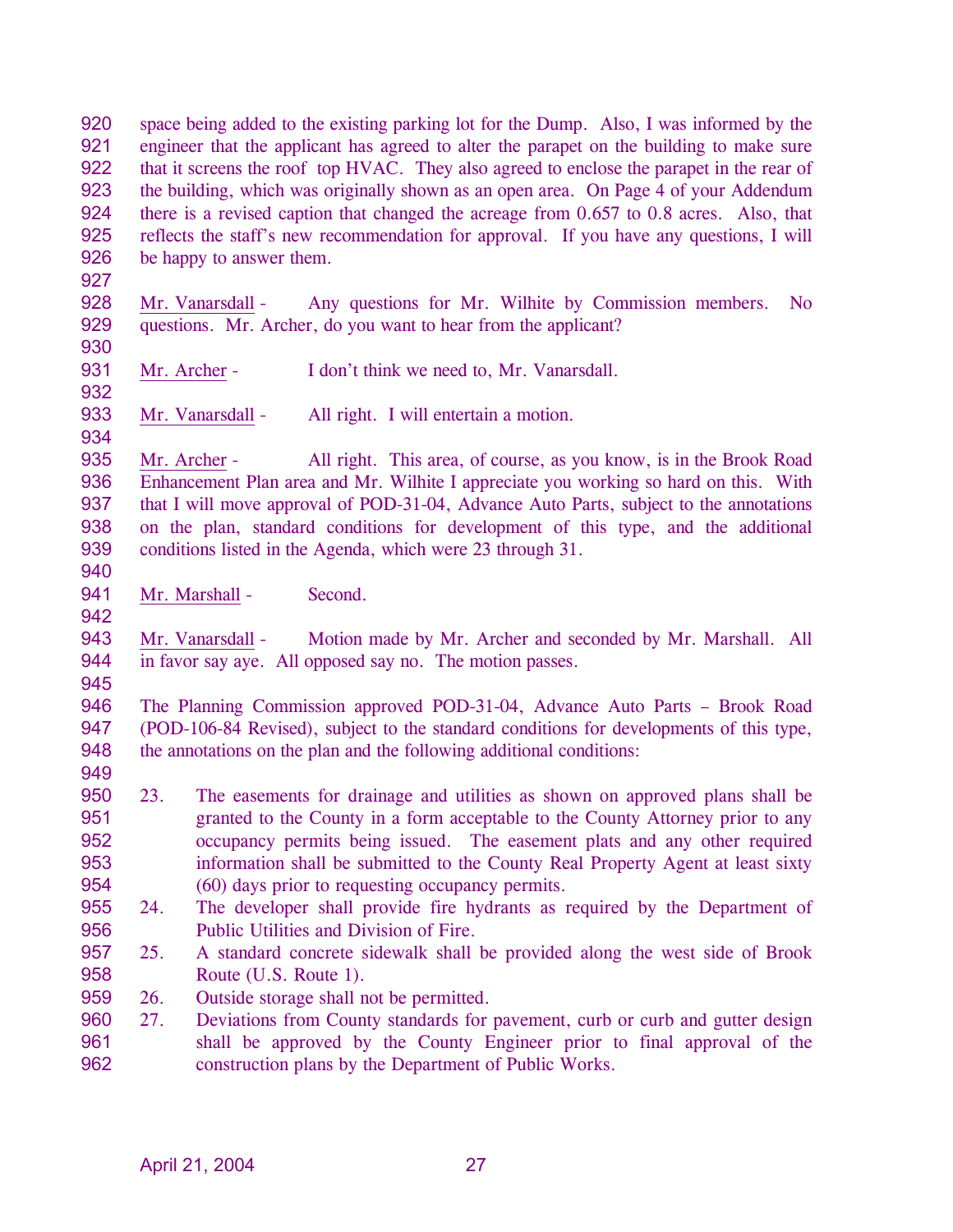963 964 965 28. Insurance Services Office (ISO) calculations must be included with the plans and contracts and must be approved by the Department of Public Utilities prior to the issuance of a building permit.

- 966 967 968 29. Evidence of a joint ingress/egress and maintenance agreement must be submitted to the Planning Office and approved prior to issuance of a certificate of occupancy for this development.
- 969 970 971 972 973 30. The location of all existing and proposed utility and mechanical equipment (including HVAC units, electric meters, junction and accessory boxes, transformers, and generators) shall be identified on the landscape plans. All equipment shall be screened by such measures as determined appropriate by the Director of Planning or the Planning Commission at the time of plan approval**.**
- 974

#### 975 **SUBDIVISION (Deferred from the February 25, 2004, Meeting)**

976

Dorey Mill (December 2003 Plan) **Engineering Design Associates for Pruitt Properties, Inc. and Loftis Real Estate & Development, Inc.:**  The 220.53 acre site proposed for a subdivision of 134 single-family homes is centered between Charles City and Darbytown Roads and Gill Dale Park and Yahley Mill Road on parcels 840-692-7093; 836-695-0386; 837-695-5661 and 837-693-5764. The zoning is A-1, Agricultural District. Individual well and Septic Tank/Drainfield. **(Varina) 134 Lots** 

977

978 979 Mr. Vanarsdall - The name of this case is Dorey Mill in the Varina District. Is there any opposition? No opposition. Good morning, Mr. McGarry.

980

981 982 983 984 985 986 987 988 989 990 991 992 Mr. McGarry - Good morning, Mr. Chairman, and members of the Commission. The subdivision was deferred from the February 25, 2004 meeting at the applicant's request. The proposed subdivision is located on four parcels, which are centered in a large block of land bounded by combination of minor arterial, major-minor collectors and proposed Gill Dale Park. The subject site is bisected by a Major Thoroughfare Plan roads named Kara Drive and Forest Drive. At the April 13, 2004 Board meeting, the Major Thoroughfare Plan was amended to delete Kara Drive and Forest Drive. To improve the distribution of traffic from the subdivision and alleviate further traffic impact on Gill Dale Road, staff strongly recommends an additional residential street connection to Yahley Mill Road to the west. This can be accomplished with an existing 50-foot wide access strip, which is part of this property that is shown on the location map in front of you.

993

994 995 996 Staff can recommend approval, subject to standard conditions for subdivisions not served by public utilities and conditions Nos. 11 through 13. I would be happy to answer any questions.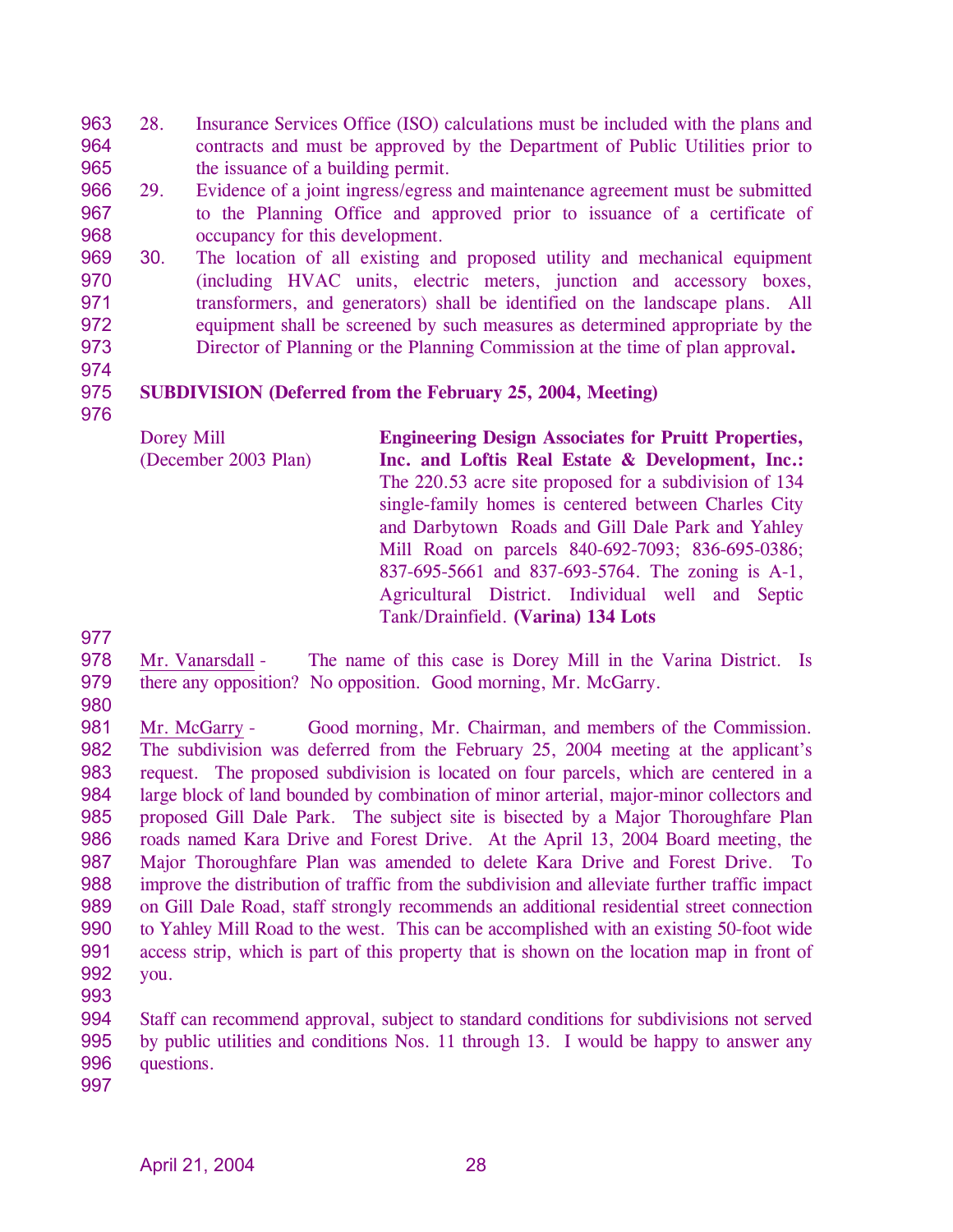998 999 1000 Mr. Vanarsdall - Any questions for Mr. McGarry by Commission members? All right, Mr. Jernigan. Do you want to hear from the applicant? 1001 1002 1003 1004 1005 1006 1007 1008 Mr. Jernigan - I don't really need to hear. We worked on this thing quite a bit. I just have a statement that I know staff is looking for a third point of access and the Board of Supervisors knocked out bring through Kara Drive, because they didn't feel it was fair to dump all of that residential traffic through Kara, which probably would have been pretty popular. We have two points of access. It is what Code calls for. It is 134 lots and it is consistent with a lot of other subdivisions that we have. So, with that I am going to move for approval. 1009 1010 Mr. Vanarsdall - Ms. Isaac, you got your exercise this morning? 1011 1012 Mr. Jernigan - Laraine, if you want to say something, you can. 1013 1014 1015 1016 Ms. Isaac - I just want to add that that strip going out to Yahley Mill is under water and it is too narrow to build. You can't build a road in 50 feet. So, it wouldn't work anyway. 1017 1018 Mr. Vanarsdall - Would you identify yourself? 1019 1020 1021 Ms. Isaac- I am sorry. I am Laraine Isaac with Engineering Design Associates. 1022 1023 1024 1025 Mr. Silber- Let me ask one question. There is one access proposed to Gill Dale and one access through to Bradbury. Are the residents of Bradbury aware of this connection? 1026 1027 Ms. Isaac - I am not aware unless the Planning office notified them. 1028 1029 1030 1031 1032 1033 Mr. Silber - We are not required to notify them, so we did not. I guess, Mr. Jernigan, what I hear you saying is you think it is adequate to have access to Bradbury and Gill Dale. If there is some later concern with access through Bradbury, then they would be down to one point of access and I think this whole thing needs to be revisited. But with the plan shown this way, you are correct. There are two points of access. 1034 1035 1036 1037 Mr. Jernigan - Well, I don't foresee that we would have a problem on Bradbury, but if we do we will have to adjust it. As it stands right now, we have two points of access with 134 lots, and we meet Code, and that, to me, I think is OK. 1038 1039 Mr. Vanarsdall - OK. 1040 1041 Mr. Jernigan - Thank you, Ms. Isaac.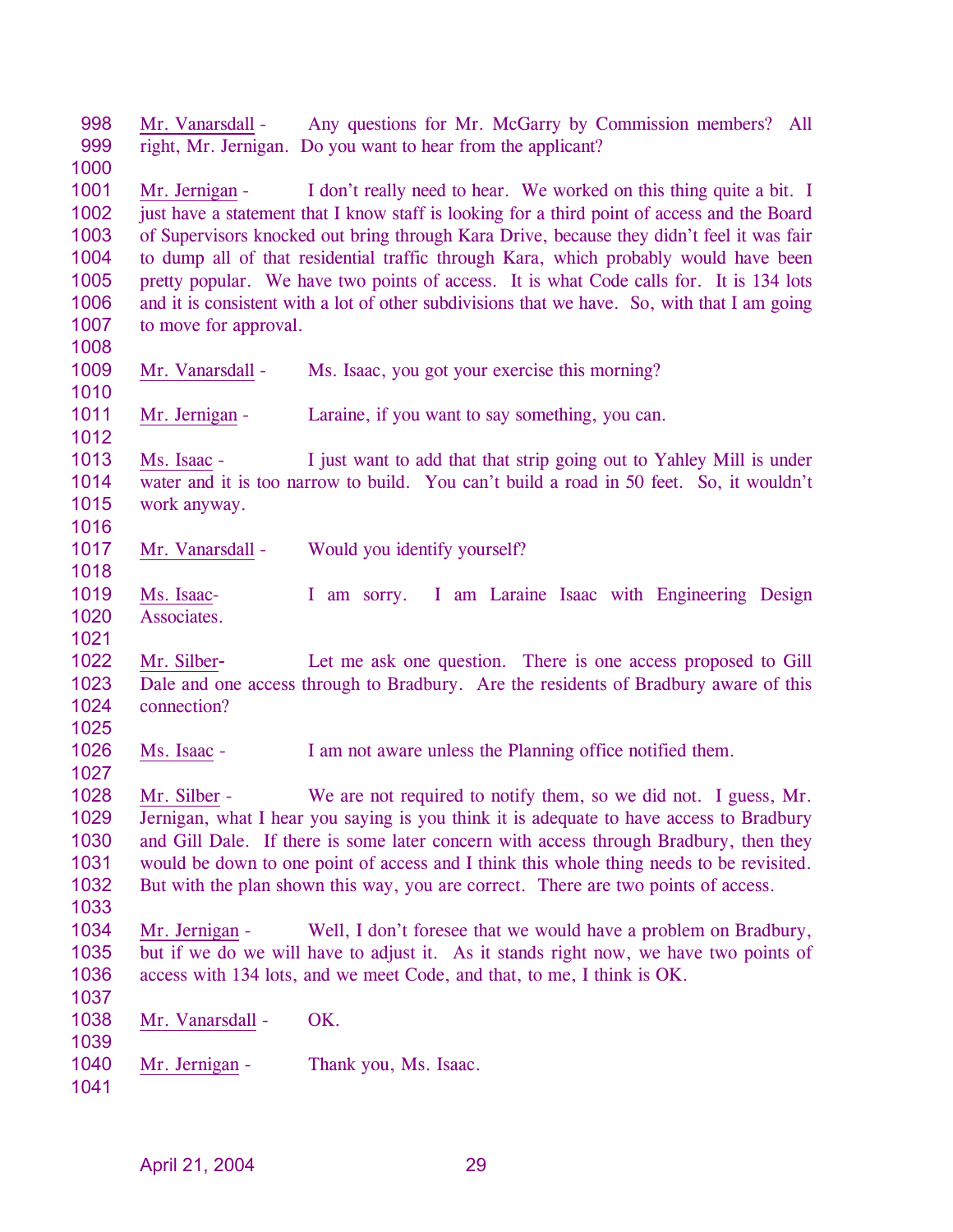1042 1043 1044 Mr. Vanarsdall - Any more questions by Commission members? Do you have anything else, Mr. McGarry?

1045 Mr. McGarry - No, sir, I do not.

1047 Mr. Vanarsdall - OK, then we will entertain a motion.

1049 1050 1051 Mr. Jernigan - With that I will move for approval of Dorey Mill Subdivision in the Varina District, subject to the standard conditions for subdivisions not served by Public Utilities and the following additional conditions Nos. 11 through 13.

- 1053 Mr. McGarry - You need to delete 13.
- 1055 Mr. Jernigan - I am sorry. Excuse me.
- 1057 Mr. Silber- So your motion is to delete 13?
- 1059 Mr. Jernigan - Yes, sir, delete 13.
- 1061 Mr. Marshall - Second.

1063 1064 Mr. Vanarsdall - Motion made by Mr. Jernigan and seconded by Mr. Marshall. All in favor say aye. All opposed say no. The motion passes.

1065

1046

1048

1052

1054

1056

1058

1060

1062

1066 1067 1068 The Planning Commission approved Subdivision Dorey Mill (December 2003 Plan), subject to the standard conditions for subdivisions not served by public utilities and the following additional conditions:

- 1069
- 1070 1071 1072 1073 11. The detailed plant list and specifications for the landscaping to be provided within the 25-foot-wide planting strip easement along Gill Dale Road shall be submitted to the Planning Office for review and approval prior to recordation of the plat.
- 1074 1075 12. Provide a 10-foot-wide pedestrian access easement to Gill Dale Park at a location acceptable to the Director of Recreation and Parks.
- 1076

#### 1077 **SUBDIVISION**

1078

Glendale Estates (April 2004 Plan) **Engineering Design Associates for Stuart E. Tompkins & Peggy C. Tompkins and Wilton Real Estates & Development Corp.:** The 63.92-acre site proposed for a subdivision of 33 single-family homes is located on the north line of Charles City Road approximately 300 feet west of its intersection with Darbytown Road and Willis Road (State Route 156) on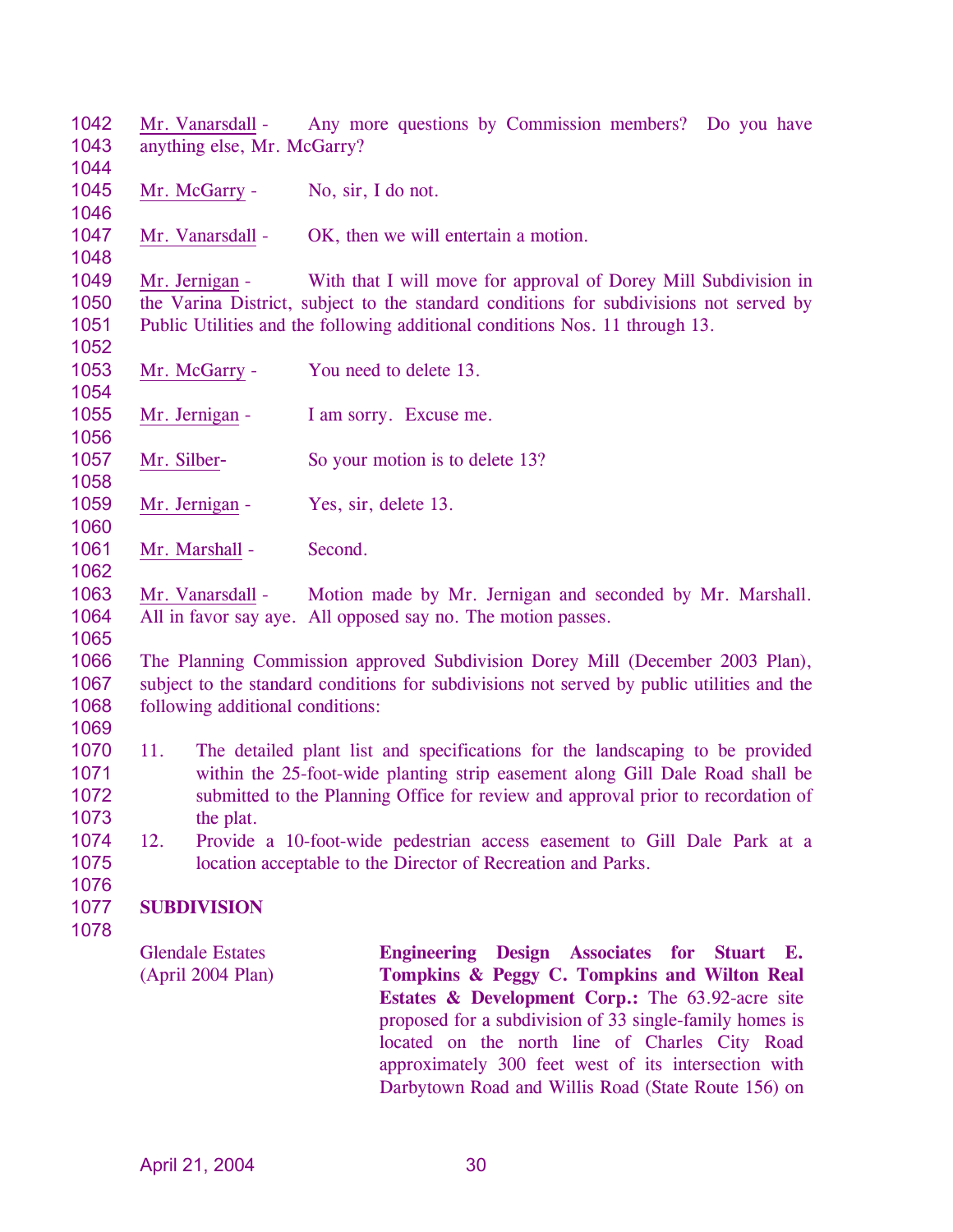part of parcel 851-689-0862. The zoning is A-1, Agricultural District and ASO (Airport Safety Overlay) District. Individual well and septic tank/drainfield. **(Varina) 33 Lots** 

1079

1082

1080 1081 Mr. Vanarsdall - Is anyone in the audience here in opposition to Glendale Estates? No opposition. Mr. Wilhite.

1083 1084 1085 1086 1087 1088 1089 1090 1091 1092 1093 1094 Mr. Wilhite - Thank you. Henrico Department of Recreation and Parks has notified us that there is a number of significant factors about this site. First, the subdivision falls within an area of intense fighting during the Battle of Glendale, which was on June 30, 1862. Also, the Civil War Preservation Trust selected this site as one of the 10 most endangered battlefields in the U. S. The Battle of Glendale saw some of the war's worst hand-to-hand combat as well as 6,500 casualties. Much of this original battlefield is undisturbed and is still in good integrity. These concerns have also been echoed by the National Park Service, as well. The staff is recommending that the applicant delineate the existing earthworks and other existing features that may be on the site and to incorporate these features into the overall development and that an effort should be made to protect them during construction with a conservation easement placed on them for future protection.

1095

1096 1097 1098 1099 The site also has a number of other existing physical restraints that will affect the final development. There are high voltage power lines, wetlands, a stream protection area and also undelineated County floodplain exists at the rear of this project, and they greatly affect buildable areas in Lots 11, 12, 13 and 24.

1100

1101 1102 1103 1104 1105 1106 1107 1108 1109 1110 1111 1112 1113 Staff has crafted three additional conditions that appear on your Addendum on Page 6. They are 18, 19 and 20 that we are recommending approval with. We had not heard from the applicant until this morning and they appear to be willing to accept the conditions. No. 17 deals with the need for a floodplain study to be conducted and the floodplain to be delineated on the construction plans for the subdivision. No. 18 requires the applicant to consult with the Division of Recreation and Parks on any historical findings as development progresses. A copy of any study identifying and protecting historic resources which may be required by State or Federal agencies through its permitting process shall be submitted to the Planning Office and Division of Recreation and Parks prior to final approval of construction plans. No. 19 states that if historical resources are identified on the site, the developer shall make the best efforts to coordinate the timing of construction activities with the Director of Recreation and Parks to allow mapping and further documentation.

1114

1115 1116 With those added conditions, staff can recommend approval of the plan, with the plan annotations. I will be happy to answer any questions that you have.

1117

1118 Mr. Vanarsdall - Any questions for Mr. Wilhite by Commission members?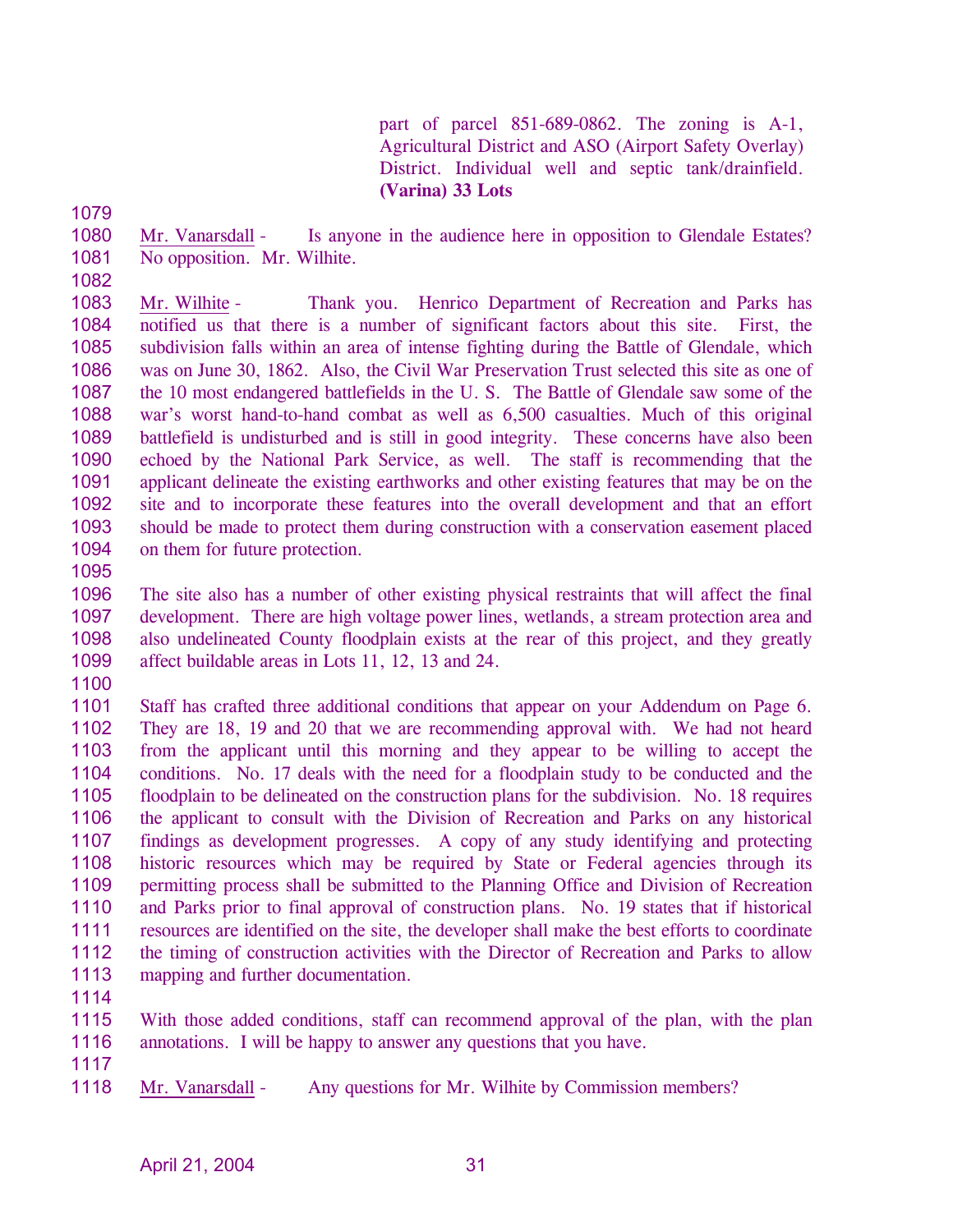1119 1120 1121 1122 Mr. Jernigan - Mr. Wilhite, did we clear with Parks and Recreation, who we spoke, Ms. Goggin? 1123 1124 1125 1126 Ms. Goggin - I am Christina Goggin, the planner that worked this case. I did speak with Chuck Peples from Parks and Recreation and it appears that there was a misunderstanding. They do support the conditions. 1127 1128 Mr. Jernigan - OK. Who did you speak to? 1129 1130 Ms. Goggin - Chuck Peples. 1131 1132 1133 1134 Mr. Jernigan - Maybe I had better ask the applicant this when he comes up. Mr. Wilhite, I don't have anything else right now. I would like to have the applicant come up. 1135 1136 1137 Mr. Wilhite - Yes, sir. Laraine Isaac from Engineering Design is here, as well as Hank Wilton, the developer. 1138 1139 1140 1141 Mr. Jernigan - Hank, there is a lot of wetland and a lot of low land in here. Now, I know this is just a conceptual plan and you have shown a lot of lots in here, but on Glendale Estates Drive, that is wet and low. Now, are you planning on filling this? 1142 1143 1144 1145 1146 1147 Ms. Isaac - Laraine Isaac. I talked with you about that earlier. The high point of the site is very close to Charles City Road and then it all goes down hill. There will be some impact on some wetlands, but we are not aware of the extensive wetlands that you are talking about. I think there is some fill in that is going to have to be done, but the surveyor doesn't seem to see the problems that you do. 1148 1149 1150 Mr. Jernigan - Maybe I should ask you this way. Are we planning on going to the wetlands bank for this? 1151 1152 Ms. Isaac - No. 1153 1154 1155 Mr. Jernigan - So, if it is deemed that it is too wet back there, you all are just going to back off that cul-de-sac… 1156 1157 Ms. Isaac - We are going to have to. Yes. 1158 1159 1160 Mr. Jernigan - We are not planning on going through the Federal agencies to fill this property? 1161 1162 Ms. Isaac - No.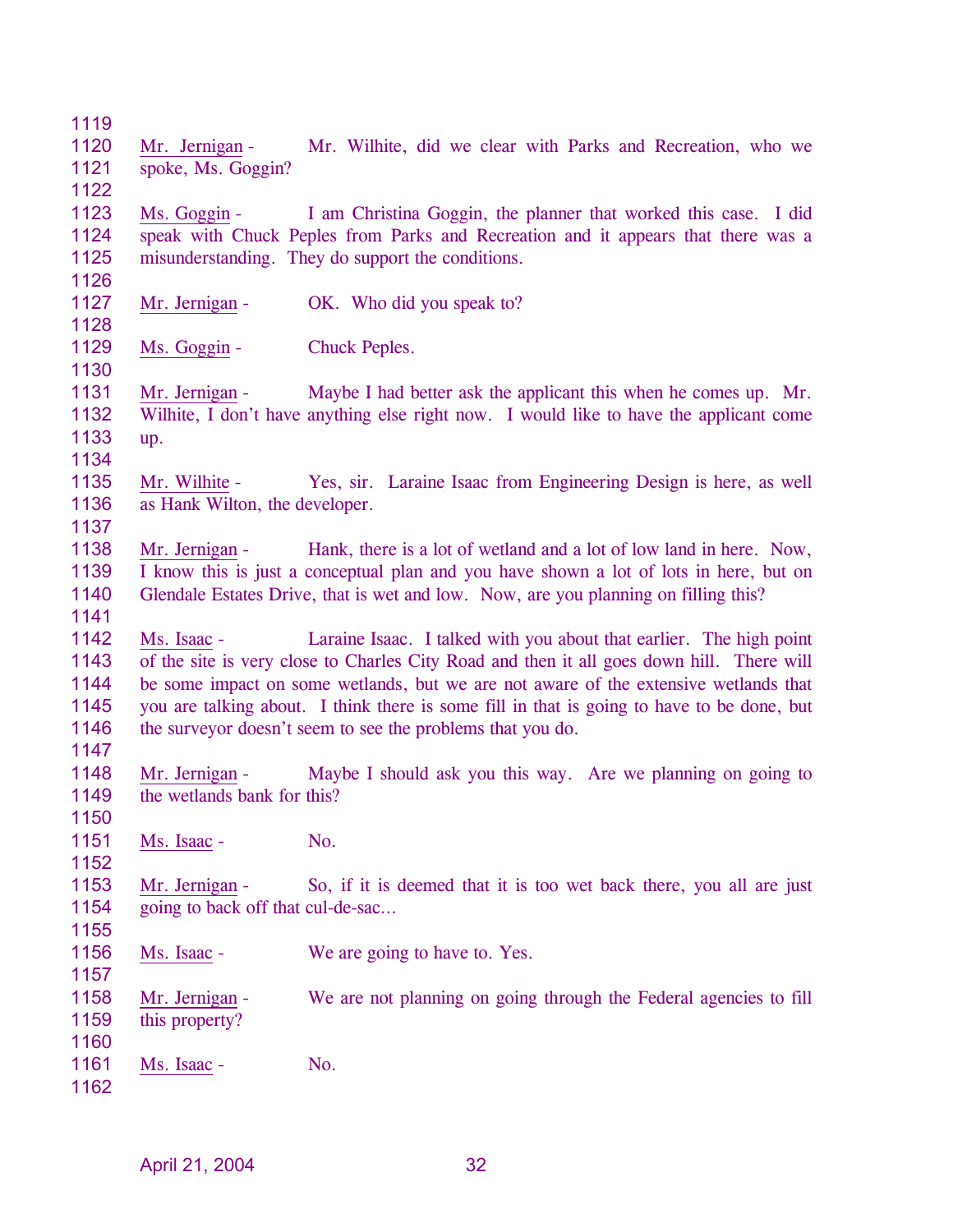| 1163<br>1164                         |                                                                                                                                                                                               | Mr. Jernigan -                                                                                                                                                                                                                                                                                                            |  | OK. Do you all concur with the Addendum?                                                                                                                                                                                                                                                                           |  |  |
|--------------------------------------|-----------------------------------------------------------------------------------------------------------------------------------------------------------------------------------------------|---------------------------------------------------------------------------------------------------------------------------------------------------------------------------------------------------------------------------------------------------------------------------------------------------------------------------|--|--------------------------------------------------------------------------------------------------------------------------------------------------------------------------------------------------------------------------------------------------------------------------------------------------------------------|--|--|
| 1165                                 | Ms. Isaac -                                                                                                                                                                                   |                                                                                                                                                                                                                                                                                                                           |  | Yes. It has all been clarified now.                                                                                                                                                                                                                                                                                |  |  |
| 1166                                 |                                                                                                                                                                                               |                                                                                                                                                                                                                                                                                                                           |  |                                                                                                                                                                                                                                                                                                                    |  |  |
| 1167<br>1168<br>1169<br>1170         |                                                                                                                                                                                               | Mr. Jernigan -                                                                                                                                                                                                                                                                                                            |  | OK. The reason for that is as was mentioned, this was a fierce<br>fight where 6,500 dropped, and they didn't have trenches, per se. I don't know if there<br>is that much earth works on this location, but there may be some bodies. So, during<br>construction if anything happens, we need to stop right there. |  |  |
| 1171<br>1172<br>1173                 | Ms. Isaac -                                                                                                                                                                                   |                                                                                                                                                                                                                                                                                                                           |  | You have to really take care of those and do it quickly.                                                                                                                                                                                                                                                           |  |  |
| 1174<br>1175                         |                                                                                                                                                                                               | Mr. Jernigan -                                                                                                                                                                                                                                                                                                            |  | Because that was a fierce fight. OK. Thank you, Ms. Isaac.                                                                                                                                                                                                                                                         |  |  |
| 1176<br>1177<br>1178                 | Mr. Vanarsdall - Are there any more questions for Ms. Isaac? If there is nothing<br>else, Mr. Jernigan, we are ready for a motion.                                                            |                                                                                                                                                                                                                                                                                                                           |  |                                                                                                                                                                                                                                                                                                                    |  |  |
| 1179<br>1180<br>1181<br>1182<br>1183 |                                                                                                                                                                                               | All right, Mr. Chairman. I make a motion to approve the<br>Mr. Jernigan -<br>Glendale Estates Subdivision (April 2004 Plan), subject to the standard conditions for<br>subdivisions not served by public utilities and the following additional conditions, Nos.<br>11 through 17 and Nos. 18, 19 and 20 on the Addendum. |  |                                                                                                                                                                                                                                                                                                                    |  |  |
| 1184<br>1185                         |                                                                                                                                                                                               | Mr. Marshall-                                                                                                                                                                                                                                                                                                             |  | Second. Mr. Jernigan, we have two 17s.                                                                                                                                                                                                                                                                             |  |  |
| 1186<br>1187<br>1188<br>1189         |                                                                                                                                                                                               | Mr. Jernigan -                                                                                                                                                                                                                                                                                                            |  | I was going to question Mr. Wilhite, but they changed it when it<br>came up here to 18, 19 and 20 on the Addendum, because we had two 17s. Mr. Wilhite<br>caught it prior to his speech. He was on top of it.                                                                                                      |  |  |
| 1190<br>1191                         | Mr. Silber -                                                                                                                                                                                  |                                                                                                                                                                                                                                                                                                                           |  | So we have three additional conditions, Nos. 18, 19, and 20.                                                                                                                                                                                                                                                       |  |  |
| 1192<br>1193<br>1194                 |                                                                                                                                                                                               | Mr. Vanarsdall -                                                                                                                                                                                                                                                                                                          |  | Motion made by Mr. Jernigan and seconded by Mr. Marshall. All<br>in favor say aye. All opposed say no. The motion passes.                                                                                                                                                                                          |  |  |
| 1195<br>1196<br>1197<br>1198         |                                                                                                                                                                                               | following additional conditions:                                                                                                                                                                                                                                                                                          |  | The Planning Commission approved Subdivision Glendale Estates (April 2004 Plan),<br>subject to the standard conditions for subdivisions not served by public utilities and the                                                                                                                                     |  |  |
| 1199<br>1200<br>1201                 | 11.<br>Prior to requesting recordation, the developer shall furnish a letter from<br>Dominion Virginia Power stating that this proposed development does not<br>conflict with its facilities. |                                                                                                                                                                                                                                                                                                                           |  |                                                                                                                                                                                                                                                                                                                    |  |  |
| 1202<br>1203                         | 12.                                                                                                                                                                                           |                                                                                                                                                                                                                                                                                                                           |  | Each lot shall contain at least 43,560 square feet, exclusive of the flood plain                                                                                                                                                                                                                                   |  |  |
| 1204<br>1205                         | areas.<br>13.<br>The limits and elevation of the 100-year frequency flood shall be conspicuously<br>noted on the plat and construction plans and labeled "Limits of 100 year                  |                                                                                                                                                                                                                                                                                                                           |  |                                                                                                                                                                                                                                                                                                                    |  |  |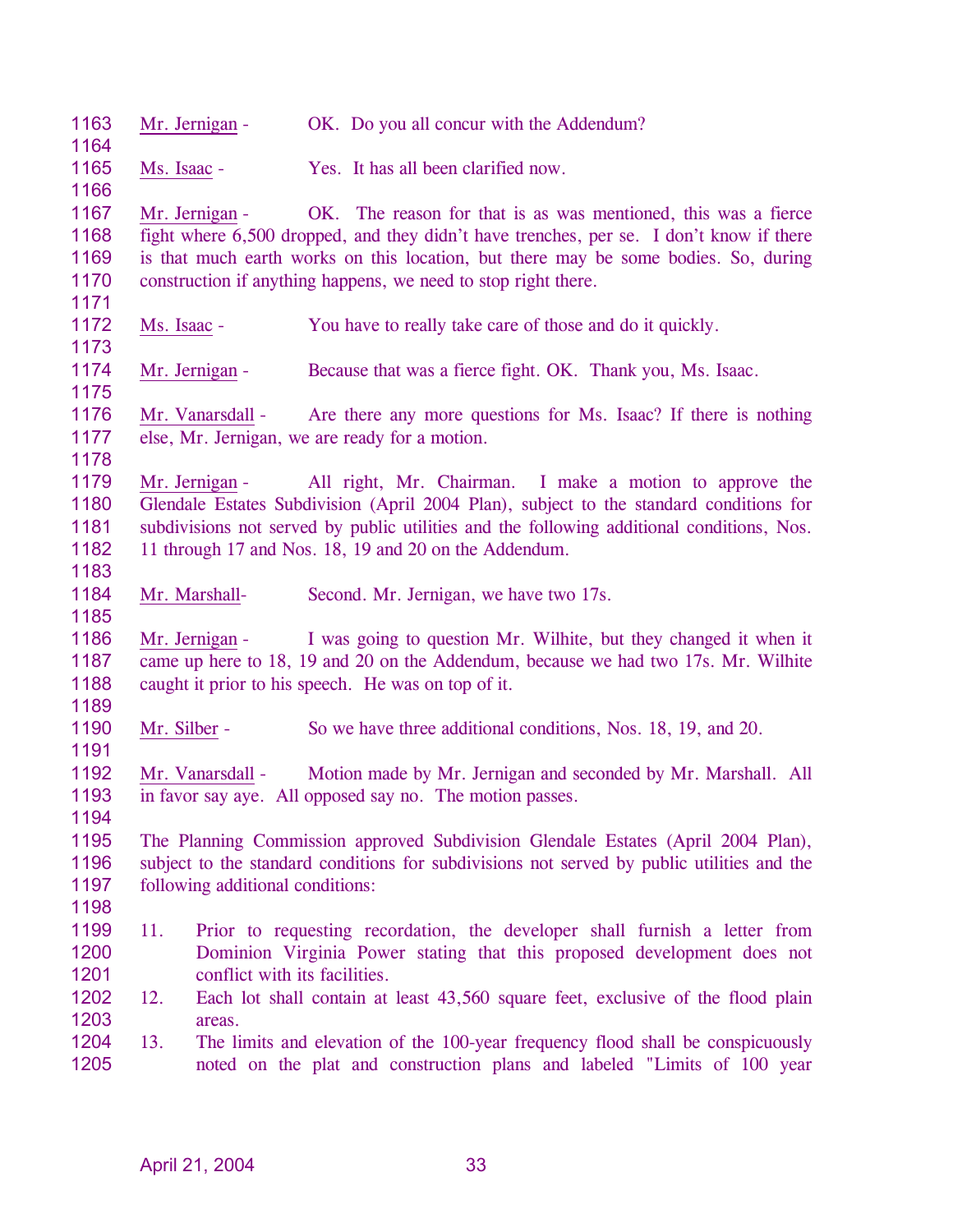1206 1207 floodplain." Dedicate floodplain as a "Variable Width Drainage & Utilities Easement."

- 1208 1209 1210 1211 14. The detailed plant list and specifications for the landscaping to be provided within the 25-foot-wide planting strip easement along Charles City Road shall be submitted to the Planning Office for review and approval prior to recordation of the plat.
- 1212 1213 15. Any necessary offsite drainage easements must be obtained prior to approval of the construction plan by the Department of Public Works.
- 1214 1215 1216 1217 1218 1219 1220 1221 1222 16. Any future building lot containing a BMP, sediment basin or trap and located within the buildable area for a principal structure or accessory structure, may be developed with engineered fill. All material shall be deposited and compacted in accordance with the Virginia Uniform Statewide Building Code and geotechnical guidelines established by a professional engineer. A detailed engineering report shall be submitted for the review and approval by the Building Official prior to the issuance of a building permit on the affected lot. A copy of the report and recommendations shall be furnished to the Directors of Planning and Public Works.
- 1223 1224 1225 1226 17. Prior to requesting final approval, the engineer shall furnish the Planning Staff a plan showing a dwelling situated on Lots 11, 12 and 24 to determine if the lot design is adequate to meet the requirements of Chapter 24, of the Henrico County Code.
- 1227 1228 18. **ADDED** - A floodplain study is to be conducted as part of, and the floodplain is to be delineated on, the Construction Plans.
- 1229 1230 1231 1232 1233 1234 19**. ADDED** - The applicant shall consult with the Division of Recreation and Parks on any historical findings as development progresses. A copy of any study identifying and protecting historic resources, which may be required by a state or federal agency through its permitting process, shall be submitted to the Planning Office and Division of Recreation and Parks prior to final approval of the construction plans.
- 1235 1236 1237 20**. ADDED** - If historical resources are identified on site, the developer shall make best efforts to coordinate the timing of construction activities with the Director of Recreation and Parks to allow mapping and photo documentation.

#### 1239 **SUBDIVISION**

1240

1238

Staples Mill Trace (April 2004 Plan)

**Timmons Group for William C. Kelley and Rogers-Chenault, Inc.:** The 7.52-acre site proposed for a subdivision of 13 single-family homes is located along the west line of Staples Mill Road (U.S. Route 33), approximately 450 feet north of Hungary Road on parcel 766-760-5380. The zoning is R-2, One-Family Residence District. County water and sewer. **(Brookland) 13 Lots**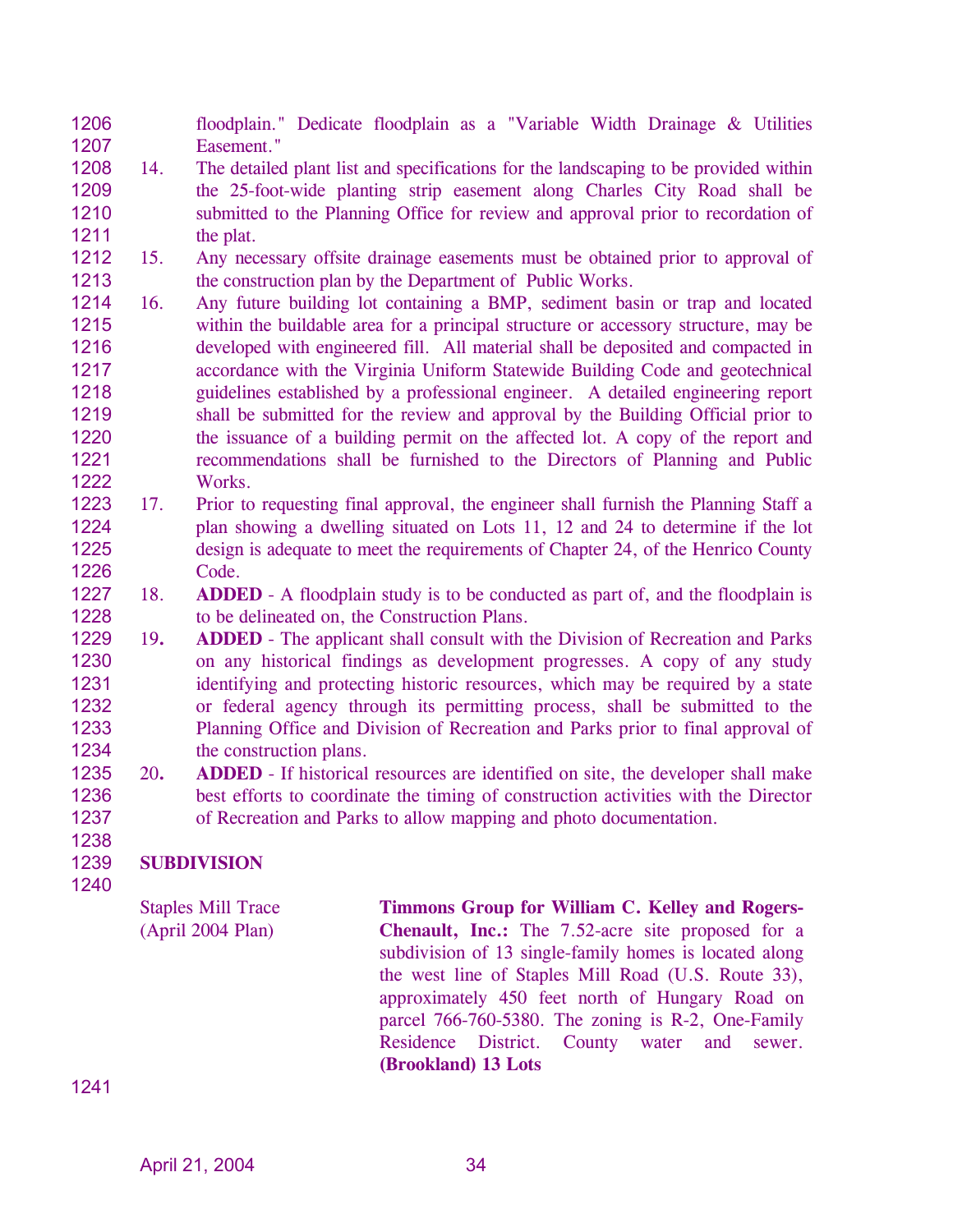1242 1243 Mr. Vanarsdall - Is anyone in the audience in opposition to Staples Mill Trace? No opposition. Mr. Wilhite.

1245 1246 1247 1248 1249 1250 1251 1252 1253 1254 Mr. Wilhite- Thank you. Being handed out to you currently is a revised site plan that staff received last week with staff's annotations on it. Staff made the request of the applicant to redesign the street layout in the subdivision to provide a stub street to the vacant property to the north in order for future development to access what is the only cross over on Staples Mill Road, currently between Hungary Road and the Cross Ridge development. This resulted in a better lot design and probably actually saved the applicant a lot that they probably would have lost. On Page 7 of your Addendum there is a revised recommendation for approval. Staff recommends approval of the revised plans with the annotations on them and conditions Nos. 1 through 12. Terry Cave is here from Timmons if you have any questions of the engineer.

- 1256 1257 Mr. Vanarsdall - Any questions for Mr. Wilhite by Commission members? I had one question, what Christina just handed out. What is the date of that?
- 1259 Mr. Wilhite - We received that, I believe, on the 13 of last week.
- 1261 Mr. Vanarsdall - So that is the one we are approving,  $4/13/04$ .
- 1263 Mr. Wilhite - We will date it today if it is approved today.
- 1265 Mr. Silber - But it was received on the  $13<sup>th</sup>$ .
- 1267 1268 1269 1270 Mr. Vanarsdall - Thank you. With that I move that we approve Subdivision Staples Mill Trace (April 2004 Plan), 13 lots, and the Addendum. Mr. Wilhite says the staff is recommending it, and standard conditions for subdivisions served by public utilities and additional condition No. 12, and the annotations on the plan.
- 1272 Mr. Jernigan - Second.

1244

1255

1258

1260

1262

1264

1266

1271

1273

1276

- 1274 1275 Mr. Vanarsdall - Motion made by Mr. Vanarsdall and seconded by Mr. Jernigan. All in favor say aye. All opposed say no. The motion passes.
- 1277 1278 1279 The Planning Commission approved Subdivision Staples Mill Trace (April 2004 Plan), subject to the annotations on the plan, the standard conditions for subdivisions served by public utilities and the following additional condition:
- 1281 1282 1283 1284 1285 12. The detailed plant list and specifications for the landscaping to be provided within the 25-foot-wide planting strip easement along Staples Mill Road (U.S. Route 33) shall be submitted to the Planning Office for review and approval prior to recordation of the plat.
	- April 21, 2004 35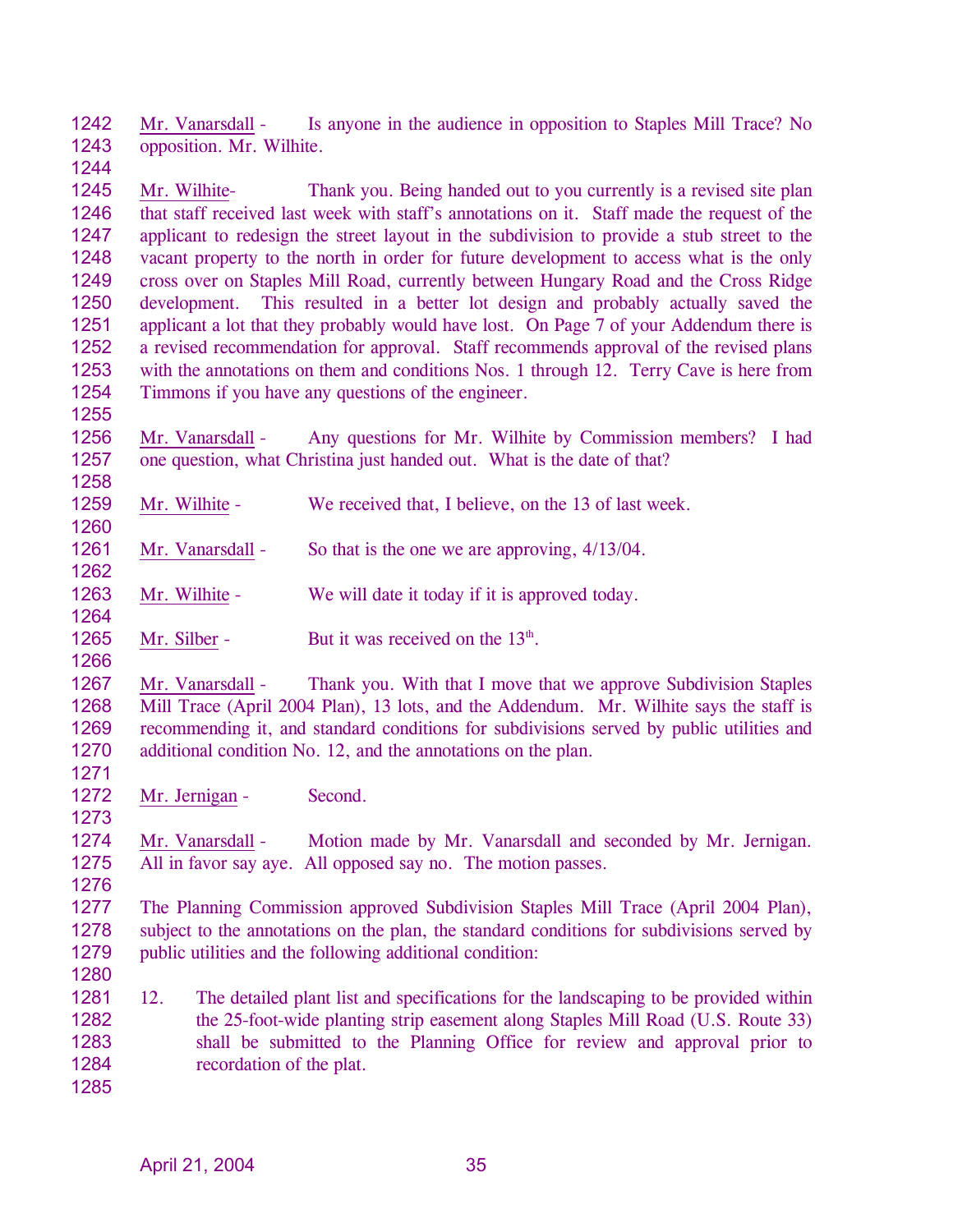#### 1286 **SUBDIVISION & SPECIAL EXCEPTION**

1287

| <b>Stone Mill</b> | Engineering Design Associates for Ida R. Jeter,        |
|-------------------|--------------------------------------------------------|
| (Apri1 2004 Plan) | Charles P. and Fannie Stout, and Mojave, LLC:          |
|                   | The 8.12-acre site, proposed for a subdivision of 16   |
|                   | single-family homes is located at the southeast corner |
|                   | of the intersection of Staples Mill Road (U.S. Route   |
|                   | 33) and Old Springfield Road, on parcels 761-771-      |
|                   | 2932 and 6141. The zoning is R-2AC, One-Family         |
|                   | Residence District (Conditional). County water and     |
|                   | sewer. (Brookland) 16 Lots                             |

1288

1289

1290

1292

1295

Mr. Vanarsdall - Anyone in the audience in opposition to Stone Mill in the Brookland District? April 2004 Plan. No opposition. Good morning, Ms. News. 1291 Ms. News - Good morning, Mr. Chairman and members of the Commission.

1293 1294 Mr. Vanarsdall - We have two motions on this, don't we? One special exception and one subdivision?

1296 1297 1298 1299 1300 1301 1302 1303 1304 1305 1306 1307 1308 1309 1310 1311 1312 1313 1314 1315 1316 1317 Ms. News - That is correct. This plan proposes a 16-lot subdivision at the corner of Staples Mill Road and Old Springfield Road. In accordance with the proffers for rezoning cases C-65C-03 and C-1C-04, this plan is limited to two units per acre, provides a minimum 85 ft. lot width for all lots, and restricts access to Staples Mill Road, with only the existing house located at 4165 Old Springfield Road having direct access from Old Springfield Road. There were concerns for the original plan in regard to VDOT requirements for construction within the Limited Access Fence for I-295. A drainage structure was originally proposed within the limited access area. However, the applicant's engineer has revised the plan and that revised plan was included with your Agenda to remove the drainage structure from the Limited Access limits and, therefore, VDOT is now satisfied with the plan. The revised plan also satisfies staff's concerns for Lot 3, which originally did not appear to have adequate buildable area. In general, the revised plan satisfies all of the staff's concerns at this time. However, because Lots 4, 5, 6 and 9 have frontage on two minor streets with a right of way of less than 60 feet in width, a special exception is required for double frontage lots. The schematic plan submitted with the rezoning case anticipated this general layout on the site. As you are aware, staff makes no recommendations for special exceptions. Laraine Isaac with Engineering Design Associates is here today to represent the applicant. She can further discuss the special exception and answer any questions you may have. With that said, provided the Commission grants the special exception, staff recommends approval subject to the standard conditions for subdivisions served by public utilities and conditions No. 12 through 16 in the Agenda.

1318

Mr. Vanarsdall - Any questions by Commission members for Ms. News? I don't need to hear from the applicant unless you have something to offer. 1319 1320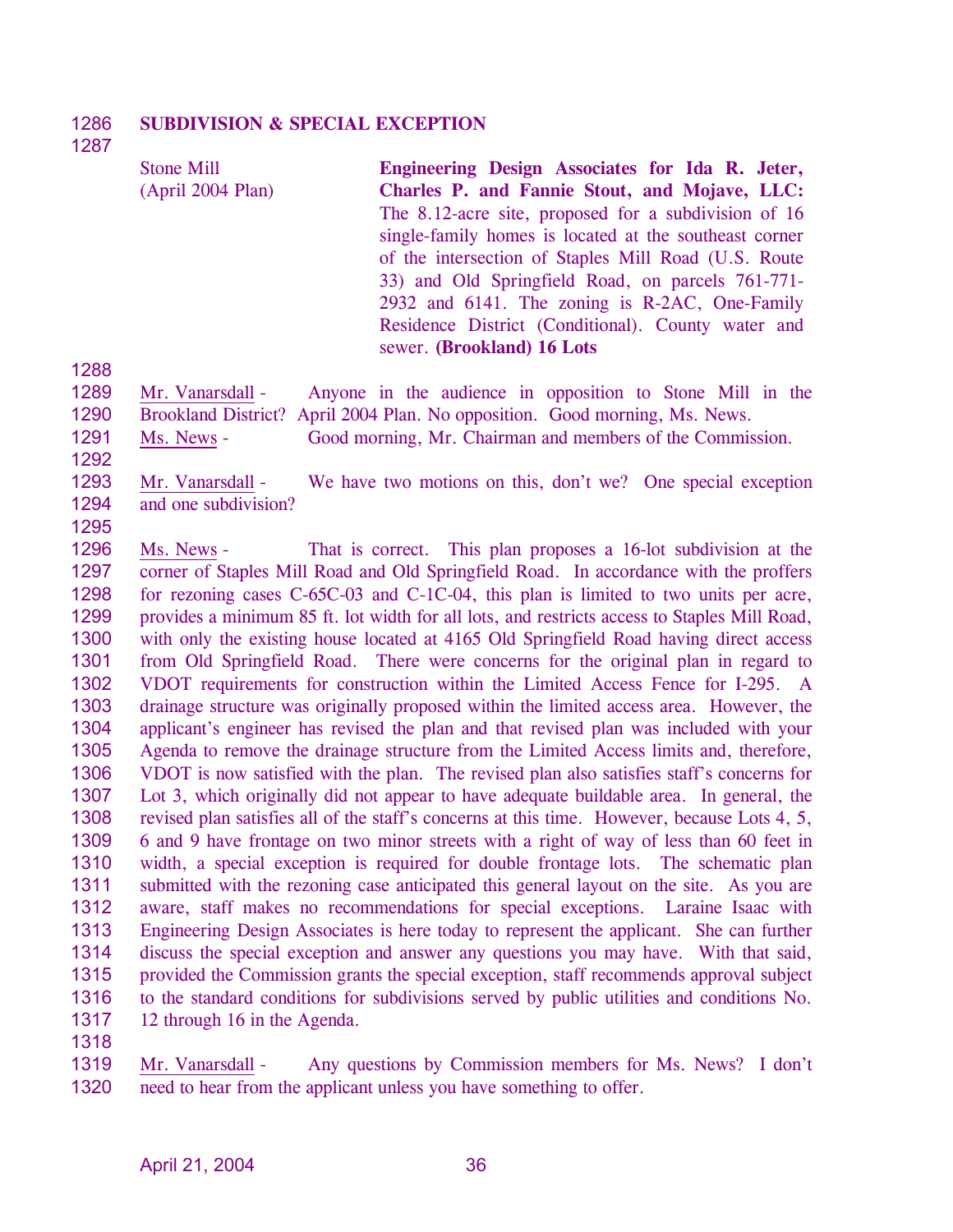| 1321 |                                                                                        |                                                                                       |  |  |  |
|------|----------------------------------------------------------------------------------------|---------------------------------------------------------------------------------------|--|--|--|
| 1322 | Mr. Silber -                                                                           | I think she needs to speak to the special exception.                                  |  |  |  |
| 1323 |                                                                                        |                                                                                       |  |  |  |
| 1324 | Mr. Vanarsdall -                                                                       | All right.                                                                            |  |  |  |
| 1325 |                                                                                        |                                                                                       |  |  |  |
| 1326 | Ms. Isaac -                                                                            | We would like a special exception.                                                    |  |  |  |
| 1327 |                                                                                        |                                                                                       |  |  |  |
| 1328 | Mr. Marshall -                                                                         | I think that will satisfy Mr. Vanarsdall.                                             |  |  |  |
| 1329 |                                                                                        |                                                                                       |  |  |  |
| 1330 | Mr. Jernigan -                                                                         | That was a long speech, Laraine.                                                      |  |  |  |
| 1331 |                                                                                        |                                                                                       |  |  |  |
| 1332 | Ms. Isaac -                                                                            | Good morning, again. Laraine Isaac. This is basically the layout                      |  |  |  |
| 1333 |                                                                                        | that was submitted with the rezoning request. There is no access to Old Springfield.  |  |  |  |
| 1334 |                                                                                        | There will be a-25 foot landscaping strip, no ingress, no egress, and we would like a |  |  |  |
| 1335 | special exception.                                                                     |                                                                                       |  |  |  |
| 1336 |                                                                                        |                                                                                       |  |  |  |
| 1337 | Mr. Vanarsdall -                                                                       | Thank you. Any questions for Ms. Isaac? Thank you, Ms. Isaac.                         |  |  |  |
| 1338 |                                                                                        |                                                                                       |  |  |  |
| 1339 | Ms. Isaac -                                                                            | Thank you.                                                                            |  |  |  |
| 1340 |                                                                                        |                                                                                       |  |  |  |
| 1341 | I move that Stone Mill (April 2004 Plan) in the Brookland District<br>Mr. Vanarsdall - |                                                                                       |  |  |  |
| 1342 | be approved. First of all, I want to approve the special exception.                    |                                                                                       |  |  |  |
| 1343 |                                                                                        |                                                                                       |  |  |  |
| 1344 | Mr. Marshall -<br>Mr. Chairman, I will be abstaining on this case. Can I get a         |                                                                                       |  |  |  |
| 1345 | second from someone out there?                                                         |                                                                                       |  |  |  |
| 1346 |                                                                                        |                                                                                       |  |  |  |
| 1347 | Mr. Archer -                                                                           | I second the motion, Mr. Chairman.                                                    |  |  |  |
| 1348 |                                                                                        |                                                                                       |  |  |  |
| 1349 | Mr. Vanarsdall -                                                                       | Motion made by Vanarsdall and seconded by Mr. Archer. All in                          |  |  |  |
| 1350 |                                                                                        | favor say aye. All opposed say no. The motion passes. Mr. Marshall abstained.         |  |  |  |
| 1351 |                                                                                        |                                                                                       |  |  |  |
| 1352 | The Planning Commission approved special exception for Subdivision Stone Mill (April   |                                                                                       |  |  |  |
| 1353 | 2004 Plan).                                                                            |                                                                                       |  |  |  |
| 1354 |                                                                                        |                                                                                       |  |  |  |
| 1355 | Mr. Vanarsdall -                                                                       | I move that Subdivision Stone Mill (April 2004 Plan) be approved,                     |  |  |  |
| 1356 | 16 lots, subject to the annotations on the plans, standard conditions for subdivisions |                                                                                       |  |  |  |
| 1357 | served by public utilities and conditions Nos. 12 through 16.                          |                                                                                       |  |  |  |
| 1358 |                                                                                        |                                                                                       |  |  |  |
| 1359 | Mr. Jernigan -                                                                         | Second.                                                                               |  |  |  |
| 1360 |                                                                                        |                                                                                       |  |  |  |
| 1361 | Mr. Vanarsdall -                                                                       | Motion made by Vanarsdall and seconded by Mr. Jernigan. All in                        |  |  |  |
| 1362 | favor say aye. All opposed say no. The motion passes. Mr. Marshall abstained.          |                                                                                       |  |  |  |
| 1363 |                                                                                        |                                                                                       |  |  |  |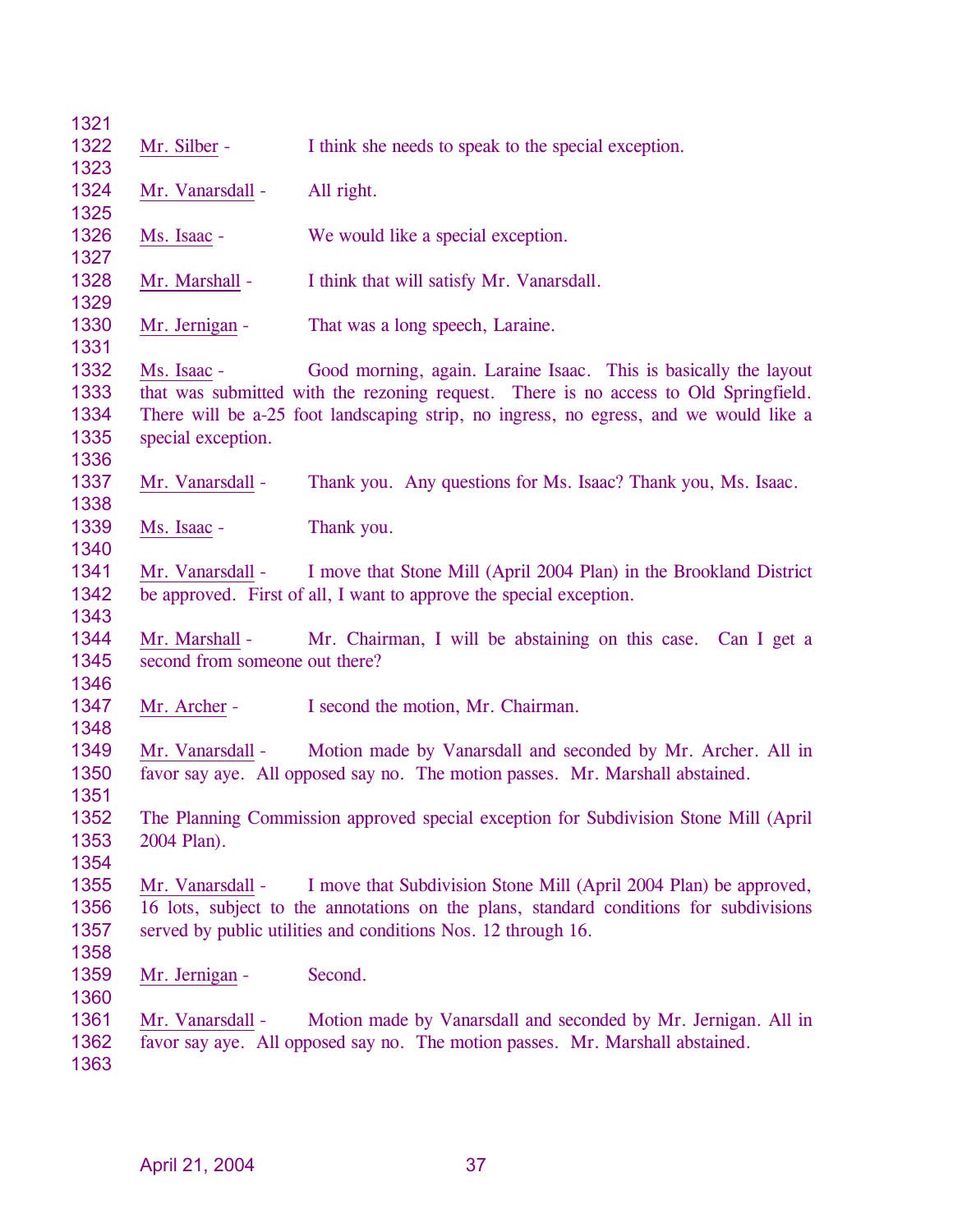1364 1365 1366 The Planning Commission approved Stone Mill Subdivision (April 2004 Plan), subject to the standard conditions for subdivisions served by public utilities and the following additional conditions:

1367

1368 12. Each lot shall contain at least 13,500 square feet.

- 1369 1370 13. Any necessary offsite drainage easements must be obtained prior to approval of the construction plan by the Department of Public Works.
- 1371 1372 14. The proffers approved as part of zoning cases C-65C-03 and C-1C-04 shall be incorporated in this approval.
- 1373 1374 1375 1376 1377 1378 1379 1380 1381 15. Any future building lot containing a BMP, sediment basin or trap and located within the buildable area for a principal structure or accessory structure, may be developed with engineered fill. All material shall be deposited and compacted in accordance with the Virginia Uniform Statewide Building Code and geotechnical guidelines established by a professional engineer. A detailed engineering report shall be submitted for the review and approval by the Building Official prior to the issuance of a building permit on the affected lot. A copy of the report and recommendations shall be furnished to the Directors of Planning and Public Works.
- 1382 1383 1384 1385 16. The detailed plant list and specifications for the landscaping to be provided within the 25-foot-wide planting strip easement along Staples Mill and Old Springfield Roads shall be submitted to the Planning Office for review and approval prior to recordation of the plat.

#### 1387 **SUBDIVISION**

Three Notch Place (April 2004 Plan)

**Balzer & Associates, Inc. for TC&P LLC:** The 14.825-acre site proposed for a subdivision of 74 townhouses for sale is located at the southeast intersection of Pump Road and Three Chopt Road on part of parcel 739-759-9539. The zoning is RTHC, Residential Townhouse District (Conditional) and WBSO (West Broad Street Overlay) District. County water and sewer. **(Three Chopt) 74 Lots** 

1389

1386

1388

- 1390 1391 Mr. Vanarsdall - Is there any opposition in the audience for this case? No opposition. Mr. Wilhite.
- 1392

Mr. Wilhite - We just handed out a plan that staff received on Wednesday of last week. We have reviewed it and it does have staff's annotations. The revised plan shows the removal of one unit from Block A and relocated to Block L in keeping with what was the proffered layout of this subdivision with the rezoning case. It also shows the dedication required along Three Chopt Road. It is not anticipated that any dedication with John Rolfe Parkway will be needed at this point. The applicant has also provided the necessary water quantity and water quality information, as well as the environmental 1393 1394 1395 1396 1397 1398 1399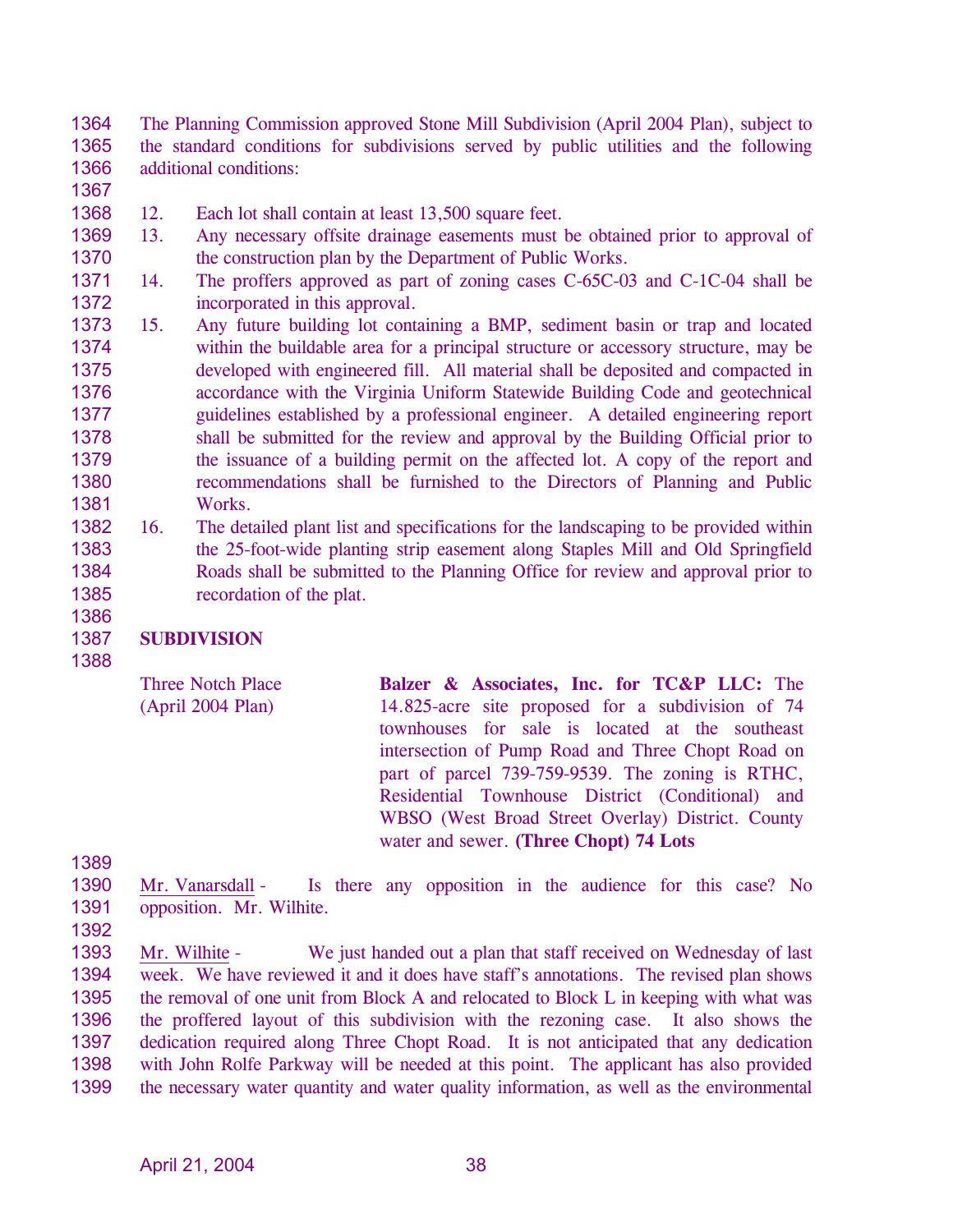1400 1401 1402 1403 1404 1405 1406 1407 1408 1409 1410 1411 1412 information that was lacking. This site is located in the West Broad Street Overlay District and along Pump Road, Three Chopt Road and future John Rolfe Parkway, a 35 foot streetscape buffer is required. The applicant has submitted a written request for a deviation and actually requested that the buffer be reduced from 35 feet to 25 feet and would also allow them to encroach up to10 feet with the lots into the buffer area. Staff has reviewed the request and actually what staff recommends is that the 35 foot buffer remain, but we would allow the lots to encroach up to 10 feet into this buffer, as long as there are no fences or other structures on these portions of the lot, and that these areas also are available to be landscaped if necessary. In talking with the applicant last night, it seems that they are agreeable to staff's recommendation on the buffer deviation. This would require a separate motion by the Planning Commission to approve the buffer deviation. If that is approved, staff is in a position to recommend approval of the revised plan with the annotations on it, as well as the conditions Nos. 1 through 13.

1413

1415

1418

1414 Mr. Vanarsdall - Any questions for Mr. Wilhite?

1416 1417 Mr. Silber - Mr. Wilhite, the encroachment in the 35 foot buffer is just with the lots. There is no impervious coverage in that 35 feet.

- 1419 1420 1421 1422 1423 1424 1425 1426 1427 Mr. Wilhite - No, sir. There would be up to 10 feet of encroachment into lots and this is actually lots 1C, 2C and 3C, located along Three Chopt Road. That would require some alteration of the block arrangement, and actually we will wind up with a lot that, 3C, would be roughly 100 feet wide. Lots 1D along Pump Road may protrude into the buffer slightly. There is the ability to adjust the location of that block of lots to minimize any intrusion into it. The only other lots that would be affected are lots in Block M, 1 through 4, which may be affected by the construction of John Rolfe Parkway, but the plan is annotated to provide at least 25 feet of buffer area between the ultimate right-of-way line and the back of these lots.
- 1428

1431

1429 1430 Mr. Silber - Have you discussed with the applicant whether there will be fences kept outside of that buffer as well?

1432 1433 1434 1435 Mr. Wilhite - We had discussed with the engineer the fact that we would recommend that no fences or any other storage sheds be placed on these portions of the lots within the buffer and that they would be landscaped as necessary at the time of landscape plan approval.

- 1436
- 1437 Mr. Silber - OK. Thank you.
- 1438

1439 1440 1441 Mr. Marshall - Mr. Chairman, I make a motion first that we allow a deviation from the 35 foot buffer in the West Broad Street Overlay District to allow for a 25-foot buffer along Three Chopt, Pump and John Rolfe Parkway.

- 1442
- 1443 Mr. Jernigan Second.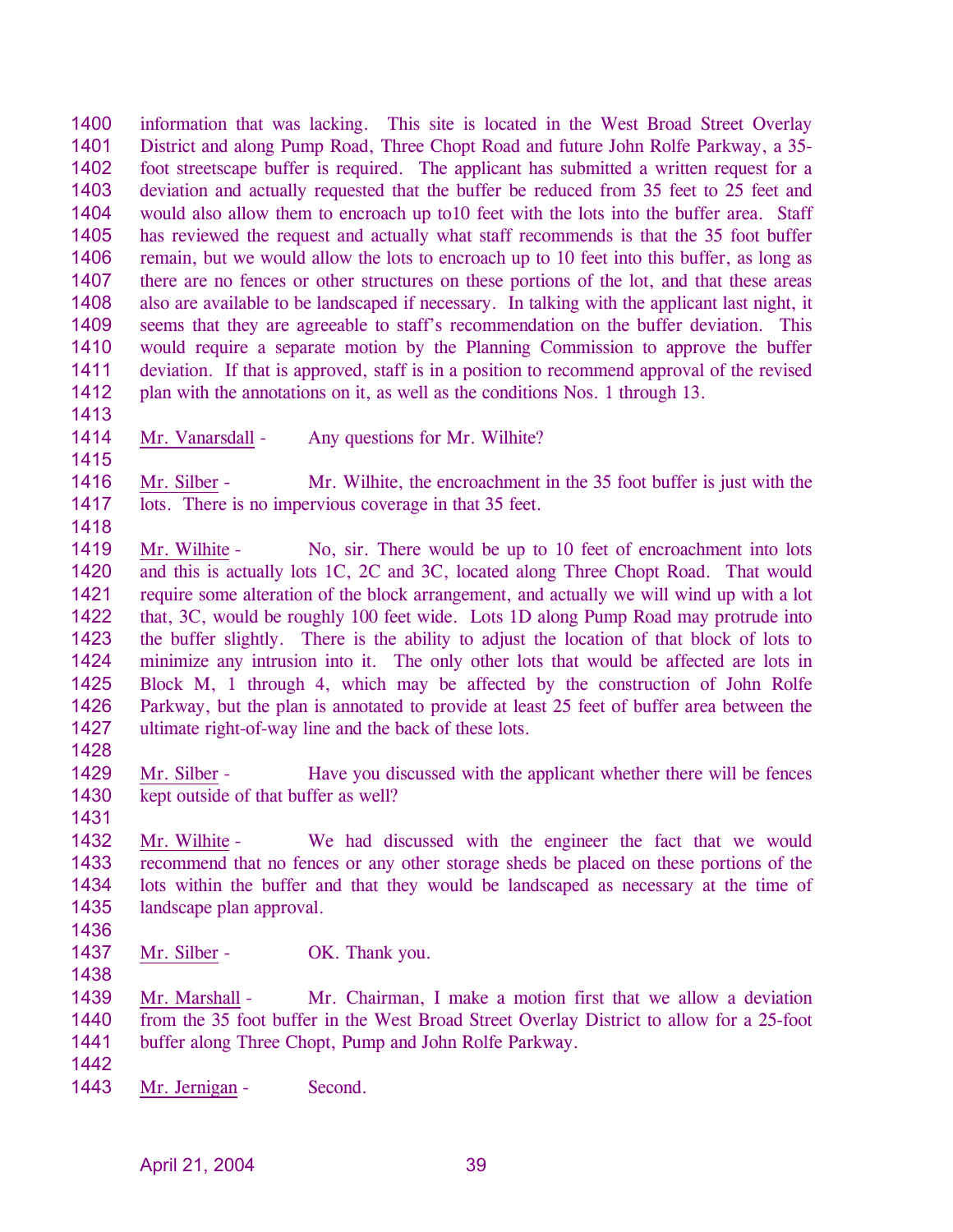1444

1447

1451

1453

1456

1460

1445 1446 Mr. Vanarsdall - Motion made by Mr. Marshall and seconded by Mr. Jernigan. All in favor say aye. All opposed say no. The motion passes.

1448 1449 1450 Mr. Marshall - Mr. Chairman, I move approval of Subdivision Three Notch Place subject to the revised plan, the annotations on the plan, standard conditions for developments of this type and additional conditions Nos. 12 and 13.

1452 Mr. Archer - Second.

1454 1455 Mr. Vanarsdall - Motion made by Mr. Marshall and seconded by Mr. Archer. All in favor say aye. All opposed say no. The motion passes.

1457 1458 1459 The Planning Commission approved Three Notch Place Subdivision (April 2004 Plan), subject to the revised plan, the annotations on the plan, the standard conditions for developments of this type and the following additional conditions:

- 1461 1462 12. The proffers approved as part of zoning case C-58C-03 shall be incorporated in this approval.
- 1463 1464 1465 1466 1467 13. Prior to requesting the final approval, a draft of the covenants and deed restrictions for the maintenance of the common area by a homeowners association shall be submitted to the Planning Office for review. Such covenants and restrictions shall be in form and substance satisfactory to the County Attorney and shall be recorded prior to recordation of the subdivision plat.

# 1468

#### 1469 **SUBDIVISION**

1470

Villages @ The Crossings (April 2004 Plan) **Bay Design Group, P.C. for Sauer Properties, Inc. and Wilton Real Estate & Development Corporation:** The 118.39 acre site is proposed for a subdivision of 175 residential townhouses located on the east side of I-95, residential townhouses extending north from Virginia Center Parkway approximately 2000 feet on part of parcel 788-771-3457. The zoning is RTHC, Residential Townhouse District (Conditional). County water and sewer. **(Fairfield) 180 Lots** 

1471

1472 1473 1474 Mr. Vanarsdall - Anyone in the audience in opposition on behalf of the Villages @ The Crossings, residential townhouses, in the Fairfield District? No opposition. Mr. McGarry.

1475

Mr. McGarry - Good morning, Mr. Chairman. There is a revised plan that is being handed out to you. This plan is for a full 180 lots, the maximum lots under the 1476 1477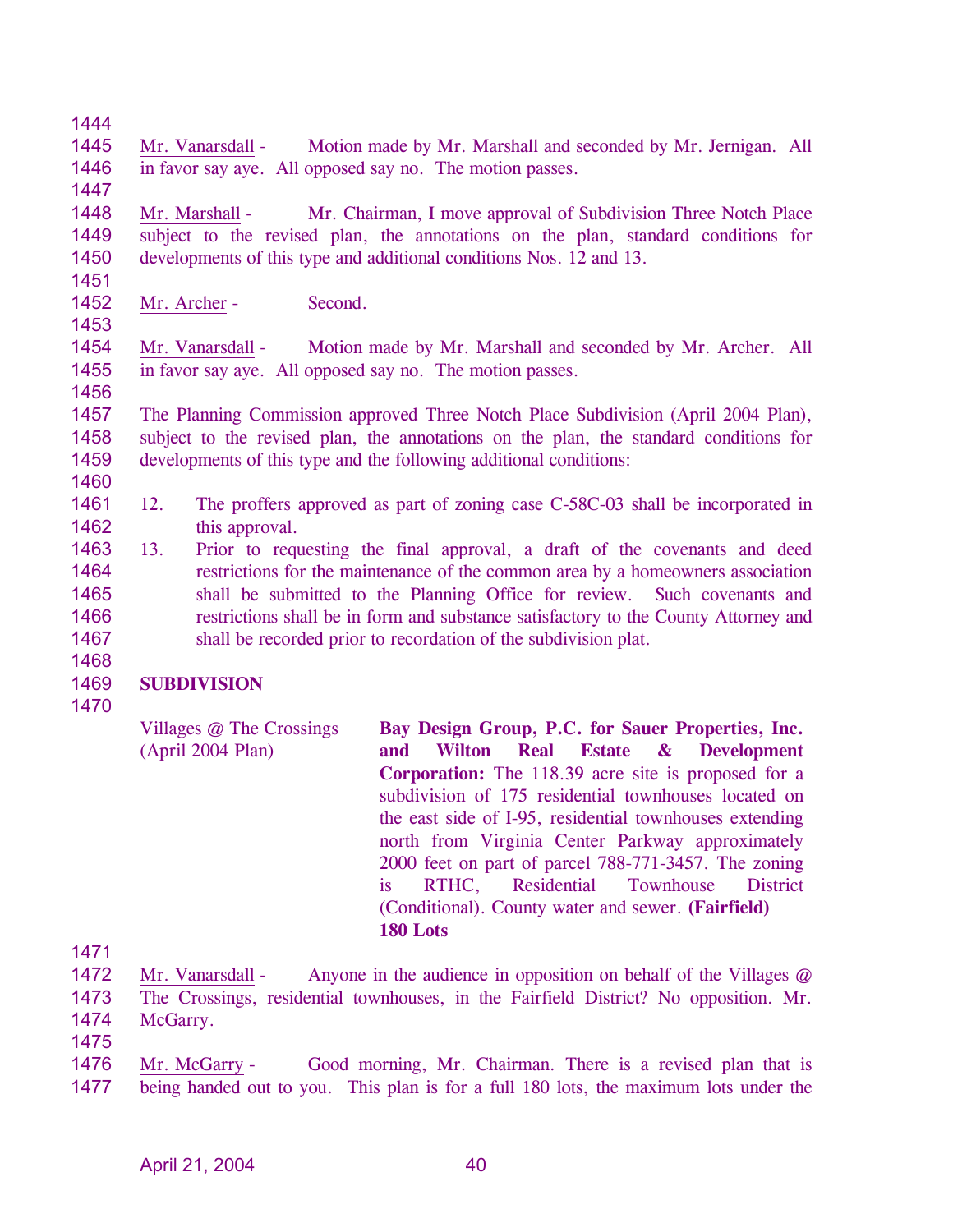1478 1479 1480 1481 1482 1483 1484 1485 1486 1487 1488 1489 1490 1491 proffers. It was redesigned to respect the RPA, movement of the proffered berm out of the utility easement the County has, and provide calculations for the required recreation area. Staff is satisfied this plan meets all of the standards for the residential townhouse development and the proffers. Staff recommends approval, subject to the standard conditions for subdivisions served by public utilities, conditions 13 and 14 on your Agenda and on the Addendum Condition 15 which relates to the use of engineered fill and to address the concerns of the Department of Public Utilities, a substitute condition for Addendum item No. 16 is proposed. Essentially, Public Works wanted a little bit stronger wording than what I had. They asked that it read as "The applicant agrees to meet the four concerns for the Department of Public Utilities regarding the Pump Station access as outlined in the Bay Design letter dated April 20,2004. That is the language they wanted, not what I put together. With that, staff can recommend approval and I would be happy to answer any questions. 1492 1493 1494 Mr. Vanarsdall - Any questions for Mr. McGarry from Commission members? No questions. 1495 1496 1497 Mr. Archer - Mr. McGarry, that pumping station. Is that right at the edge of the County line? 1498 1499 Mr. McGarry - It is at the top of your screen outside of the colored area. 1500 1501 Mr. Archer - I know where it is. I have been there many times. 1502 1503 1504 Mr. McGarry - The County line is just immediately beyond that. The river there is your boundary. 1505 1506 1507 1508 1509 Mr. Archer - All right. Mr. Chairman, I recommend for approval Subdivision Villages @ The Crossings (April 2004 Plan), subject to the standard conditions for subdivisions served by public utilities, additional conditions Nos. 13,14, and 15 and 16 on the Addendum. 1510 1511 Mr. Marshall - Second. 1512 1513 1514 1515 1516 1517 1518 Mr. Vanarsdall - Motion made by Mr. Archer and seconded by Mr. Marshall. All in favor say aye. All opposed say no. The motion passes. The Planning Commission approved Subdivision Villages @ The Crossings (April 2004 Plan), subject to the standard conditions for subdivisions served by public utilities and the following additional conditions:

1519 1520 13. The proffers approved as part of zoning case C-3C-04 shall be incorporated in this approval.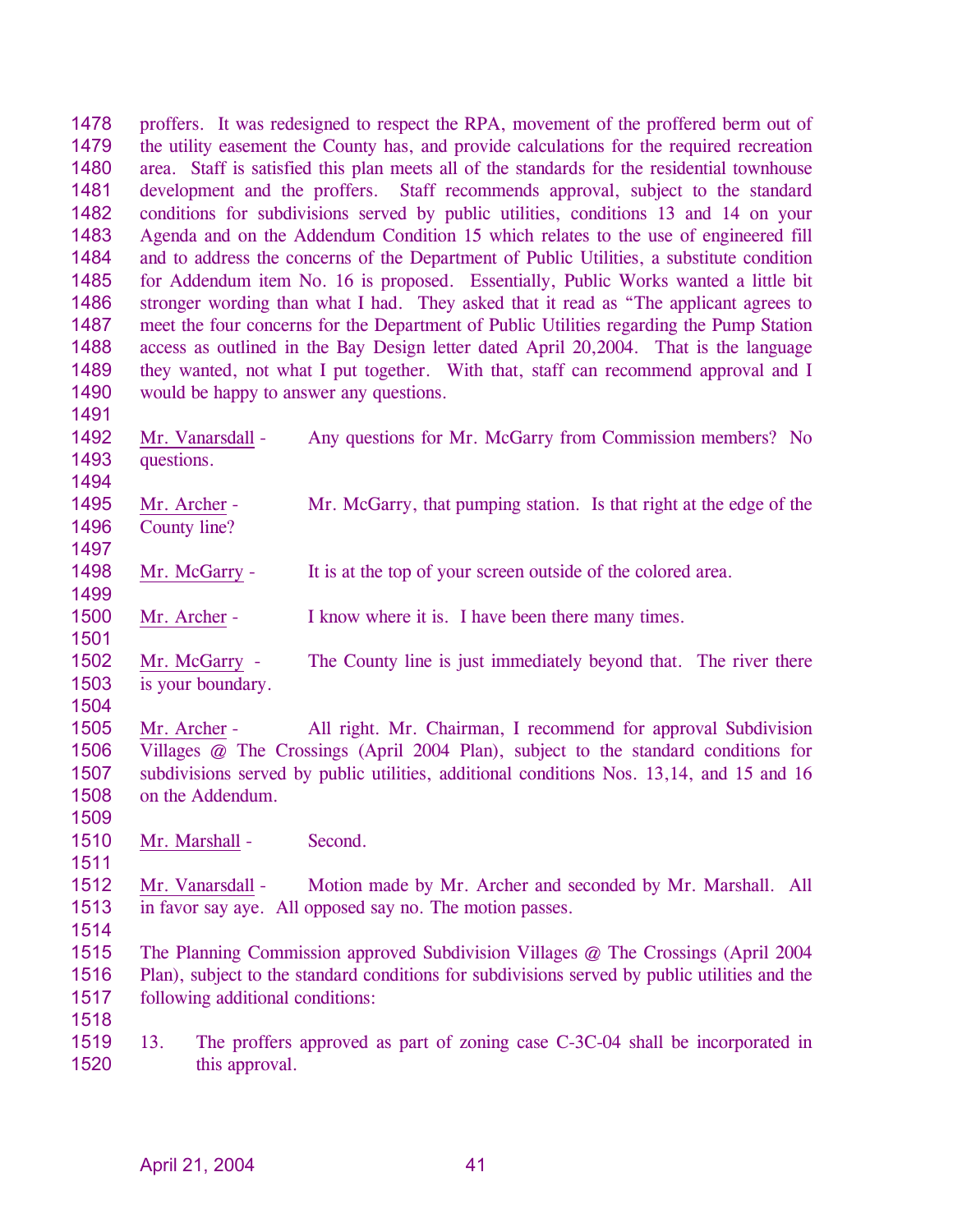- 1521 1522 1523 1524 14. The limits and elevation of the 100-year frequency flood shall be conspicuously noted on the plat and construction plans and labeled "Limits of 100 year floodplain." Dedicate floodplain as a "Variable Width Drainage & Utilities Easement."
- 1525 1526 1527 1528 1529 1530 1531 1532 1533 15. **ADDED** - Any future building lot containing a BMP, sediment basin or trap and located within the buildable area for a principal structure or accessory structure, may be developed with engineered fill. All material shall be deposited and compacted in accordance with the Virginia Uniform Statewide Building Code and geotechnical guidelines established by a professional engineer. A detailed engineering report shall be submitted for the review and approval by the Building Official prior to the issuance of a building permit on the affected lot. A copy of the report and recommendations shall be furnished to the Directors of Planning and Public Works.
- 1534 1535 1536 16. **ADDED** – The applicant agrees to meet the 4 concerns of the Department of Public Utilities regarding the Pump Station access as outlined in the Bay Design letter dated April 20, 2004.
- 1537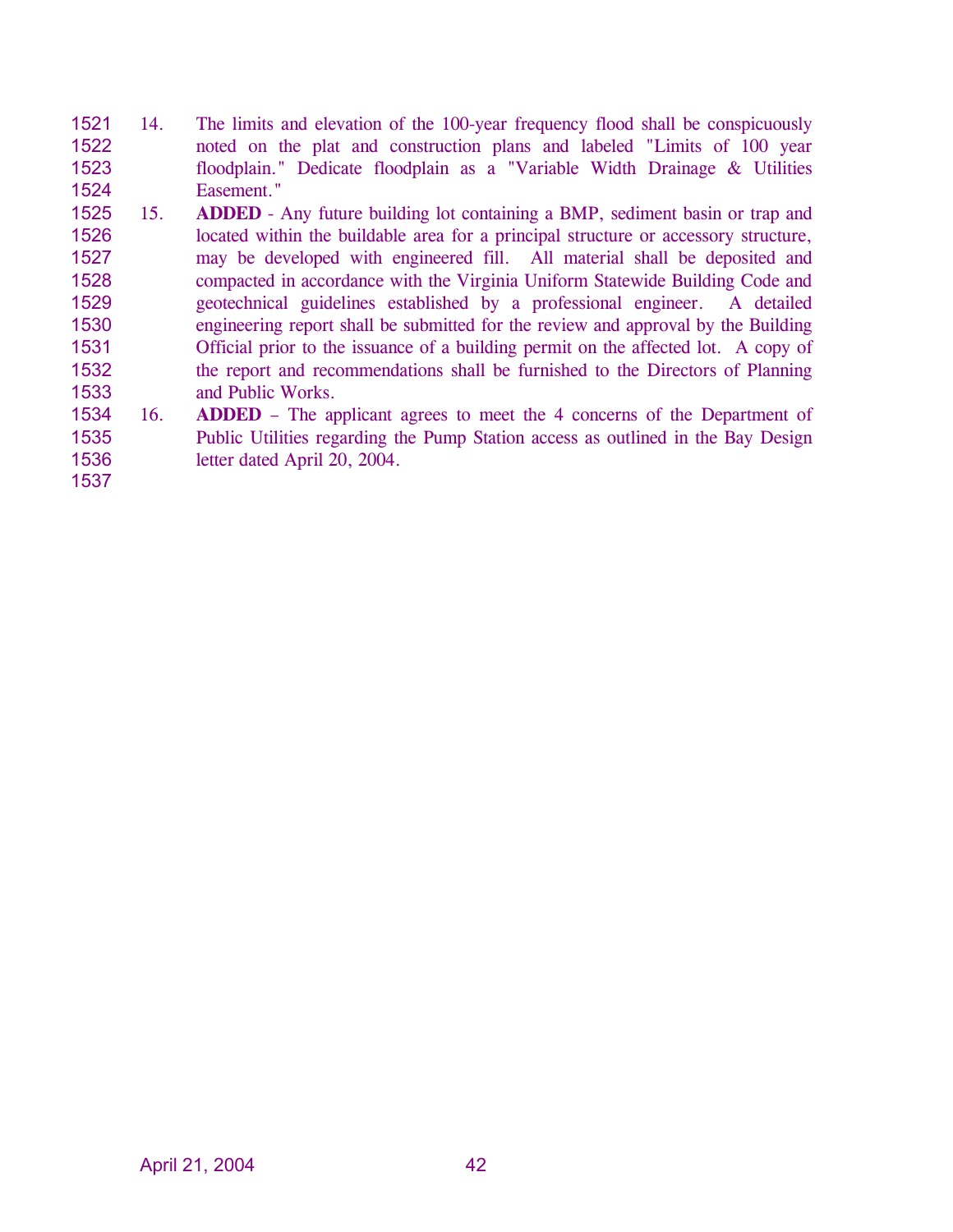#### 1537 **LANDSCAPE & LIGHTING PLAN**

### 1538

LP/POD-38-03 Retail Shops at the Town **LLC:** Request for approval of a landscape and lighting Center @ Twin Hickory **Purvis & Associates Inc., L.D. for Retlaw 100,**  plan, as required by Chapter 24, Sections 24-106 and 24-106.2 of the Henrico County Code. The 0.67-acre site is located approximately 800 feet north of the intersection of Nuckols Road and Twin Hickory Road on parcel 746-773-1046. The zoning is B-2C, Business District (Conditional). **(Three Chopt)** 

1539

- 1540 1541 1542 Mr. Vanarsdall - Is there any opposition to this case, which is POD-38-03, Retail Shops @ Twin Hickory in the Three Chopt District? No opposition. Good morning, Mr. Strauss.
- 1543

1544 1545 1546 1547 1548 1549 1550 1551 1552 1553 1554 1555 1556 1557 1558 1559 1560 1561 1562 Mr. Strauss - Good morning, Mr. Chairman, and members of the Commission. This application is for approval of both a landscape and lighting plan, for the proposed Bottoms Up Pizza and Brewster's Ice Cream establishment at the Town Center at Twin Hickory. The Town Center is subject to proffers and this particular portion of the town center was also the subject of a Provisional Use Permit for an outdoor dining area, which was approved by the Board last September. As you can see from the agenda, staff has several issues with this application. Last week we received a revised plan, which we have handed out this morning. The revised plan addresses most of the issues. The revised plan now shows planters in the approved outdoor dining area as originally indicated in the Provisional Use Permit. The revised plan also has 100 watt decorative light fixtures for the outdoor dining area instead of the 400 watt fixtures as originally proposed. The revised plan also has reduced the intensity of the remaining lighting on the building, as staff felt the lighting was excessive. The revised plan does have a remaining issue to resolve, as there are now two decorative light fixtures that were placed in the County sanitary sewer easement within the outdoor dining area. We have had a meeting with the Department of Public Utilities this morning and we have agreed to relocate those two light poles. So with that, staff is now recommending approval subject to the standard conditions for landscape and lighting plans and the annotated plan, which was dated April 21, 2004.

1563

1564 1565 Mr. Vanarsdall - Any questions for Mr. Strauss? No questions. Mr. Marshall. Do you want to hear from Ms. Purvis?

1566

1567 1568 1569 1570 1571 Mr. Marshall - No, sir. I have talked to Mr. Strauss numerous times about this case and he was able to secure it from an applicant to reduce lighting that he was looking for, so I am comfortable with this and with that I will move approval of LP/POD-38-03, subject to the April 21, 2004 plan that has been submitted, and any conditions on that plan.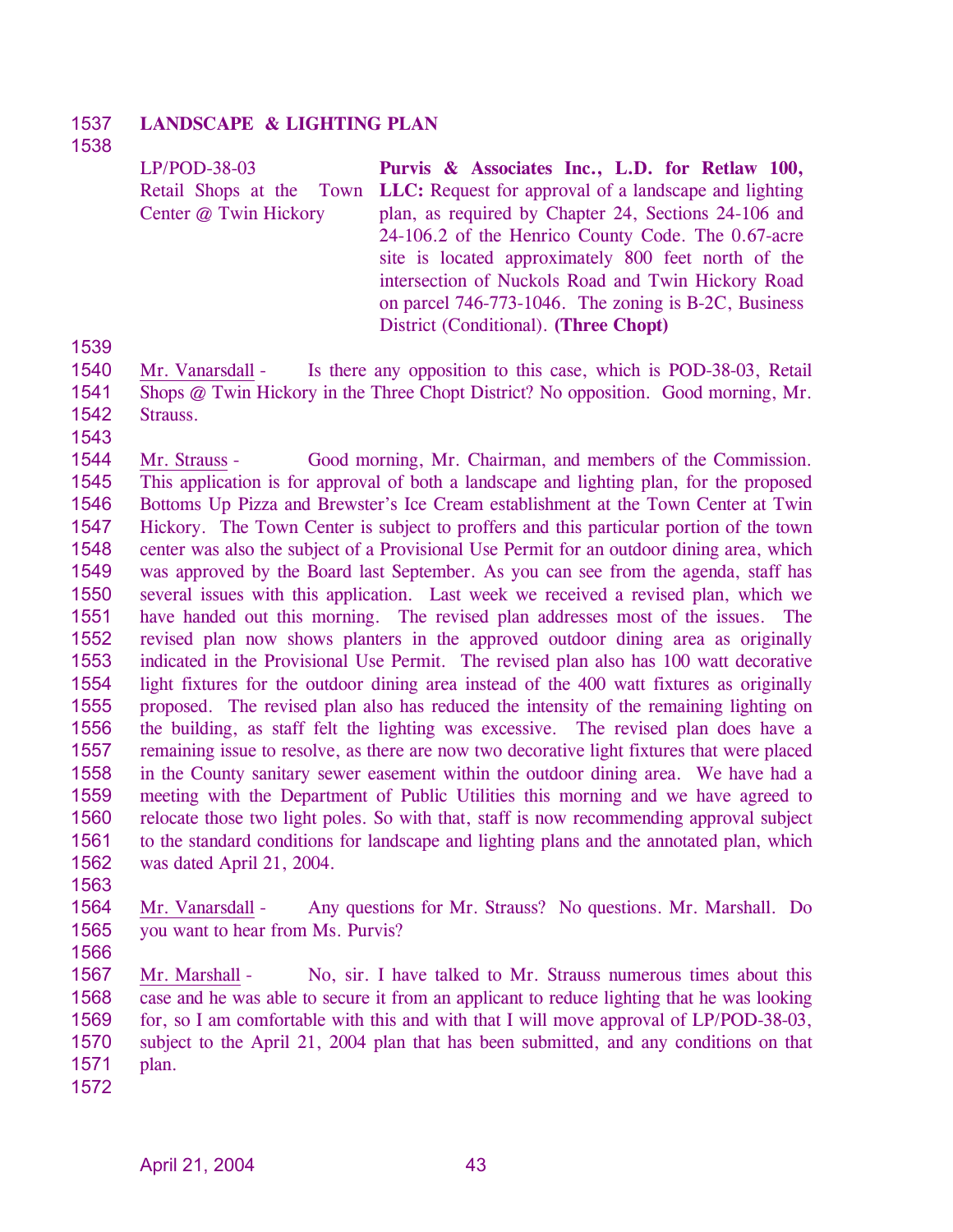1573 Mr. Jernigan - Second.

1574 1575 Mr. Vanarsdall - Motion made by Mr. Marshall and seconded by Mr. Jernigan. All in favor say aye. All opposed say no. The ayes have it.

1576

1577 1578 1579 The Planning Commission approved the Landscape and Lighting Plan for LP/POD-38- 03, Retail shops at the Town Center @ Twin Hickory, subject to the revised plan submitted on April 21, 2004 and any conditions on that plan.

1580

#### 1581 **PLAN OF DEVELOPMENT & MASTER PLAN**

1582

POD-19-04 Coca-Cola Bottling Facility Expansion (POD-67-88 Revised) **Prime Engineering for Coca-Cola Enterprises, Inc.:** Request for approval of a revised plan of development and master plan, as required by Chapter 24, Section 24-106 of the Henrico County Code, to construct a Phase I, one-story, 102,408 square foot warehouse, a one-story, 4,440 square foot rail car offloading facility, relocation of a rail spur and a Phase II, 36,350 square foot warehouse expansion, a 16,154 square foot sales center and an auto and truck parking area. The 57.99 acre site is located at 500 Eastpark Court on parcels 819-719-0442 and 820-719-3552. The zoning is M-1C, Light Industrial District (Conditional), M-1, Light Industrial District and ASO (Airport Safety Overlay) District. County water and sewer. **(Varina)** 

1583 1584 1585 1586 Mr. Vanarsdall - Is anyone in the audience in opposition to POD-19-04, Coca-Cola Bottling Facility Expansion in the Varina District? No opposition. Mr. McGarry. 1587 1588 1589 1590 1591 Mr. McGarry - Staff has completed its review of the revised plan and all agencies can recommend approval. Staff recommends this plan be approved subject to the standard conditions for developments of this type and additional conditions Nos.23 through 30. I will be happy to answer any questions. 1592 1593 1594 Mr. Vanarsdall - Any questions for Mr. McGarry by Commission members? Mr. Secretary? 1595 1596 Mr. Jernigan - Ted, do we have to waive the time limits? 1597 1598 Mr. McGarry - No, sir. 1599 1600 1601 Mr. Jernigan - So, when you got the OK yesterday afternoon that was on a plan previously filed.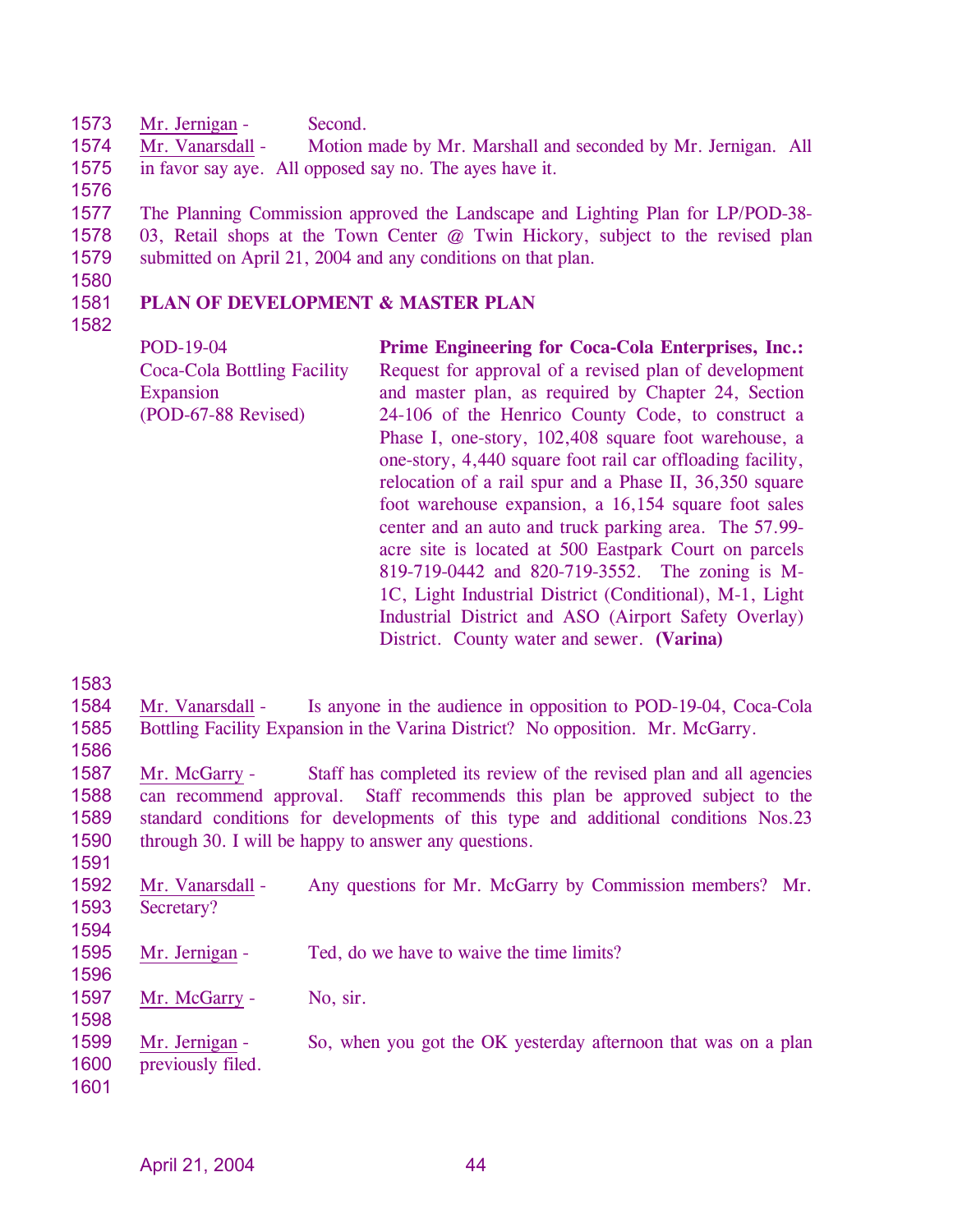| 1602<br>1603 |                                                                                                                                                                                  | Mr. McGarry -                                                                                                                    | Yes. The plan was filed several weeks ago.                                                                           |  |  |
|--------------|----------------------------------------------------------------------------------------------------------------------------------------------------------------------------------|----------------------------------------------------------------------------------------------------------------------------------|----------------------------------------------------------------------------------------------------------------------|--|--|
| 1604         |                                                                                                                                                                                  |                                                                                                                                  |                                                                                                                      |  |  |
| 1605         |                                                                                                                                                                                  | So we just need a motion?<br>Mr. Jernigan -                                                                                      |                                                                                                                      |  |  |
| 1606         |                                                                                                                                                                                  | Mr. McGarry -                                                                                                                    | Correct.                                                                                                             |  |  |
| 1607         |                                                                                                                                                                                  |                                                                                                                                  |                                                                                                                      |  |  |
| 1608<br>1609 | Mr. Vanarsdall, I don't think I need to hear from the applicant.<br>Mr. Jernigan -<br>Coca-Cola has an existing processing plant there now, and this is just a large addition to |                                                                                                                                  |                                                                                                                      |  |  |
| 1610         | it.                                                                                                                                                                              |                                                                                                                                  | With that I will move for approval of POD-19-04, Coca-Cola Bottling Facility                                         |  |  |
| 1611         | Expansion, in the Varina District, subject to the standard conditions for developments of                                                                                        |                                                                                                                                  |                                                                                                                      |  |  |
| 1612         |                                                                                                                                                                                  |                                                                                                                                  | this type and the following additional conditions, Nos. 23 through 30.                                               |  |  |
| 1613         |                                                                                                                                                                                  |                                                                                                                                  |                                                                                                                      |  |  |
| 1614         |                                                                                                                                                                                  | Mr. Archer -                                                                                                                     | Second.                                                                                                              |  |  |
| 1615         |                                                                                                                                                                                  |                                                                                                                                  |                                                                                                                      |  |  |
| 1616         |                                                                                                                                                                                  | Mr. Vanarsdall -                                                                                                                 | Motion made by Mr. Jernigan and seconded by Mr. Archer. All                                                          |  |  |
| 1617         |                                                                                                                                                                                  |                                                                                                                                  | in favor say aye. All opposed say no. The motion passes.                                                             |  |  |
| 1618         |                                                                                                                                                                                  |                                                                                                                                  |                                                                                                                      |  |  |
| 1619         |                                                                                                                                                                                  |                                                                                                                                  | The Planning Commission approved POD-19-04, Plan of Development and Master Plan,                                     |  |  |
| 1620         |                                                                                                                                                                                  |                                                                                                                                  | for Coca-Cola Bottling Facility Expansion (POD-67-88), subject to the standard                                       |  |  |
| 1621         |                                                                                                                                                                                  |                                                                                                                                  | conditions for developments of this type and the following additional conditions:                                    |  |  |
| 1622         |                                                                                                                                                                                  |                                                                                                                                  |                                                                                                                      |  |  |
| 1623<br>1624 | 23.                                                                                                                                                                              |                                                                                                                                  |                                                                                                                      |  |  |
| 1625         |                                                                                                                                                                                  |                                                                                                                                  | The developer shall provide fire hydrants as required by the Department of<br>Public Utilities and Division of Fire. |  |  |
| 1626         | 24.                                                                                                                                                                              | The proffers approved as a part of zoning case C-92C-96 shall be incorporated                                                    |                                                                                                                      |  |  |
| 1627         |                                                                                                                                                                                  | in this approval.                                                                                                                |                                                                                                                      |  |  |
| 1628         | 25.                                                                                                                                                                              | Any necessary off-site drainage and/or water and sewer easements must be                                                         |                                                                                                                      |  |  |
| 1629         |                                                                                                                                                                                  | obtained in a form acceptable to the County Attorney prior to final approval of the                                              |                                                                                                                      |  |  |
| 1630         |                                                                                                                                                                                  | construction plans                                                                                                               |                                                                                                                      |  |  |
| 1631         | 26.                                                                                                                                                                              | Deviations from County standards for pavement, curb or curb and gutter design                                                    |                                                                                                                      |  |  |
| 1632<br>1633 |                                                                                                                                                                                  | shall be approved by the County Engineer prior to final approval of the<br>construction plans by the Department of Public Works. |                                                                                                                      |  |  |
| 1634         | 27.                                                                                                                                                                              | Insurance Services Office (ISO) calculations must be included with the plans and                                                 |                                                                                                                      |  |  |
| 1635         |                                                                                                                                                                                  | contracts and must be approved by the Department of Public Utilities prior to                                                    |                                                                                                                      |  |  |
| 1636         |                                                                                                                                                                                  |                                                                                                                                  | the issuance of a building permit.                                                                                   |  |  |
| 1637         | 28.                                                                                                                                                                              |                                                                                                                                  | Approval of the construction plans by the Department of Public Works does not                                        |  |  |
| 1638         |                                                                                                                                                                                  |                                                                                                                                  | establish the curb and gutter elevations along the Henrico County maintained                                         |  |  |
| 1639         |                                                                                                                                                                                  |                                                                                                                                  | right-of-way. The elevations will be set by Henrico County.                                                          |  |  |
| 1640         | 29.                                                                                                                                                                              |                                                                                                                                  | The conceptual master plan, as submitted with this application, is for planning                                      |  |  |
| 1641         |                                                                                                                                                                                  |                                                                                                                                  | and information purposes only. All subsequent detailed plans of development                                          |  |  |
| 1642         |                                                                                                                                                                                  |                                                                                                                                  | and construction plans needed to implement this conceptual plan may be                                               |  |  |
| 1643         |                                                                                                                                                                                  |                                                                                                                                  | administratively reviewed and approved and shall be subject to all regulations in                                    |  |  |
| 1644         |                                                                                                                                                                                  |                                                                                                                                  | effect at the time such subsequent plans are submitted for review/approval.                                          |  |  |
| 1645         | 30.                                                                                                                                                                              |                                                                                                                                  | The new storage area north of the existing building must be enclosed.                                                |  |  |
| 1646         |                                                                                                                                                                                  |                                                                                                                                  |                                                                                                                      |  |  |
| 1647         |                                                                                                                                                                                  |                                                                                                                                  | <b>APPROVAL OF MINUTES: March 24, 2004, Minutes</b>                                                                  |  |  |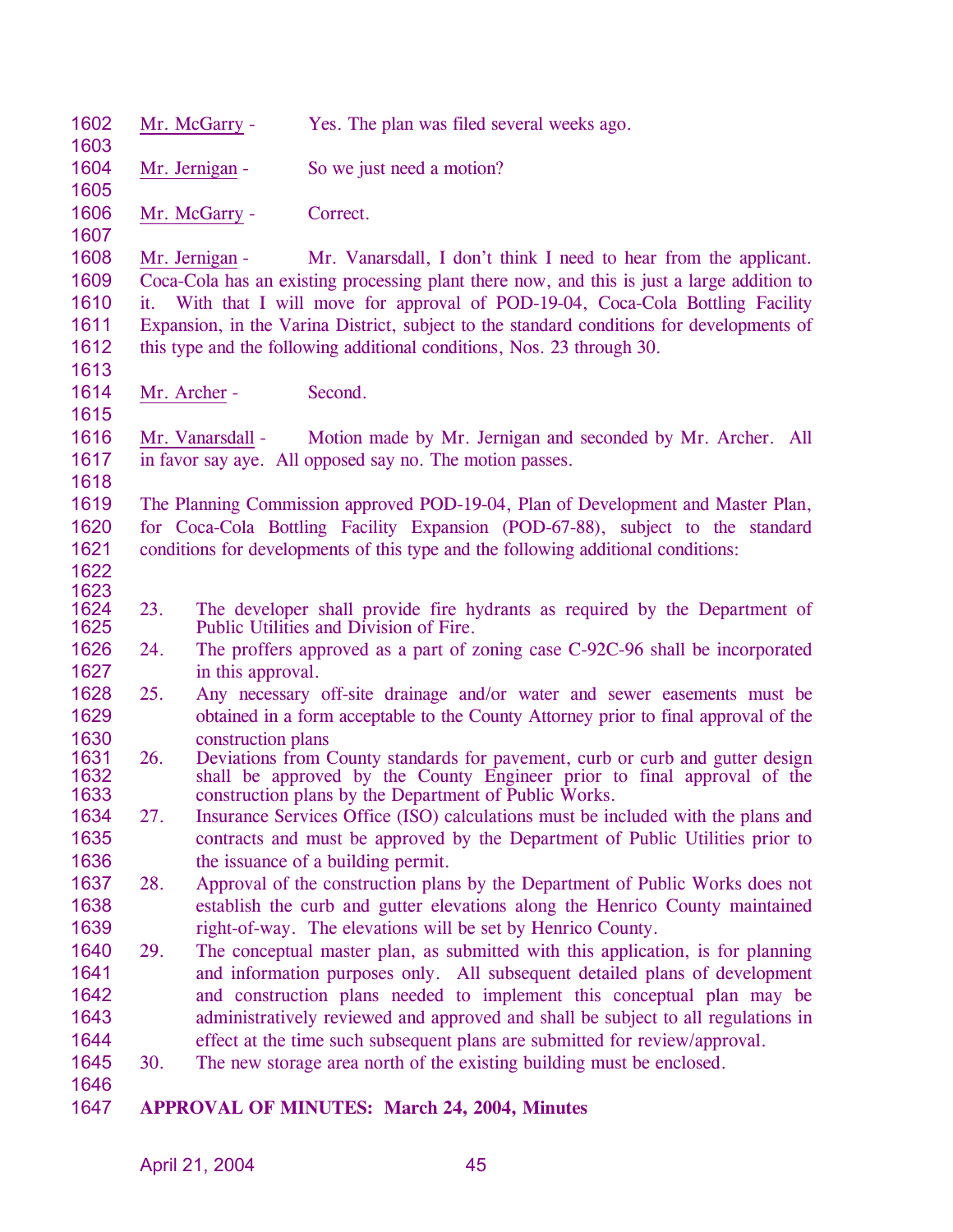1648

1653

1649 Mr. Vanarsdall - I will entertain a motion. 1650 1651 Mr. Archer - I move approval.

1652 Mr. Marshall - Second.

1654 1655 1656 Mr. Vanarsdall - Motion made by Mr. Archer and seconded by Mr. Marshall to approve the minutes of March 24, 2004. All in favor say aye. All opposed say no. The minutes are approved.

- 1657 Mr. Silber - Let me make a couple of announcements and then we will need to go into a closed meeting. Let me just remind the Commission that the Board of Supervisors has scheduled a retreat on Growth Management. I think we have mentioned this to you before, but we want to make sure that you have this on your calendars to block off some time for this. The retreat has been scheduled for multiple days. At this point it has been scheduled for June 17, June 18, June 24. I understand that the July 1 date that had been set now is being changed and we don't have that fourth date at this time, but if you could mark off your calendars the  $17<sup>th</sup>$ ,  $18<sup>th</sup>$ , and  $24<sup>th</sup>$  of June for a joint 1658 1659 1660 1661 1662 1663 1664 1665 1666 1667 retreat involving the Board of Supervisors and the Planning Commission, we would greatly appreciate that.
- 1668

1671

1677

1679

Mr. Vanarsdall - Mr. Secretary, I understand the  $17<sup>th</sup>$  and  $18<sup>th</sup>$  will be at the Cultural Arts Center and the  $24<sup>th</sup>$  will be at the Sheraton West. 1669 1670

1672 1673 1674 1675 1676 Mr. Silber - That is correct. At this time we don't know the exact time of the retreat. I would suggest that you reserve the entire day. I think there is discussion about possibly starting this around 8:30 or 9:00 in the morning and running through to at least 2:00 p.m., but discussions could feasibly go beyond that, so I would suggest if at all possible that you reserve the entire days.

- 1678 Mr. Jernigan - The meeting lasts a half a day?
- 1680 1681 1682 Mr. Vanarsdall - The last time I remember we started at 8:30 and everybody got there about 8:00 a.m. or a little after and had coffee and donuts and maybe this time we will have sandwiches or something. Egg sandwich or something like that and coffee.
- 1683

1684 1685 1686 1687 Mr. Silber - At this point we would like to go into a closed meeting to discuss legal matters regarding Camp Holly Springs, Inc. v. Henrico County Planning Commission. We will need a motion to go into the closed meeting.

Mr. Jernigan - Mr. Chairman, I move we go into a closed meeting for consultation with the County Attorney regarding specific legal matters requiring the provision of legal advice pertaining to the proposed Camp Hill Subdivision pursuant to Section 2.2-3711 (a) 7 of the Code of Virginia, 1950, as amended. 1688 1689 1690 1691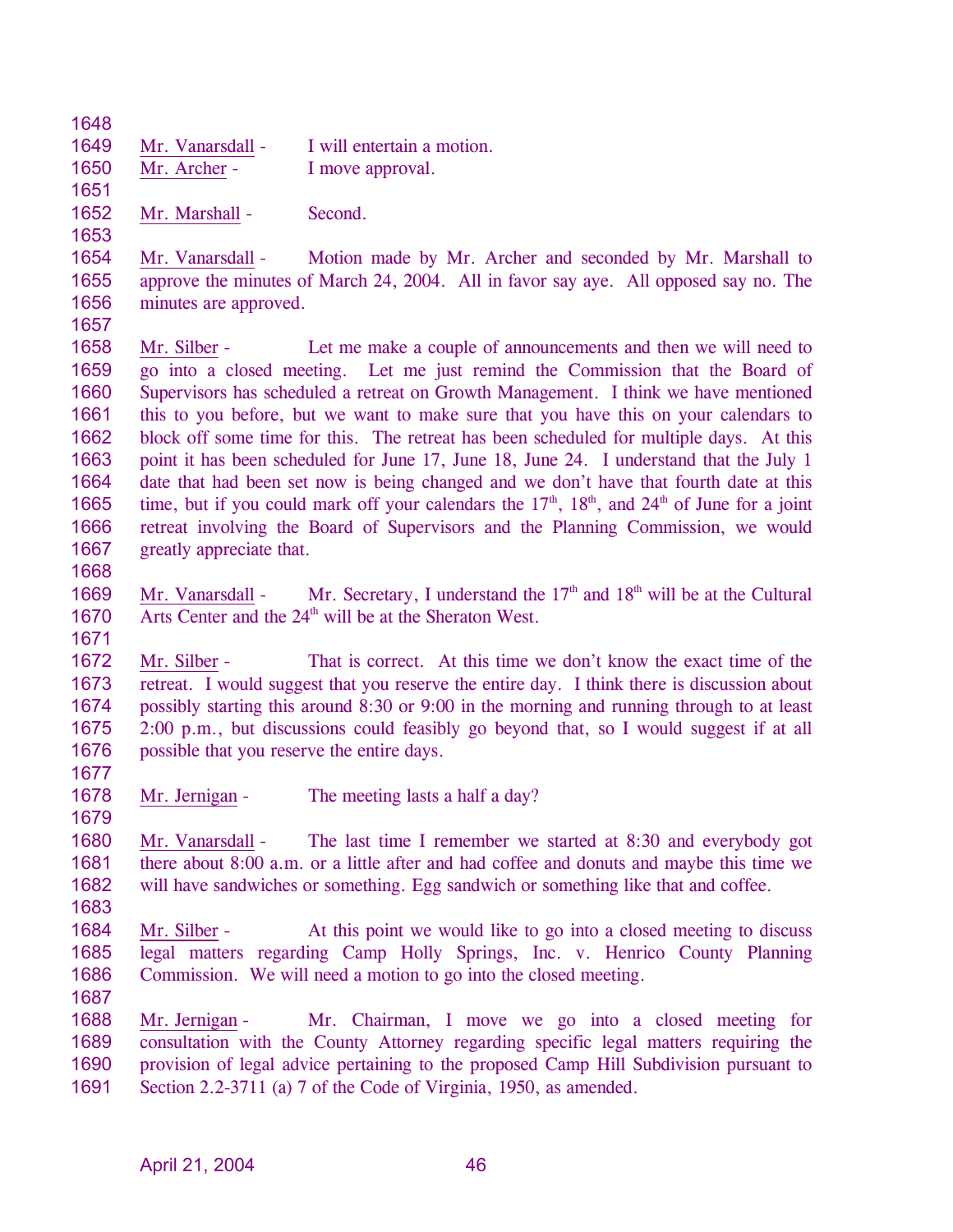1692

1694

1693 Mr. Marshall - Second.

1695 1696 1697 Mr. Vanarsdall - Motion has been made by Mr. Jernigan and seconded by Mr. Marshall. All in favor say aye. All opposed say no. The motion carries and we will go into a closed session.

- 1698
- 1699 Mr. Silber - I have a certification to read.
- 1700

1704

1707

1701 1702 1703 WHEREAS, The Henrico County Planning Commission has convened a closed meeting on this date pursuant to an affirmative recorded vote and in accordance with the provisions of The Virginia Freedom of Information Act; and

1705 1706 WHEREAS, Section 2.2-3712 of the Code of Virginia requires a certification by this Commission that such executive meeting was conducted in conformity with Virginia law;

1708 1709 1710 1711 1712 1713 NOW, THEREFORE, BE IT RESOLVED, that the Planning Commission certifies that, to the best of each member's knowledge, only public business matters lawfully exempted from the open meeting requirements by Virginia law were discussed in the closed meeting to which this certification resolution applies, and only such public business matters as were identified in the motion convening the closed meeting were heard, discussed and considered by the Planning Commission.

1714

1716

1718

1720

1723

1725

1715 We need a motion and a second on that certification.

- 1717 Mr. Jernigan - I make a motion to accept the certification.
- 1719 Mr. Archer - I second it.

1721 1722 Mr. Vanarsdall - Motion was made by Mr. Jernigan and seconded by Mr. Archer. All in favor say aye. All opposed say no. The ayes have it. The motion passes.

1724 VOTE BY MEMBERS:

1726 1727 1728 1729 1730 AYES: Mr. Ernest B. Vanarsdall, C.P.C., Vice-Chairman, Brookland Mr. C. W. Archer, C.P.C., Fairfield Mr. E. Ray Jernigan, C.P.C., (Varina) Mr. John Marshall, Three Chopt

| 1731 | <b>ABSENT DURING VOTE:</b> | Mrs. Lisa D. Ware, C.P.C., Chairperson,    |
|------|----------------------------|--------------------------------------------|
| 1732 |                            | Tuckahoe                                   |
| 1733 |                            | James B. Donati, Jr., Board of Supervisors |
| 1734 |                            | Representative (Varina)                    |
| 1735 |                            |                                            |